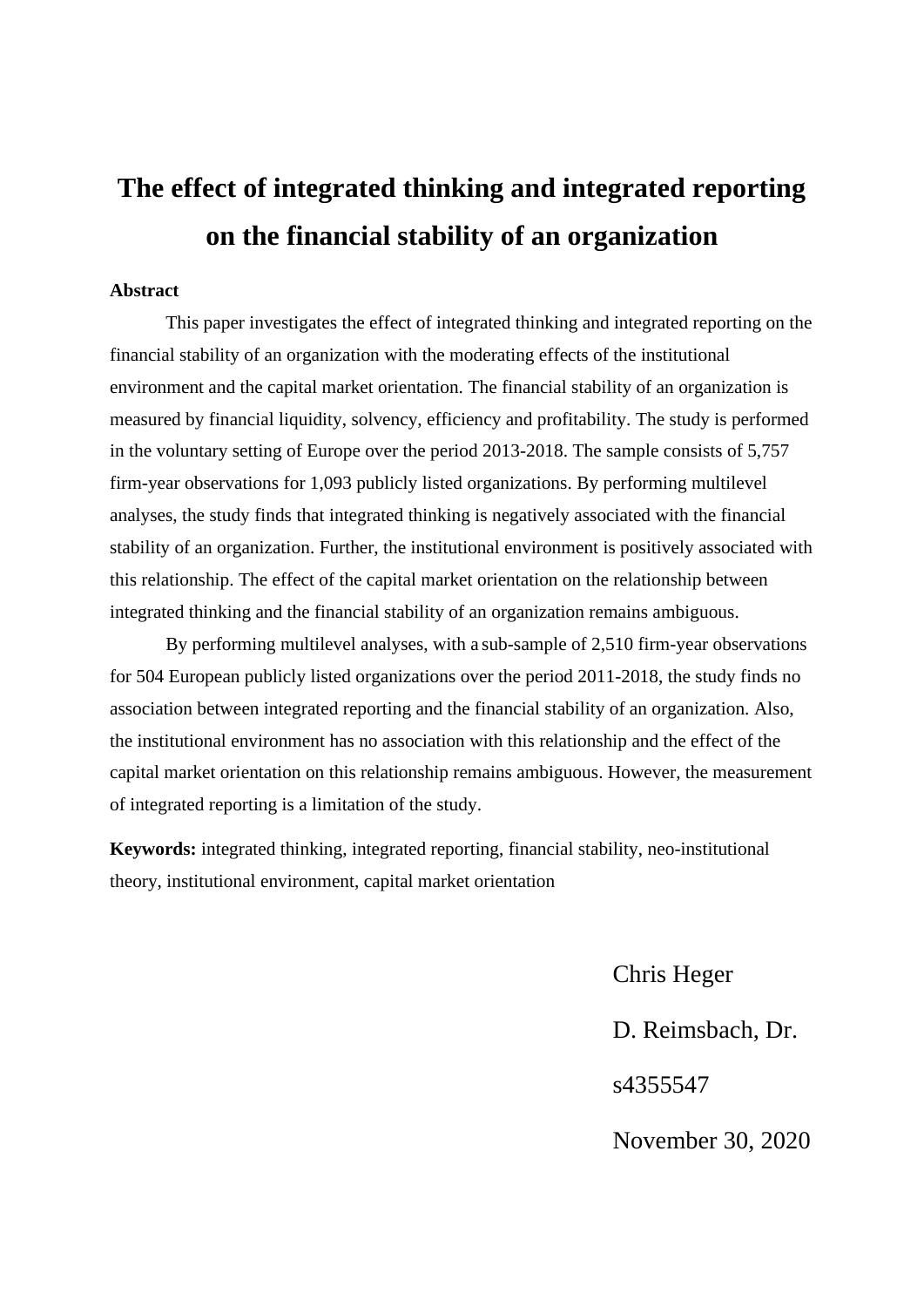# **Table of contents**

| 1. Introduction                                                          | $\overline{4}$ |
|--------------------------------------------------------------------------|----------------|
| 2. Theoretical background, literature review & development of hypotheses | 7              |
| 2.1 Integrated thinking                                                  | 7              |
| 2.2 Integrated reporting                                                 | 9              |
| 2.3 Institutional environment                                            | 11             |
| 2.4 Capital market orientation                                           | 13             |
| 3. Research method                                                       | 14             |
| 3.1 Sample                                                               | 14             |
| 3.2 Variables                                                            | 19             |
| 3.2.1 Dependent variable                                                 | 19             |
| 3.2.2 Independent variables                                              | 20             |
| 3.2.3 Moderators                                                         | 21             |
| 3.2.4 Control variables                                                  | 22             |
| 3.3 Models                                                               | 22             |
| 4. Results                                                               | 26             |
| 4.1 Descriptive statistics                                               | 26             |
| 4.2 Test of hypotheses                                                   | 34             |
| 5. Discussion & Conclusion                                               | 38             |
| References                                                               | 41             |
| Appendices                                                               | 45             |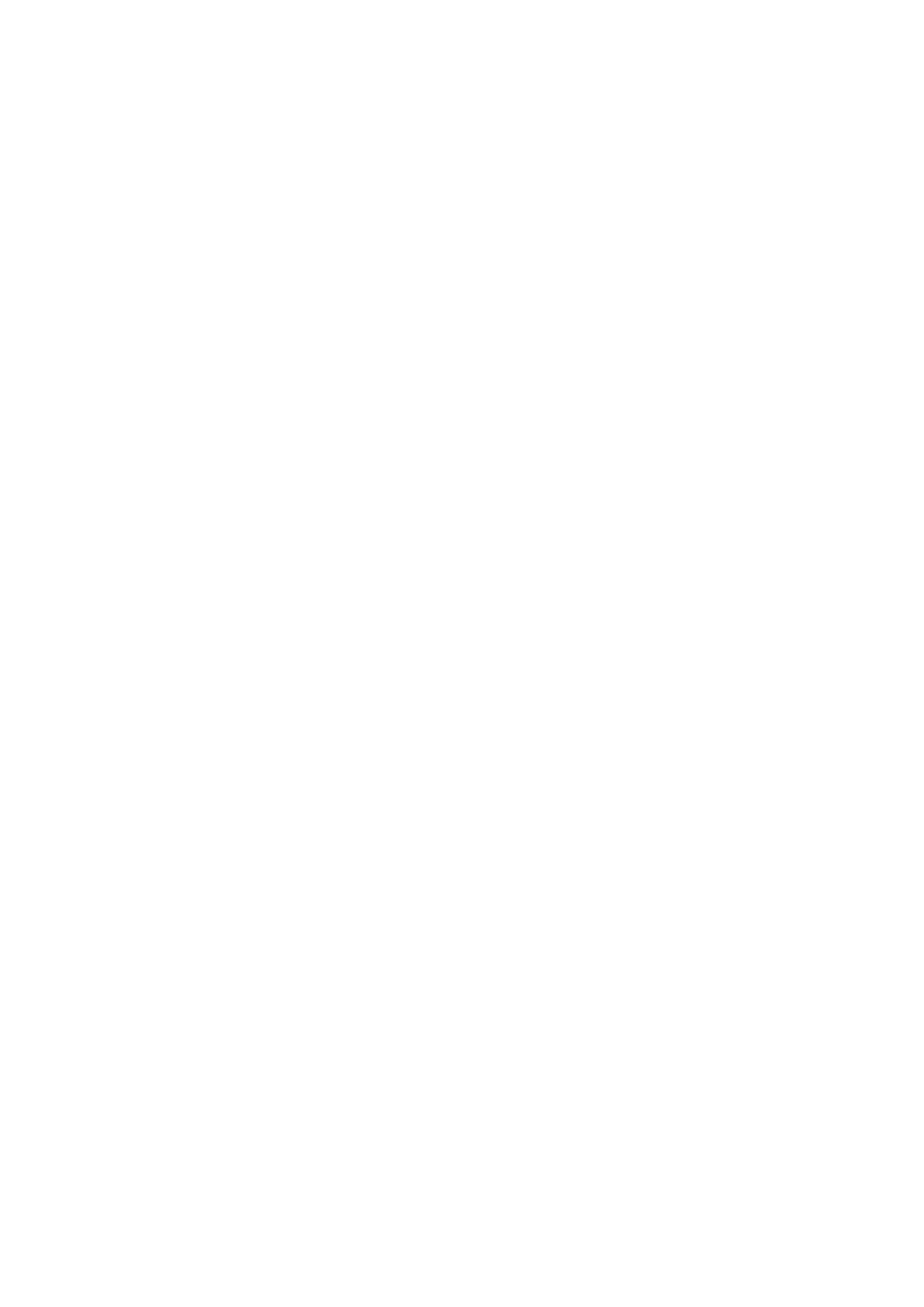#### **1. Introduction**

The recent financial crisis in 2008 and the upcoming financial consequences of the current corona crisis emphasize the importance of a financially stable economy. The International Integrated Reporting Council (IIRC) proposed the adoption of the International Integrated Reporting Framework, that combines both financial and non-financial disclosures. This framework should shift the focus of organizations to integrated thinking and reporting, by referring to the strategy, business model and various forms of capital (IIRC, 2013; Villiers, Venter & Hsiao, 2017). Thereby, the framework changes an organization's way of thinking and reporting. The focus on future value creation is said to lead to better internal decisionmaking contributing to a more financially stable global economy (IIRC, 2013; Eccles & Krzus, 2010; Eccles & Saltzman, 2011; Krzus, 2011).

According to Eccles and Serafeim (2011), there is urgency to ensure a sustainable society because of recurring global financial crises. Also, organizations respond to increasing institutional pressures for responsible practices and increased transparency (Campbell, 2007; Waddock, 2008). This study investigates the effect of integrated thinking and integrated reporting on the financial stability of an organization. The goal of the study is to give insight in the effects of integrated thinking and integrated reporting as Vitolla, Raimo & Rubino (2019) show that the concept of value creation and the impacts need further investigation.

Integrated reporting, the concise communication about the creation of value over the short, medium and long term, has received an increasing amount of attention since the founding of the IIRC in 2010 (IIRC, 2013; Villiers, Rinaldi & Unerman, 2014). However, the novelty of integrated reporting makes Vitolla et al. (2019) define it as unexplored field. Also, the concept underlying integrated reporting, integrated thinking, has received less attention, remained vague and is underexplored in the current literature (Feng, Cummings & Tweedie, 2017; Oliver, Vesty & Brooks, 2016)*.* Integrated thinking is the active consideration of the creation of value over the short, medium and long term (IIRC, 2013). There are inconsistent definitions and interpretations of integrated thinking. Therefore, there have been problems with the operationalization of integrated reporting. Thus, there is no clear practical guidance for integrated thinking (Feng et al., 2017).

Especially, the relation between integrated thinking and integrated reporting and the financial stability of an organization is unexplored. The underlying idea is that integrated thinking should cause organizations to undertake actions that take the creation of value in the short, medium and long term into account. This long-term focus is reflected in an integrated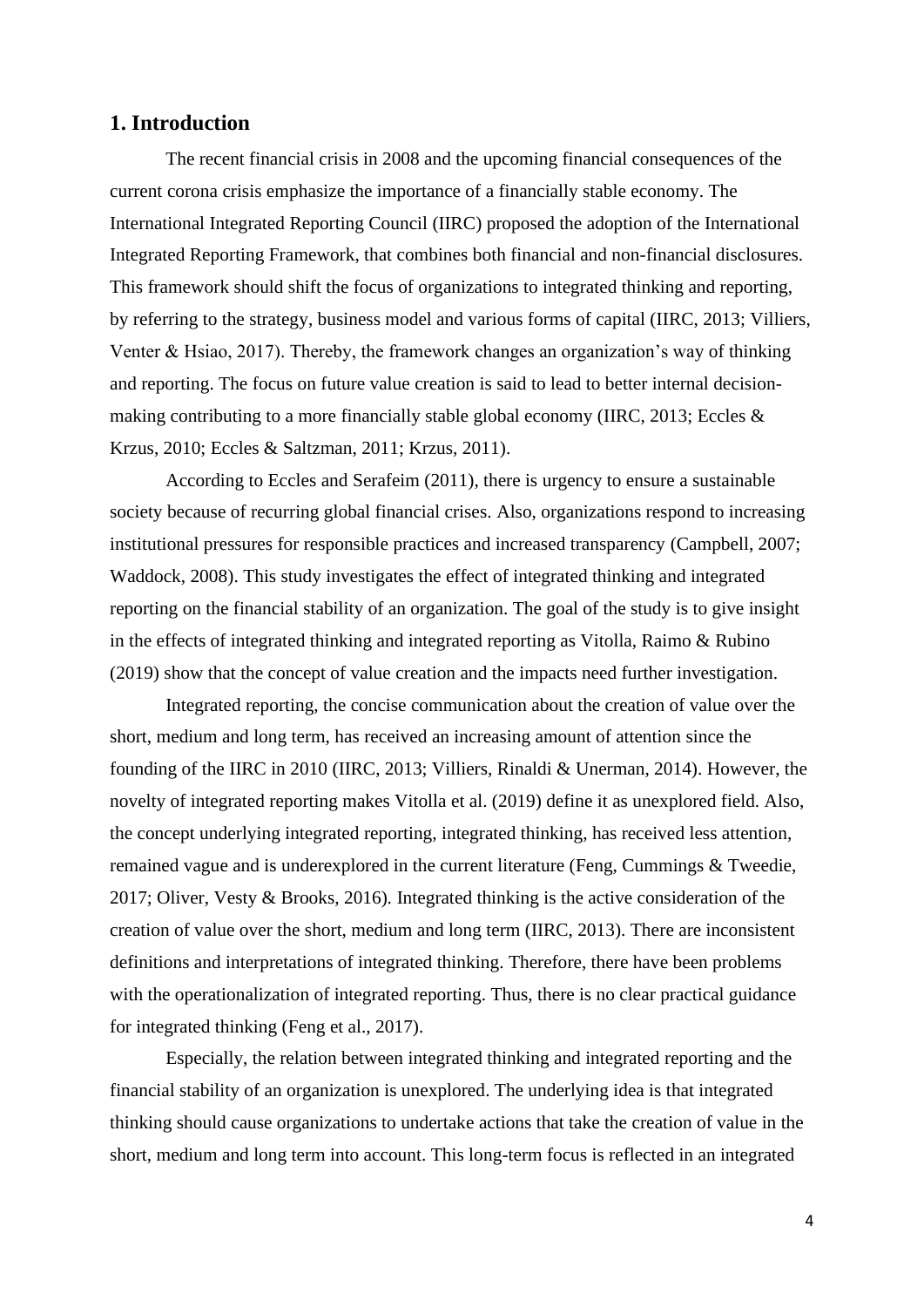report and should enhance the financial stability of an organization. An organization is financially stable if it can maintain the proper direction of changes in the parameters defining financial stability or is able to restore these parameters. Thus, an organization shows financial stability if it maintains financial liquidity, solvency, efficiency (productivity) and profitability (Gorczyńska, Blach, Wieczorek-Kosmala & Doś, 2016).

Previous literature also confirms the view that integrated thinking and integrated reporting could have an effect on the financial stability of organizations (Eccles & Krzus, 2010; Eccles & Saltzman, 2011; Krzus, 2011). Eccles & Krzus (2010) state that a report can significantly change how organizations operate and investors think which shifts the focus from short-term financial goals to a long-term business strategy that commits to a sustainable society. Krzus (2011) adds that reporting reveals how a company views itself and its role in society. This enables stakeholders to evaluate the economic, environmental and social performance of an organization. This should lead to a more effective assessment of the ability of an organization to create value over the long-term, thereby contributing to trustworthy markets.

Eccles & Saltzman (2011) combine the two reasons and stress internal benefits, for instance better internal resource allocation decisions and higher engagement with shareholders and other stakeholders, and external market benefits, most importantly meeting the needs of mainstream investors. Thus, there should be an effect of integrated thinking and integrated reporting on the financial stability of an organization for both internal and external reasons.

Also, the moderating effects of the institutional environment and the capital market orientation will be considered. The extent to which integrated thinking and integrated reporting have an effect on the financial stability of an organization is expected to depend on the law enforcement in a country. This is because the law enforcement has to protect the providers of financial capital against obtaining incorrect information about an organization (La Porta, Lopez-de-Silanes, Shleifer & Vishny, 2000; Burgstahler, Hail & Leuz, 2006). The orientation of the capital market, stakeholder-oriented versus shareholder-oriented, is also expected to influence the extent of the effect of integrated thinking and integrated reporting. The effect of integrated thinking is expected to be stronger in a stakeholder-oriented country and the effect of integrated reporting is expected to be stronger in a shareholder-oriented country. Thus, integrated thinking and reporting is particularly important for organizations themselves, both internal and external stakeholders, regulators and legislators.

Most of the research in integrated reporting focused on a mandatory setting. Despite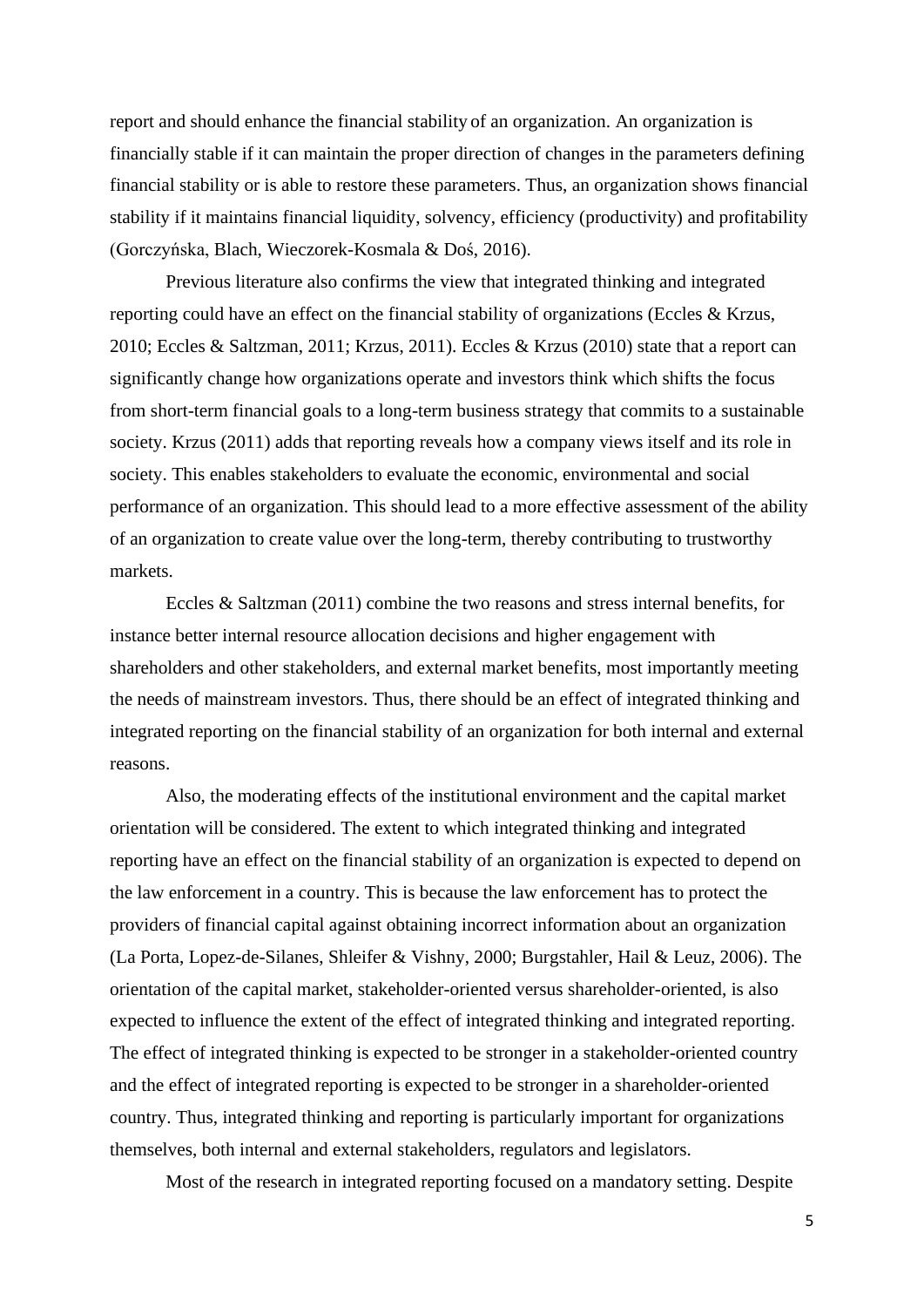that following the International Integrated Reporting Framework is voluntary, organizations listed at the Johannesburg stock exchange have to apply the framework or explain why another reporting framework is adopted (Ahmed Haji & Anifowose, 2016). This paper will investigate the effect in a voluntary disclosure environment and provide guidance to regulators for making organizations financially more stable. Therefore, the sample will consist of European organizations as integrated reporting is not mandatory in Europe yet.

Specifically, a panel data set of European publicly listed organizations will be used as the impact of the long-term focus of listed organizations is likely to be larger compared to non-listed organizations which increases the contribution of the study. Also, publicly listed organizations should engage more in integrated thinking than private organizations because publicly listed organizations are more likely to respond to public equity markets (Burgstahler et al., 2006). The financial data of the organizations will be obtained from Eikon. The data for integrated thinking will be gathered from ASSET4 (Eikon) and the data for integrated reporting data will be collected from the GRI Database. The data for the moderators will be obtained from the World Bank and the classification in Braam & Peeters (2018).

The literature does not contain previous quantitative research on the relation between integrated thinking and integrated reporting, and the financial stability of an organization. Therefore, this research will be an empirical study. Multilevel regression analyses will be used to capture, at the same time, independent variables at the organization and at the country level (Hox, 2002; Dong & Stettler, 2011). Also, multilevel regression analyses enable interactions between these different levels (Hox, 2002), which is particularly useful for the moderators.

The study finds that integrated thinking is negatively associated with the financial stability of an organization. Integrated reporting has no association with the financial stability of an organization. Further, the institutional environment increases the effect of integrated thinking and the effect of the capital market orientation on the relationship between integrated thinking and the financial stability of an organization is ambiguous. Finally, the institutional environment has no association on the relationship between integrated reporting and the financial stability of an organization and the effect of the capital market orientation on this relationship is ambiguous.

The paper contributes on several aspects. First, the paper contributes to the emerging body of knowledge regarding integrated thinking and integrated reporting as well as to the literature of financial stability. In particular, the study provides a link between these two topics in the literature. Second, the paper improves the understanding of the possible effects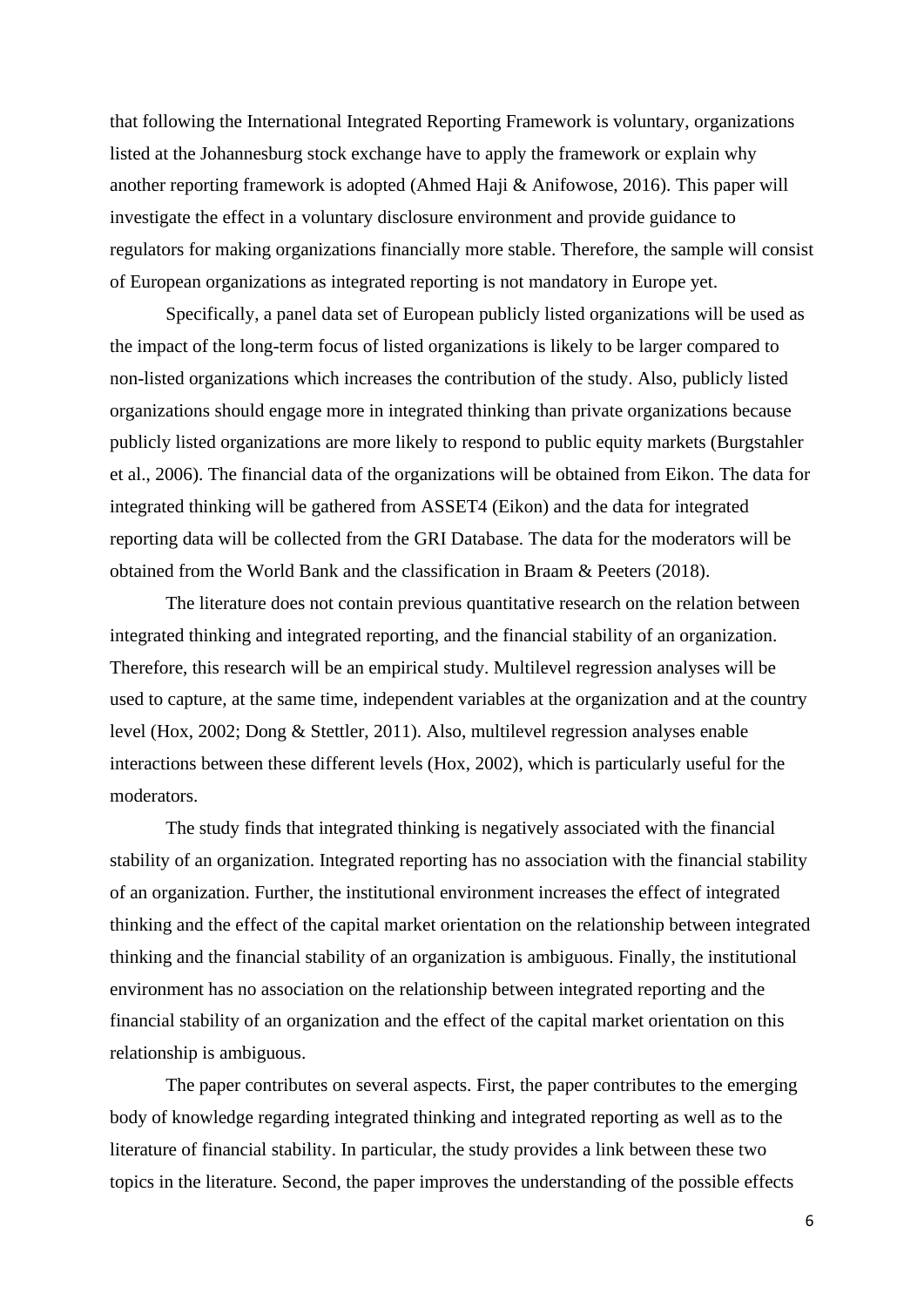of integrated thinking and integrated reporting. Thereby, it also enhances the understanding of the financial stability of organizations. Further, the study increases the understanding of the moderating effects of the institutional environment and the capital market orientation in the literature of, on the one hand, integrated thinking and integrated reporting, and, on the other hand, the financial stability of an organization.

Third, the study contributes to corporate practice as the management of organizations can use this knowledge to choose their accounting practices and regulators can use this knowledge to set the accounting guidelines. Thereby, the financial implications of integrated thinking and integrated reporting can be considered in making these decisions. The disclosure of an integrated report is assumed to benefit organizations in a variety of ways (Barth, Cahan, Chen & Venter, 2017). Practitioners and regulators will become aware of the relevance of changing the way of thinking throughout the entire organization in order to optimize the benefits that can be obtained from integrated reporting. Further, the shift of focus towards the long-term can*,* fourth, have societal relevance as the results could possibly be useful to prevent a financial crisis.

The remainder of the paper is structured as follows. First, chapter two will provide the theoretical background, literature review and development of hypotheses. Second, chapter three will discuss the sample, operationalization and research models. Third, chapter four will provide the results. Finally, chapter five will conclude and discuss these results including the limitations of the study and possibilities for future research.

# **2. Theoretical background, literature review and development of hypotheses**

#### **2.1 Integrated thinking**

The International Integrated Reporting Council (IIRC, 2013) defines integrated thinking as 'the active consideration by an organization of the relationships between its various operating and functional units and the capital that the organization uses or affects. Integrated thinking leads to integrated decision-making and actions that consider the creation of value over the short, medium and long term' (p. 2). Therefore, integrated thinking should be embedded throughout an organization. Through integrated thinking, organizational actors may better appreciate and understand the impact of their decisions, behavior and processes on stakeholders and the organization as a whole (Dumay & Dai, 2017).

Integrated thinking considers how an organization responds to the external environment by their business model and strategy. Also, the activities, performance and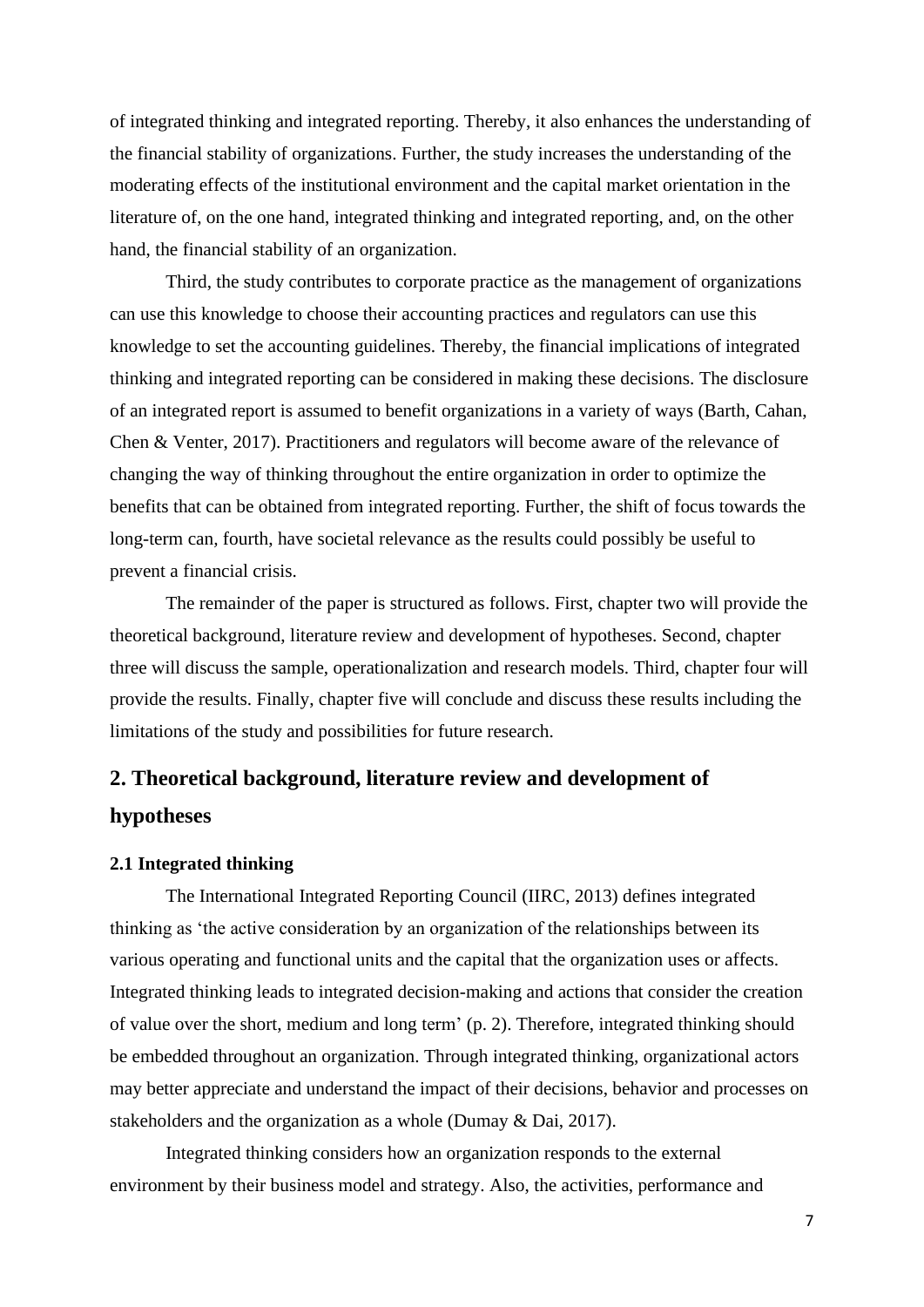outcomes in terms of the capitals (past, present and future) of the organization are taken into account (IIRC, 2013). The capitals are defined as 'stocks of value that are increased, decreased or transformed through the activities and outputs of the organization' (IIRC, 2013, p. 4). The International Integrated Reporting Framework divides the capitals into financial, manufactured, intellectual, human, social and relationship, and natural capital but this categorization is not mandatory (IIRC, 2013).

According to neo-institutional theory, organizations strategically take internally focused actions to achieve structural change and, thereby, meet institutional pressures and gain legitimacy. Normally, internal actions reflect inward-looking practices that involve the real actions an organization undertakes to develop organizational capabilities and meet the expectations of those social actors from which an organization is dependent for critical resources (Hawn & Ioannou, 2016). Integrated thinking, thus considering value creation over the short, medium and long term should help organizations to positively affect the capitals. This focus should lead to better internal resource allocation decisions (Eccles & Saltzman, 2011) and have positive financial implications for the capitals (IIRC, 2013) which increases the financial stability of an organization.

An organization is financially stable if it can maintain the proper direction of changes in financial liquidity, solvency, efficiency (productivity) and profitability or is able to restore these values. This means that a financially stable organization can resist shocks on a permanent basis, at the same time maintain its development path and, as well, perform its economic functions related to the acquisition and allocation of capital in case of internal disruptions and changes in the environment. Thereby, an organization has the capacity to perform their basic functions and acquire and allocate capital in line with their main goals (Gorczyńska et al., 2016).

Also, integrated thinking focuses on managing the strategically important stakeholder relations (Serafeim, 2015). Thereby, integrated thinking leads to a fuller consideration of key stakeholders' legitimate needs and interests in conducting business (IIRC, 2013). Eccles & Saltzman (2011) stress a higher engagement with shareholders and other stakeholders as another internal benefit. Thus, the higher engagement with key stakeholders should have a positive effect on the decisions that these stakeholders make over conducting business with an organization which leads to financial benefits. Therefore, the higher engagement with stakeholders should have a positive effect on the financial stability of an organization. Thus, integrated thinking is expected to lead to financially more stable organizations.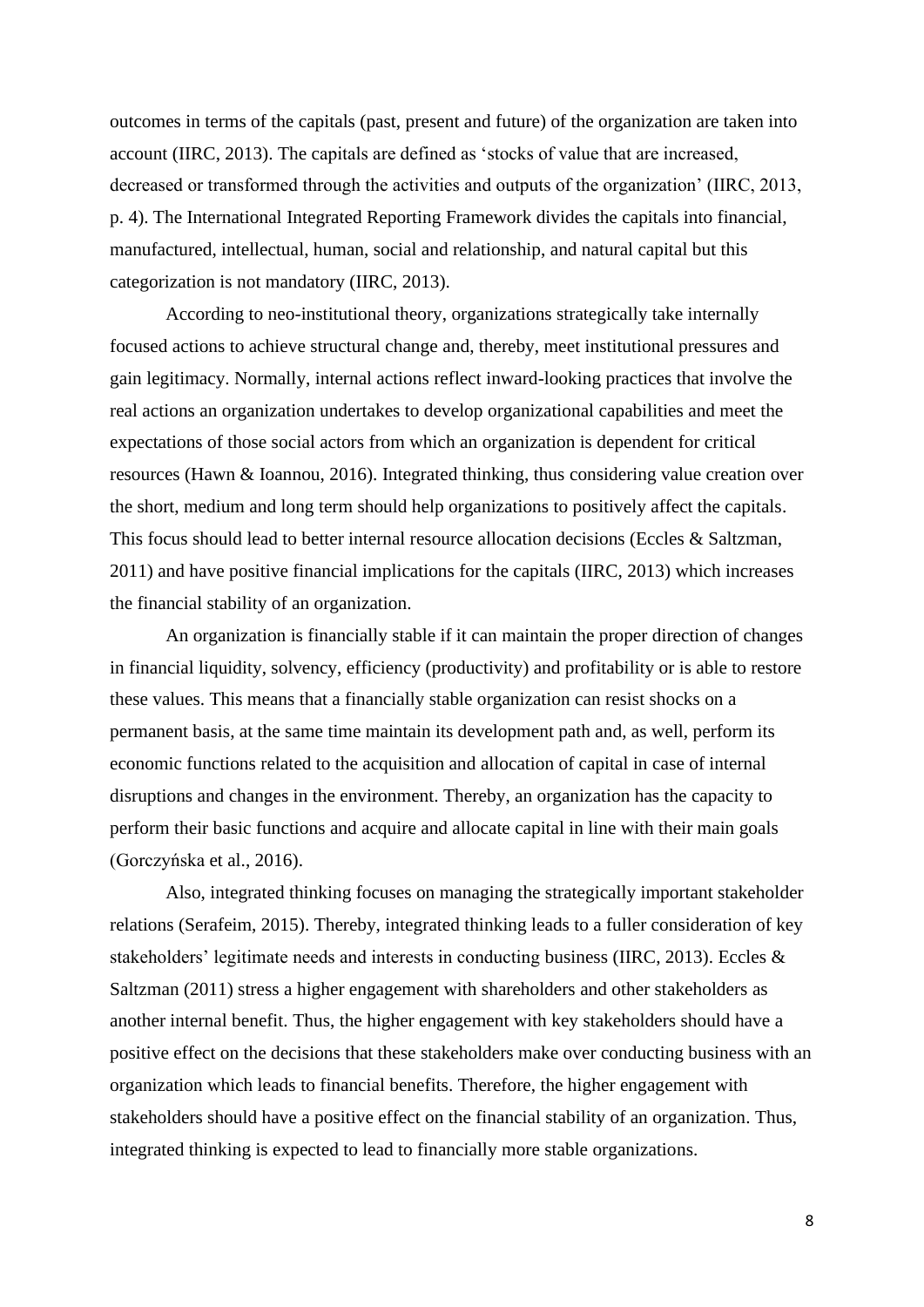*Hypothesis 1: Integrated thinking is positively associated with the financial stability of an organization.*

Integrated thinking is the underlying concept of integrated reporting. This means that the concept of integrated thinking is central to the integrated reporting framework (IIRC, 2013; Feng et al., 2017). Despite the fact that integrated thinking is described as a central concept in integrated reporting, it remained an underexplored topic in the literature (Oliver et al., 2016; Feng et al., 2017). Most of the studies that have been performed on integrated thinking are qualitative. These studies clarified that integrated thinking occurs in a different way across organizations. This resulted in practitioners interpreting integrated thinking on their own regarding their own situation. This is due to a lack of clarity surrounding integrated thinking, which is caused by the fact that the IIRC only provided an abstract definition of the concept (Feng et al., 2017). Further, a difficulty in interpreting integrated thinking is the absence of clear precedents in reporting contexts. The vagueness can become problematic since it might cause problems with the operationalization of integrated reporting, which might be addressed by clarifying the inconsistencies surrounding integrated thinking and obtaining a clearer understanding of the concept (Feng et al., 2017).

#### **2.2 Integrated reporting**

Integrated reporting is a new way of reporting for organizations and is advocated by the International Integrated Reporting Council (IIRC). The goal of integrated reporting is to support integrated thinking, decision-making and actions that focus on value creation over the short, medium and long term. An integrated report is defined as a 'concise communication about how an organization's strategy, governance, performance and prospects, in the context of its external environment, lead to the creation of value over the short, medium and long term' (IIRC, 2013, p. 7). Thereby, the primary purpose of an integrated report is to explain to providers of financial capital how an organization creates this value over time (IIRC, 2013).

To reach the purpose of the integrated report, it contains relevant information, which means both financial and other information. Further, a statement should be included wherein those charged with governance accept responsibility for the report(IIRC, 2013). Also, an integrated report is supposed to include qualitative information and should be more than a summary of existing reports (Villiers et al., 2017). According to the IIRC (2013), an integrated report benefits all stakeholders that are interested in an organization's ability to create value over time. This includes employees, customers, suppliers, business partners, local communities, legislators, regulators and policy-makers. However, the focus of this paper will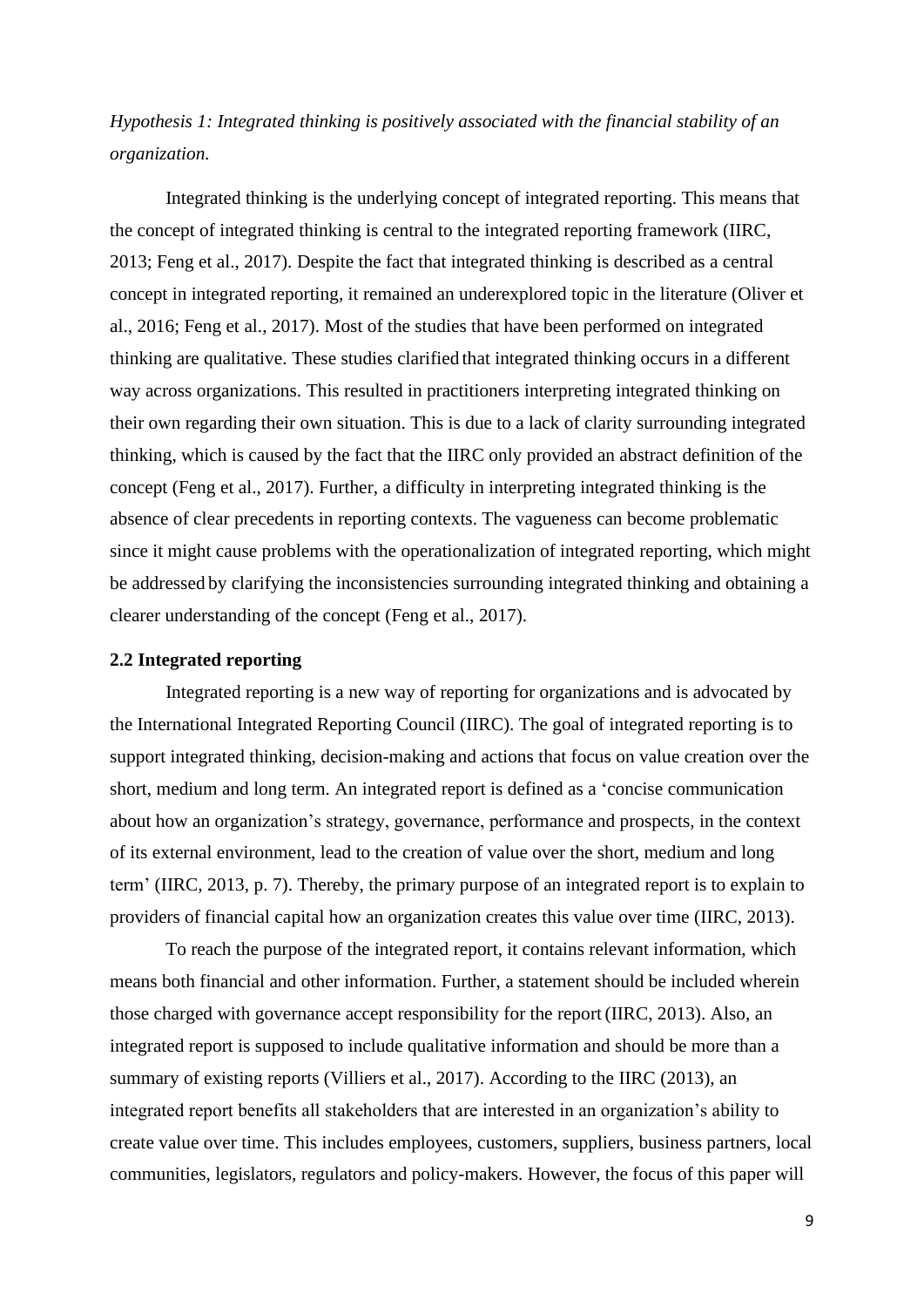be on the providers of financial capital, which is the primary goal of an integrated report (IIRC, 2013).

An integrated report can be used to communicate the effect of integrated thinking on the financial stability of an organization. The integrated report includes eight content elements: organizational overview and external environment; governance; business model; risks and opportunities; strategy and resource allocation; performance; outlook; and general reporting guidance*.* These content elements are linked to each other and are not mutually exclusive. Further, the content elements are stated in the form of questions (IIRC, 2013). The effect of integrated thinking on the financial stability of an organization is captured by the strategy and resource allocation as the strategy that an organization uses to respond to the external environment. The strategy, in the integrated report, should answer the question: 'Where does the organization want to go and how does it intend to get there?' (IIRC. 2013, p. 27). This means that the strategic objectives over the short, medium and long term; the strategies to achieve those objectives; and the resource allocation plans to implement this strategy are identified (IIRC, 2013).

External financing in public equity markets creates demand for information that is useful for evaluating and monitoring an organization. The providers of financial capital rely heavily on public information, such as financial statements (Burgstahler et al., 2006). Meeting the needs of the providers of financial capital who want ESG information is the most important external market benefit (Eccles & Saltzman, 2011). According to neo-institutional theory, organizations strategically take externally focused actions to gain organizational approval by external audiences, and, thereby, meet institutional pressures and gain legitimacy. Normally, external actions reflect public and highly visible initiatives and patterns of communication to gain legitimacy, mostly by seeking public approval of the organization and their practices by outside audiences. The set of external actions include for instance public claims and reports that publicize actions that an organization has taken (Hawn & Ioannou, 2016).

Thereby, the issuance of a report is to communicate the initiatives of the organization to external audiences (Hawn & Ioannou, 2016), in this case the providers of financial capital. According to Krzus (2011), integrated reporting enables the providers of financial capital to evaluate the economic, environmental and social performance of an organization which should lead to a more effective assessment of the ability of an organization to create value over time. An integrated report is supposed to improve the information quality to the providers of financial capital which leads to a more effective assessment of the ability of an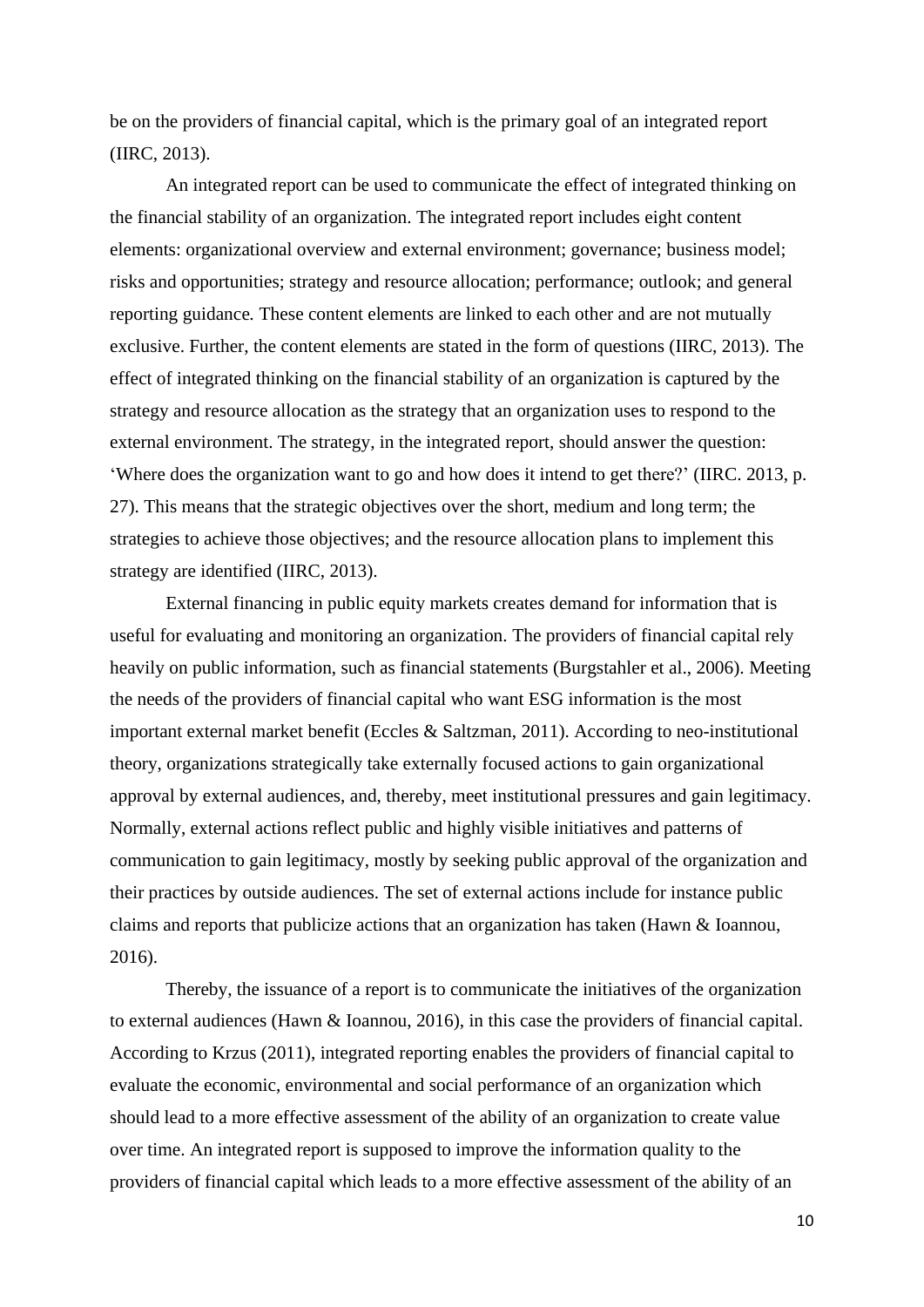organization to create value over time and an efficient allocation of capital. This focus on value creation enhances a financially stable economy (Krzus, 2011; IIRC, 2013; Villiers et al., 2017; Barth et al., 2017).

Thus, communicating about how an organization will create value over the short, medium and long term should help organizations make the providers of financial capital aware of the strategy and resource allocation that an organization adopts to create value over the short, medium and long term. The effective assessment of an organization should have a positive effect on the decisions that these providers of financial capital make over allocating financial capital to an organization which leads to an efficient allocation of capital and increases the funds that can be gained. Therefore, integrated reporting is expected to have a positive effect on the financial stability of an organization and lead to financially more stable organizations.

# *Hypothesis 2: Integrated reporting is positively associated with the financial stability of an organization.*

An integrated report should be reliable and complete. This means that it includes all, positive as well as negative, material matters in a balanced way and without material error. Further, key performance indicators are assumed effective to connect quantitative and qualitative information (IIRC, 2013). To enable organizations to prepare an integrated report, the IIRC (2013) established a principles-based framework. In this framework, organizations are supposed to elaborate on value creation along the six different forms of capital.

However, the principles-based approach towards integrated reporting leads to difficulties in determining if, and to what extent an organization follows the guidelines of the framework (Villiers et al., 2017), which could cause problems with the operationalization of integrated reporting. Also, the literature points out that there is a lack of globally accepted standards for the reporting of nonfinancial information. This confirms a variability of approaches and thus evidence of a disconnect between practices and disclosures (Oliver et al., 2016). Further, there are variabilities in the relevance, applicability and adoption of integrated reporting between different jurisdictions. This means that integrated reports are not always comparable (Villiers et al., 2017).

#### **2.3 Institutional environment**

The effect of integrated reporting depends on the protection of the providers of financial capital (La Porta et al., 2000; Burgstahler et al., 2006). Also, the effect of integrated thinking depends on the protection of the providers of financial capital. Internal resource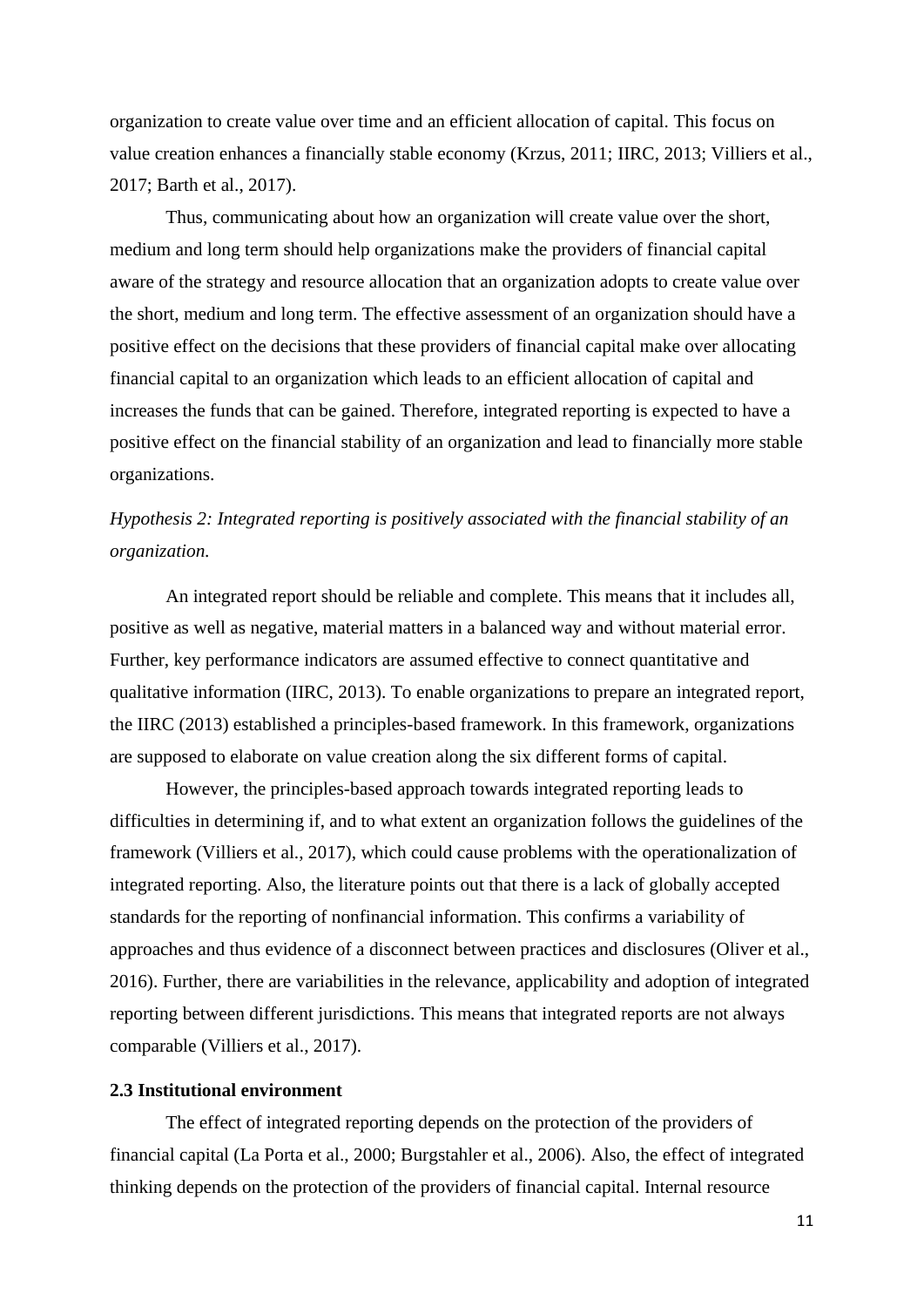allocation decisions are not expected to be affected by the protection of the providers of financial capital. However, the effect of the higher engagement with key stakeholders, particularly key shareholders, is expected to depend on the protection of the providers of financial capital.

The protection of the providers of financial capital by the legal system is, according to recent research, central to understanding the patterns of corporate finance in different countries (La Porta et al., 2000). Further, prior studies show that institutional differences have an influence on the reporting behaviour of public organizations. Organizations in countries with weak legal enforcement are more likely to abuse discretion afforded by accounting rules (Burgstahler et al., 2006). Thus, the legal enforcement in a country has to protect the providers of financial capital against obtaining wrong information about an organization.

Corporate governance is a set of mechanisms by which the providers of financial capital can be protected. The legal approach to corporate governance states that the protection of the providers of financial capital by the legal system, both laws and the enforcement, is the key mechanism (La Porta et al., 2000; Burgstahler et al., 2006). Normally, providers of financial capital obtain certain rights or powers that are protected through the enforcement of regulations and laws such as disclosure and accounting rules (La Porta et al., 2000). Legal rules, however, remain largely ineffective without proper enforcement (Burgstahler et al., 2006). Variations in law and the enforcement are central to understanding why organizations raise more funds in some countries than in others. External financing would tend to break down in the absence of such effectively enforced rights (La Porta et al., 2000). Thus, the providers of financial capital need to have their rights protected.

Therefore, the institutional environment is expected to moderate on the relationship between integrated thinking and integrated reporting, and the financial stability of an organization. Mostly, providers of financial capital finance organizations because the rights are protected by the law (La Porta et al., 2000; Burgstahler et al., 2006). Also, countries that protect the providers of financial capital well have larger capital markets (La Porta, Lopez-de-Silanes, Shleifer & Vishny, 1997). Thus, the extent to which integrated thinking and integrated reporting have an effect on the financial stability of an organization is expected to depend on the law and law enforcement in a particular country. Integrated reporting is mostly voluntary and lacks clear precedents in reporting contexts (Feng et al., 2017). This means that the protection by the law and law enforcement is even more important in a voluntary setting than in a mandatory setting.

The law enforcement increases the trust that the providers of financial capital have in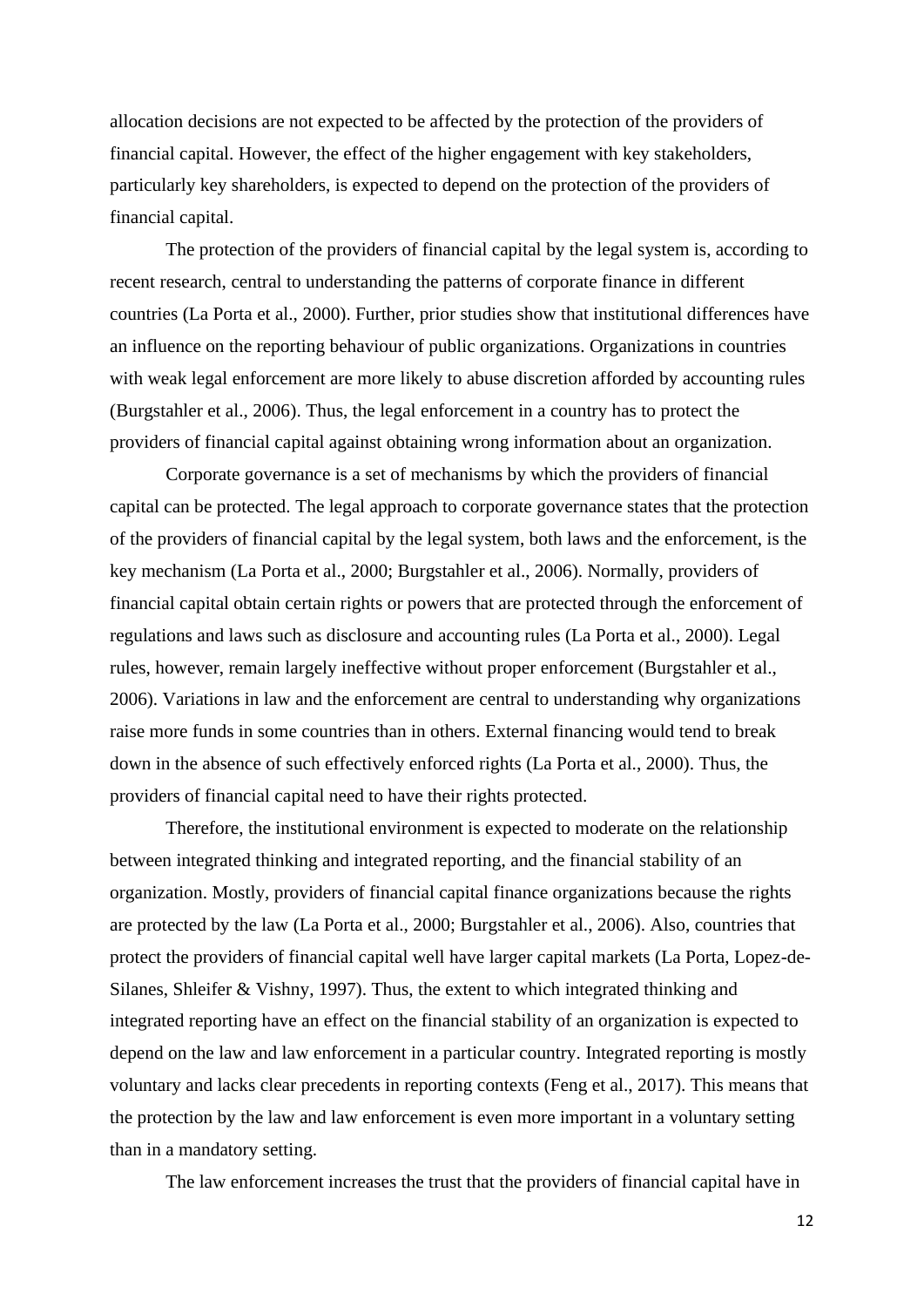an integrated report, as this for instance reduces earnings management by, mostly, publicly traded organizations (Burgstahler et al., 2006). This protects the rights of the providers of financial capital and makes them more willing to finance an organization (La Porta et al., 2000) and pay more for securities (Burgstahler et al., 2006). Thereby, the law and law enforcement in a country increase the effects of integrated thinking and integrated reporting on the financial stability of an organization. Thus, the institutional environment has a positive effect on the financial stability of an organization by influencing the extent of the effects of integrated thinking and integrated reporting which leads to financially more stable organizations.

*Hypothesis 3a: The effect of integrated thinking on the financial stability of an organization is stronger in an institutional environment characterized by a strong as compared to a weak protection of the providers of financial capital.*

*Hypothesis 3b: The effect of integrated reporting on the financial stability of an organization is stronger in an institutional environment characterized by a strong as compared to a weak protection of the providers of financial capital.*

#### **2.4 Capital market orientation**

The orientation of the capital market, stakeholder-oriented vs. shareholder-oriented, is also expected to influence the extent of the relationship between integrated thinking and integrated reporting, and the financial stability of an organization. In more stakeholderoriented countries, stakeholders have legitimate interest in the activities of an organization. Therefore, these stakeholders have more influence on the business operations of an organization than stakeholders in more shareholder-oriented countries (Braam & Peeters, 2018; Simnett, Vanstraelen & Chua, 2009). Thus, organizations in stakeholder-oriented countries are more likely to be managed in the interests of all stakeholders who can affect the achievement of the objectives of an organization (Braam & Peeters, 2018). This goes beyond maximizing shareholder wealth (Laplume, Sonpar & Litz, 2008). The demand for timely incorporation of economic income in accounting income is higher in shareholder-oriented countries than in stakeholder-oriented countries (Ball, Kothari & Robin, 2000). Organizations in a shareholder-oriented country are mainly seen as instruments for the creation of shareholder value (Simnett et al., 2009).

According to this theoretical distinction between stakeholder-oriented countries and shareholder-oriented countries, the stakeholder-oriented countries, with the influence on business operations, can be linked to integrated thinking, and the shareholder-oriented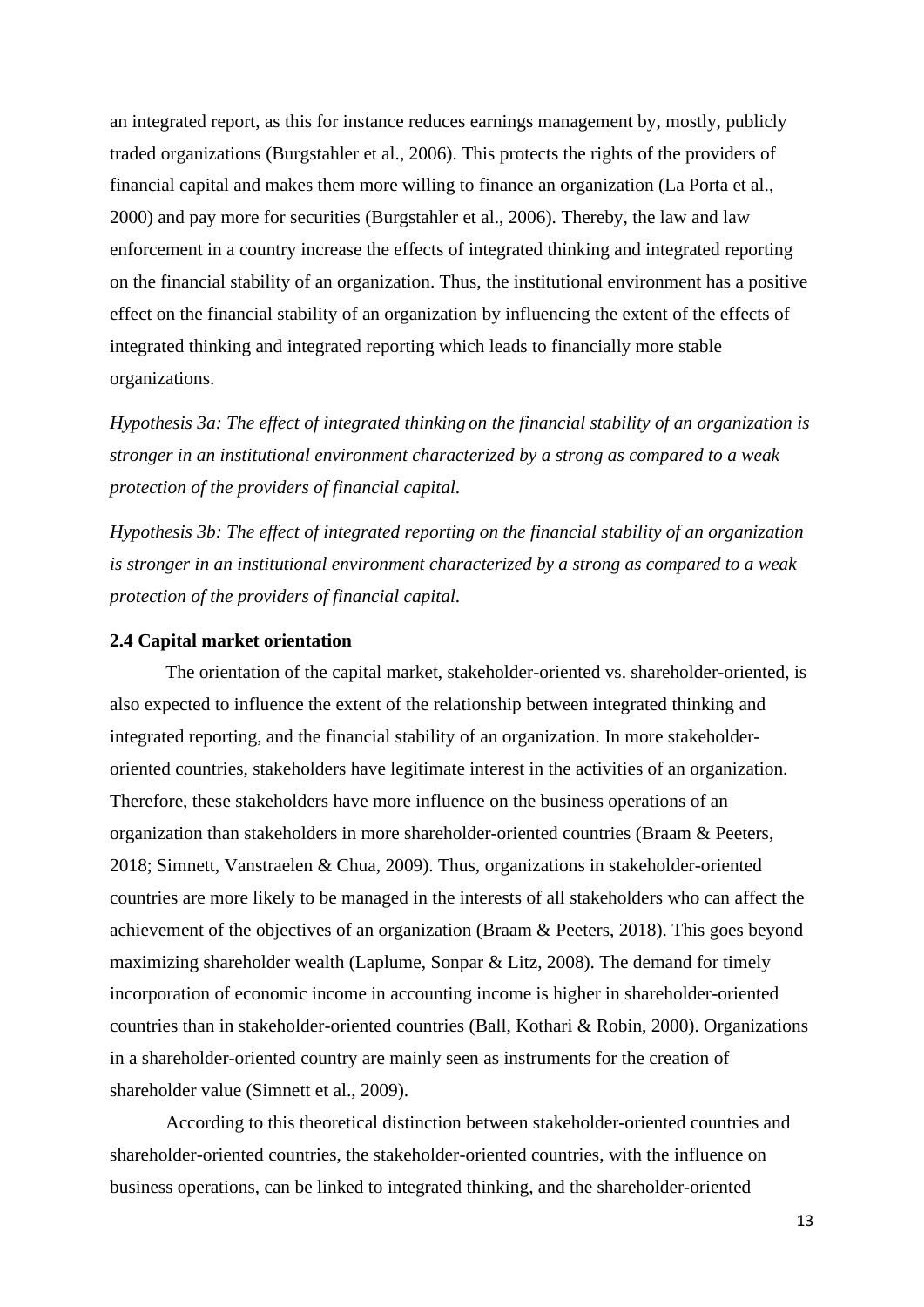countries, with the focus on shareholder wealth, can be linked to integrated reporting. Stakeholder-oriented countries focus more on the business operations of an organization which strengthens the effect of integrated thinking. Shareholder-oriented countries focus more on shareholder wealth which strengthens the effect of integrated reporting. Especially, public equity markets improve earnings informativeness (Burgstahler et al., 2006). Therefore, providing an integrated report to the providers of financial capital in shareholder-oriented countries leads to an even more effective assessment of an organization and should have a positive effect on the decisions that these providers make over allocating financial capital to an organization. Thus, the effect of integrated thinking is expected to be stronger in a stakeholder-oriented country and the effect of integrated reporting is expected to be stronger in a shareholder-oriented country.

*Hypothesis 4a: The effect of integrated thinking on the financial stability of an organization is stronger in stakeholder-oriented countries as compared to shareholder-oriented countries.*

*Hypothesis 4b: The effect of integrated reporting on the financial stability of an organization is stronger in shareholder-oriented countries as compared to stakeholder-oriented countries.*

#### **3. Research method**

#### **3.1 Sample**

The study will be performed in the voluntary setting of European organizations. Thereby, the effects of integrated thinking and integrated reporting could serve as a recommendation to regulators. Specifically, the unbalanced panel data set will, for four reasons, consist of European publicly listed organizations. First, the impact of the long-term focus of listed organizations is likely to be larger compared to non-listed organizations which increases the chance of finding significant results, particularly for integrated reporting, as public organizations have stronger incentives to provide an integrated report that helps the providers of financial capital assess the economic performance of an organization (Burgstahler et al., 2006). Second, public organizations should engage more in integrated thinking than private organizations because public organizations are more likely to respond to public equity markets (Burgstahler et al., 2006). Third, a sample of public firms is useful as, shown by prior studies, institutional differences influence the reporting behavior of public organizations (Burgstahler et al., 2006), which increases the relevance of the moderator institutional environment. Fourth, integrated thinking and integrated reporting data is not (sufficiently) available for non-publicly listed organizations.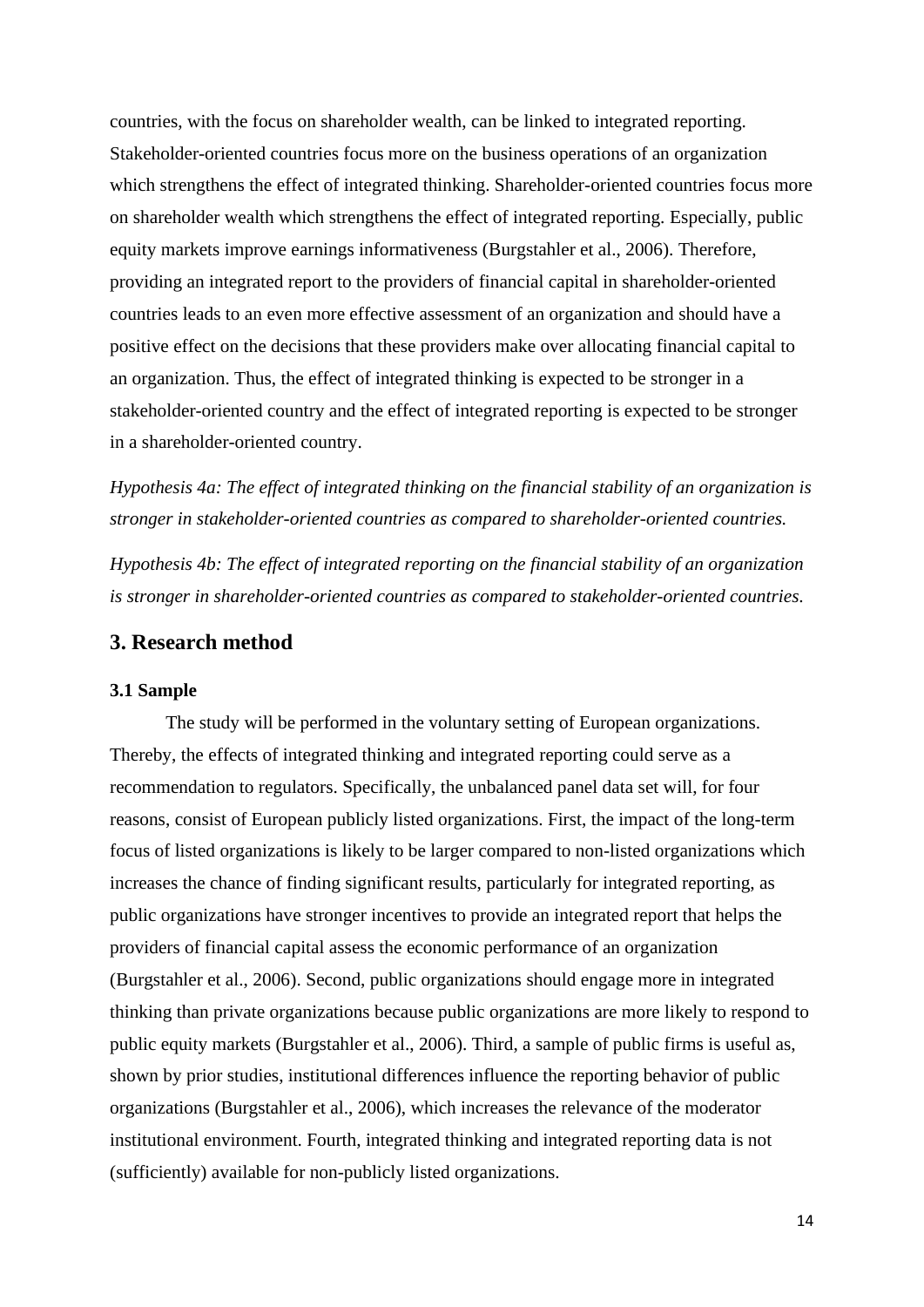The financial data of the organizations for measuring the financial stability of an organization will be collected from Eikon (Datastream). The data for integrated thinking will be gathered from ASSET4 (Eikon) and the data for integrated reporting will be obtained from the GRI Database. The data for the moderator institutional environment will be gained from the World Bank and the classification in Braam & Peeters (2018) will be followed to differentiate between stakeholder-oriented and shareholder-oriented countries.

|                                        | 2013  | 2014  | 2015  | 2016  | 2017  | 2018  |
|----------------------------------------|-------|-------|-------|-------|-------|-------|
| <b>VARIABLES</b>                       | N     | N     | N     | N     | N     | N     |
| <b>CSR Strategy Score</b>              | 824   | 849   | 958   | 987   | 1,069 | 1,070 |
| current ratio                          | 824   | 827   | 832   | 833   | 831   | 828   |
| total debt to assets                   | 1,065 | 1,076 | 1,084 | 1,087 | 1,083 | 1,079 |
| efficiency ratio                       | 916   | 945   | 951   | 956   | 919   | 905   |
| return on assets                       | 1,039 | 1,059 | 1,072 | 1,084 | 1,079 | 1,077 |
| institutional environment              | 1,093 | 1,093 | 1,093 | 1,093 | 1,093 | 1,093 |
| capital market orientation             | 1,093 | 1,093 | 1,093 | 1,093 | 1,093 | 1,093 |
| log total assets                       | 1,074 | 1,082 | 1,090 | 1,093 | 1,091 | 1,087 |
| basic materials                        | 1,093 | 1,093 | 1,093 | 1,093 | 1,093 | 1,093 |
| industrials                            | 1,093 | 1,093 | 1,093 | 1,093 | 1,093 | 1,093 |
| cyclical consumer goods & services     | 1,093 | 1,093 | 1,093 | 1,093 | 1,093 | 1,093 |
| non-cyclical consumer goods & services | 1,093 | 1,093 | 1,093 | 1,093 | 1,093 | 1,093 |
| financials                             | 1,093 | 1,093 | 1,093 | 1,093 | 1,093 | 1,093 |
| healthcare                             | 1,093 | 1,093 | 1,093 | 1,093 | 1,093 | 1,093 |
| technology                             | 1,093 | 1,093 | 1,093 | 1,093 | 1,093 | 1,093 |
| telecommunications services            | 1,093 | 1,093 | 1,093 | 1,093 | 1,093 | 1,093 |
| utilities                              | 1,093 | 1,093 | 1,093 | 1,093 | 1,093 | 1,093 |
| Herfindahl index                       | 1,093 | 1,093 | 1,093 | 1,093 | 1,093 | 1,093 |

Table 1: number of observations across years without integrated reporting

Table 2: number of observations across years with integrated reporting

|                                        | 2011 | 2012 | 2013 | 2014 | 2015 | 2016 | 2017 | 2018 |
|----------------------------------------|------|------|------|------|------|------|------|------|
| <b>VARIABLES</b>                       | N    | N    | N    | N    | N    | N    | N    | N    |
|                                        |      |      |      |      |      |      |      |      |
| integrated reporting                   | 307  | 321  | 360  | 356  | 351  | 318  | 268  | 229  |
| <b>CSR Strategy Score</b>              | 421  | 429  | 437  | 448  | 465  | 474  | 497  | 491  |
| current ratio                          | 386  | 388  | 394  | 394  | 395  | 394  | 392  | 391  |
| total debt to assets                   | 489  | 494  | 495  | 496  | 498  | 499  | 496  | 495  |
| efficiency ratio                       | 411  | 415  | 426  | 428  | 430  | 430  | 425  | 423  |
| return on assets                       | 477  | 488  | 488  | 492  | 492  | 498  | 493  | 494  |
| institutional environment              | 504  | 504  | 504  | 504  | 504  | 504  | 504  | 504  |
| capital market orientation             | 504  | 504  | 504  | 504  | 504  | 504  | 504  | 504  |
| log total assets                       | 491  | 496  | 501  | 501  | 503  | 504  | 502  | 500  |
| basic materials                        | 504  | 504  | 504  | 504  | 504  | 504  | 504  | 504  |
| industrials                            | 504  | 504  | 504  | 504  | 504  | 504  | 504  | 504  |
| cyclical consumer goods $&$ services   | 504  | 504  | 504  | 504  | 504  | 504  | 504  | 504  |
| non-cyclical consumer goods & services | 504  | 504  | 504  | 504  | 504  | 504  | 504  | 504  |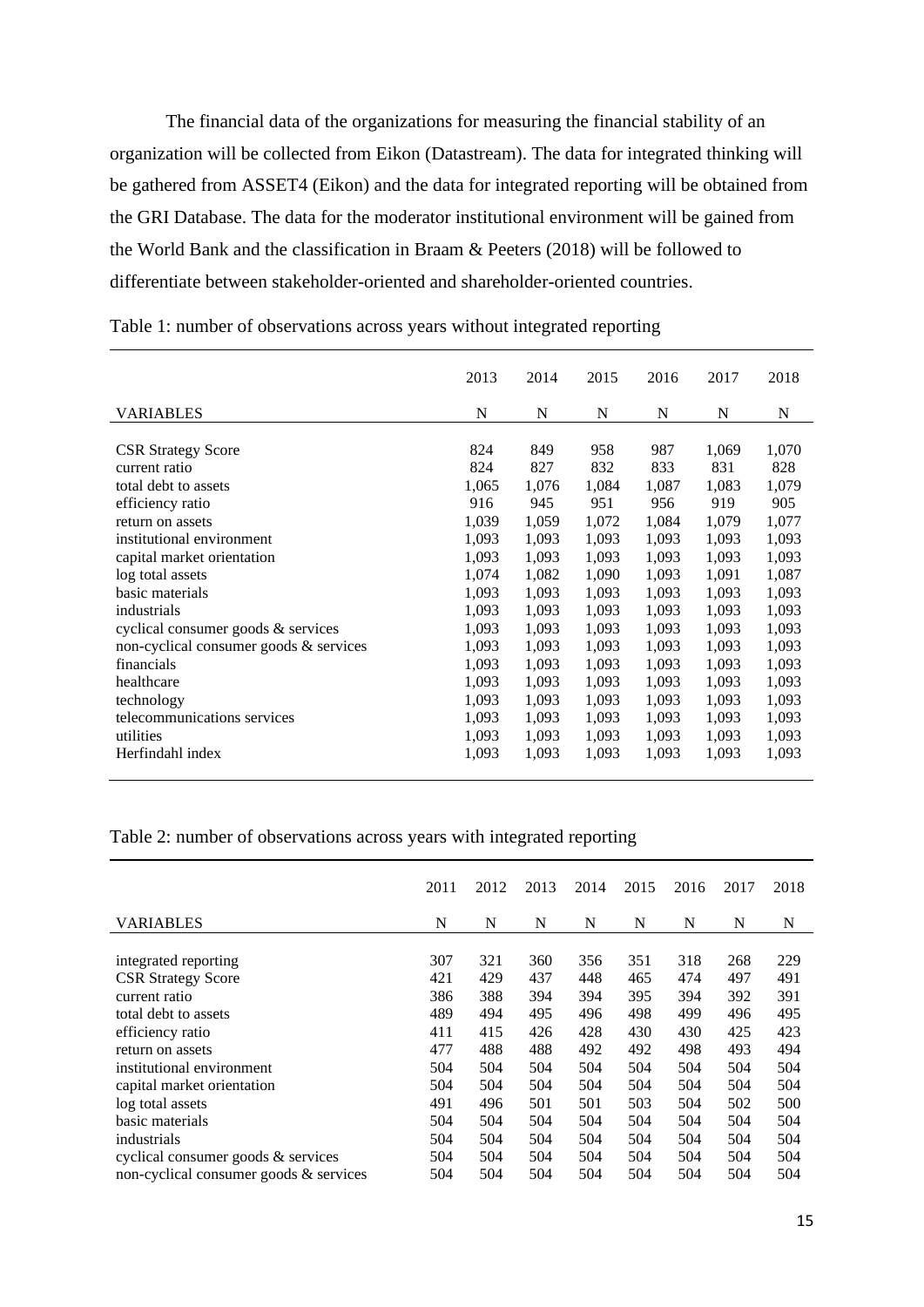| financials                  | 504 | 504 | 504 | 504 | 504 | 504 | 504 | 504 |
|-----------------------------|-----|-----|-----|-----|-----|-----|-----|-----|
| healthcare                  | 504 | 504 | 504 | 504 | 504 | 504 | 504 | 504 |
| technology                  | 504 | 504 | 504 | 504 | 504 | 504 | 504 | 504 |
| telecommunications services | 504 | 504 | 504 | 504 | 504 | 504 | 504 | 504 |
| utilities                   | 504 | 504 | 504 | 504 | 504 | 504 | 504 | 504 |
| Herfindahl index            | 504 | 504 | 504 | 504 | 504 | 504 | 504 | 504 |
|                             |     |     |     |     |     |     |     |     |

Table 1 and 2 show an increasing trend in the number of observations for the measure of integrated thinking, the CSR Strategy Score. This could indicate that, over the years in the samples, data about integrated thinking became more important. The number of observations for integrate reporting, in table 2, show an increasing trend in the number of observations between 2011-2013 and a decreasing trend between 2013-2018. This could indicate that less organizations, over the last few years, self-declare whether a report is integrated or not.

|  | Table 3: number of observations across countries without integrated reporting |  |  |  |
|--|-------------------------------------------------------------------------------|--|--|--|
|  |                                                                               |  |  |  |

|                                        | AT        | BE  | <b>CH</b> | <b>CZ</b> | DE  | DK             | ES  | FI  | <b>FR</b> | <b>GB</b> |
|----------------------------------------|-----------|-----|-----------|-----------|-----|----------------|-----|-----|-----------|-----------|
| <b>VARIABLES</b>                       | N         | N   | N         | N         | N   | N              | N   | N   | N         | N         |
|                                        |           |     |           |           |     |                |     |     |           |           |
| <b>CSR Strategy Score</b>              | 82        | 162 | 345       | 27        | 555 | 146            | 272 | 142 | 567       | 1,927     |
| current ratio                          | 48        | 138 | 261       | 18        | 569 | 132            | 222 | 144 | 535       | 1,553     |
| total debt to assets                   | 84        | 186 | 363       | 30        | 665 | 161            | 294 | 150 | 635       | 2,174     |
| efficiency ratio                       | 66        | 165 | 300       | 18        | 613 | 132            | 241 | 144 | 590       | 1,893     |
| return on assets                       | 84        | 186 | 360       | 30        | 658 | 160            | 293 | 150 | 634       | 2,146     |
| institutional environment              | 90        | 186 | 366       | 30        | 672 | 162            | 294 | 150 | 636       | 2,208     |
| capital market orientation             | 90        | 186 | 366       | 30        | 672 | 162            | 294 | 150 | 636       | 2,208     |
| log total assets                       | 90        | 186 | 363       | 30        | 665 | 162            | 294 | 150 | 636       | 2,191     |
| basic materials                        | 90        | 186 | 366       | 30        | 672 | 162            | 294 | 150 | 636       | 2,208     |
| industrials                            | 90        | 186 | 366       | 30        | 672 | 162            | 294 | 150 | 636       | 2,208     |
| cyclical consumer goods & services     | 90        | 186 | 366       | 30        | 672 | 162            | 294 | 150 | 636       | 2,208     |
| non-cyclical consumer goods & services | 90        | 186 | 366       | 30        | 672 | 162            | 294 | 150 | 636       | 2,208     |
| financials                             | 90        | 186 | 366       | 30        | 672 | 162            | 294 | 150 | 636       | 2,208     |
| healthcare                             | 90        | 186 | 366       | 30        | 672 | 162            | 294 | 150 | 636       | 2,208     |
| technology                             | 90        | 186 | 366       | 30        | 672 | 162            | 294 | 150 | 636       | 2,208     |
| telecommunications services            | 90        | 186 | 366       | 30        | 672 | 162            | 294 | 150 | 636       | 2,208     |
| utilities                              | 90        | 186 | 366       | 30        | 672 | 162            | 294 | 150 | 636       | 2,208     |
| Herfindahl index                       | 90        | 186 | 366       | 30        | 672 | 162            | 294 | 150 | 636       | 2,208     |
|                                        |           |     |           |           |     |                |     |     |           |           |
|                                        | <b>GR</b> | HU  | IE        | <b>IT</b> | NL  | N <sub>O</sub> | PL  | PT  | <b>SE</b> | <b>TR</b> |
| <b>VARIABLES</b>                       | N         | N   | N         | N         | N   | N              | N   | N   | N         | N         |
| <b>CSR Strategy Score</b>              | 102       | 24  | 58        | 297       | 207 | 131            | 184 | 47  | 323       | 159       |

| 48 318 144             |
|------------------------|
| 230 159 203 54 381 176 |
| 43 364 144             |
| 54 378 173             |
| -180                   |
|                        |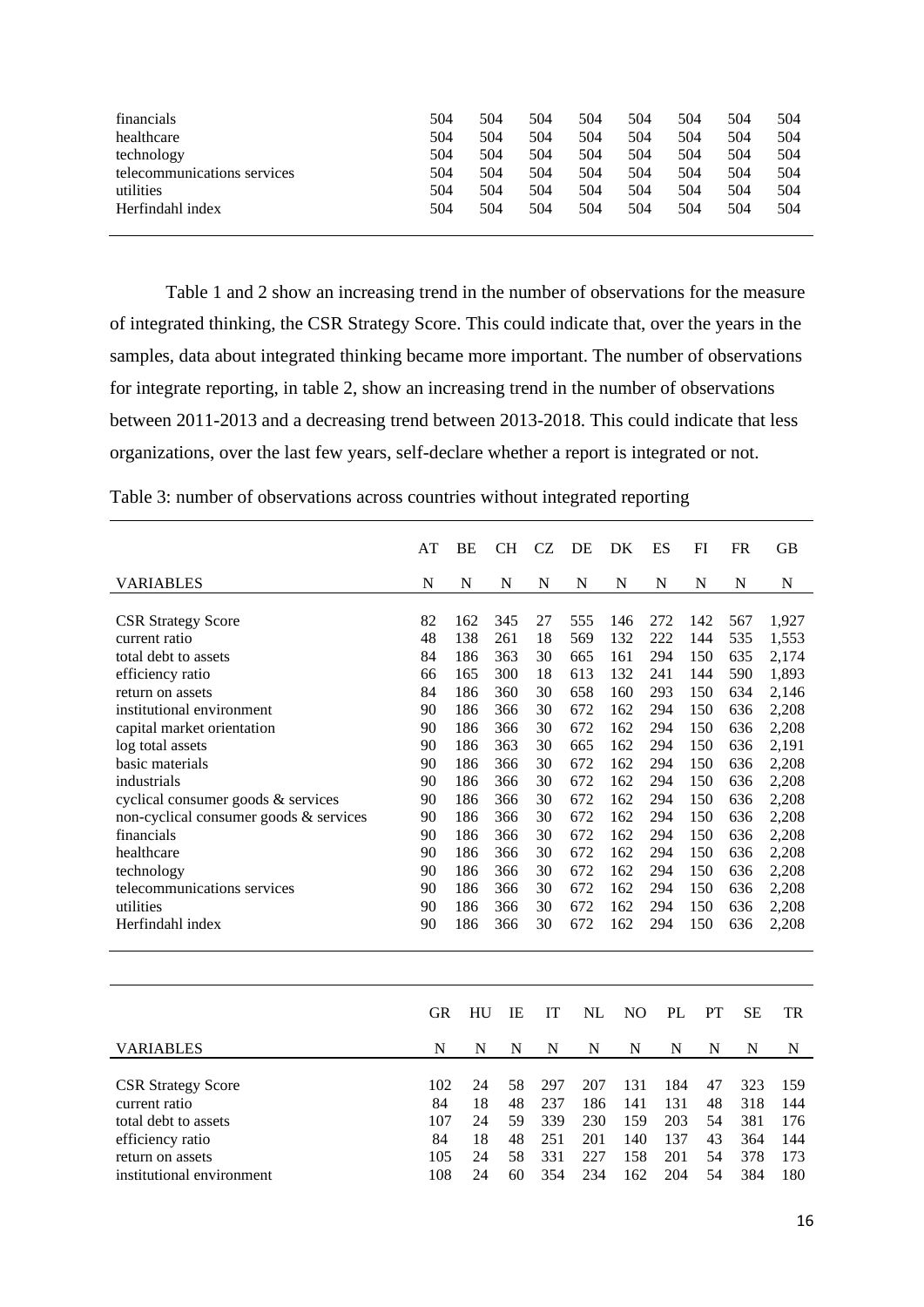| capital market orientation             | 108 | 24 | 60 | 354 | 234 | 162 | 204 | 54 | 384 | 180 |
|----------------------------------------|-----|----|----|-----|-----|-----|-----|----|-----|-----|
| log total assets                       | 108 | 24 | 60 | 348 | 234 | 159 | 203 | 54 | 381 | 179 |
| basic materials                        | 108 | 24 | 60 | 354 | 234 | 162 | 204 | 54 | 384 | 180 |
| industrials                            | 108 | 24 | 60 | 354 | 234 | 162 | 204 | 54 | 384 | 180 |
| cyclical consumer goods $\&$ services  | 108 | 24 | 60 | 354 | 234 | 162 | 204 | 54 | 384 | 180 |
| non-cyclical consumer goods & services | 108 | 24 | 60 | 354 | 234 | 162 | 204 | 54 | 384 | 180 |
| financials                             | 108 | 24 | 60 | 354 | 234 | 162 | 204 | 54 | 384 | 180 |
| healthcare                             | 108 | 24 | 60 | 354 | 234 | 162 | 204 | 54 | 384 | 180 |
| technology                             | 108 | 24 | 60 | 354 | 234 | 162 | 204 | 54 | 384 | 180 |
| telecommunications services            | 108 | 24 | 60 | 354 | 234 | 162 | 204 | 54 | 384 | 180 |
| utilities                              | 108 | 24 | 60 | 354 | 234 | 162 | 204 | 54 | 384 | 180 |
| Herfindahl index                       | 108 | 24 | 60 | 354 | 234 | 162 | 204 | 54 | 384 | 180 |

, where  $AT =$  Austria,  $BE =$  Belgium,  $CH =$  Switzerland,  $CZ =$  Czech Republic,  $DE =$  Germany,  $DK =$  Denmark,  $ES = Spain$ ,  $FI = Finland$ ,  $FR = France$ ,  $GB = United Kingdom$ ,  $GR = Greece$ ,  $HU = Hungary$ ,  $IE = Ireland$ ,  $IT =$ Italy,  $NL = Netherlands$ ,  $NO = Norway$ ,  $PL = Poland$ ,  $PT = Portugal$ ,  $SE = Sweden$ ,  $TR = Turkey$ .

Table 4: number of observations across countries with integrated reporting

|                                        | AT | ВE  | CН  | CZ | DE  | DK  | ES  | FI  | FR  | GB  |
|----------------------------------------|----|-----|-----|----|-----|-----|-----|-----|-----|-----|
| VARIABLES                              | N  | N   | N   | N  | N   | N   | N   | N   | N   | N   |
|                                        |    |     |     |    |     |     |     |     |     |     |
| integrated reporting                   | 53 | 74  | 169 | 5  | 321 | 50  | 218 | 139 | 181 | 306 |
| <b>CSR Strategy Score</b>              | 76 | 105 | 241 | 11 | 455 | 97  | 277 | 176 | 357 | 525 |
| current ratio                          | 56 | 88  | 184 | 8  | 429 | 96  | 225 | 176 | 303 | 431 |
| total debt to assets                   | 81 | 112 | 248 | 15 | 517 | 104 | 287 | 184 | 375 | 549 |
| efficiency ratio                       | 64 | 104 | 203 | 8  | 468 | 96  | 231 | 175 | 352 | 489 |
| return on assets                       | 81 | 111 | 246 | 14 | 512 | 104 | 285 | 183 | 374 | 545 |
| institutional environment              | 88 | 112 | 248 | 16 | 528 | 104 | 288 | 184 | 376 | 560 |
| capital market orientation             | 88 | 112 | 248 | 16 | 528 | 104 | 288 | 184 | 376 | 560 |
| log total assets                       | 87 | 112 | 248 | 15 | 517 | 104 | 287 | 184 | 376 | 556 |
| basic materials                        | 88 | 112 | 248 | 16 | 528 | 104 | 288 | 184 | 376 | 560 |
| industrials                            | 88 | 112 | 248 | 16 | 528 | 104 | 288 | 184 | 376 | 560 |
| cyclical consumer goods & services     | 88 | 112 | 248 | 16 | 528 | 104 | 288 | 184 | 376 | 560 |
| non-cyclical consumer goods & services | 88 | 112 | 248 | 16 | 528 | 104 | 288 | 184 | 376 | 560 |
| financials                             | 88 | 112 | 248 | 16 | 528 | 104 | 288 | 184 | 376 | 560 |
| healthcare                             | 88 | 112 | 248 | 16 | 528 | 104 | 288 | 184 | 376 | 560 |
| technology                             | 88 | 112 | 248 | 16 | 528 | 104 | 288 | 184 | 376 | 560 |
| telecommunications services            | 88 | 112 | 248 | 16 | 528 | 104 | 288 | 184 | 376 | 560 |
| utilities                              | 88 | 112 | 248 | 16 | 528 | 104 | 288 | 184 | 376 | 560 |
| Herfindahl index                       | 88 | 112 | 248 | 16 | 528 | 104 | 288 | 184 | 376 | 560 |
|                                        |    |     |     |    |     |     |     |     |     |     |

|                                                                                                                                                                                                                   | GR                                                    | HU                                                 | IE                                              | IT                                                          | NL                                                          | NO                                                      | PL                                                         | PT                                                 | SЕ                                                          | TR                                                          |
|-------------------------------------------------------------------------------------------------------------------------------------------------------------------------------------------------------------------|-------------------------------------------------------|----------------------------------------------------|-------------------------------------------------|-------------------------------------------------------------|-------------------------------------------------------------|---------------------------------------------------------|------------------------------------------------------------|----------------------------------------------------|-------------------------------------------------------------|-------------------------------------------------------------|
| <b>VARIABLES</b>                                                                                                                                                                                                  | N                                                     | N                                                  | N                                               | N                                                           | N                                                           | N                                                       | N                                                          | N                                                  | N                                                           | N                                                           |
| integrated reporting<br><b>CSR Strategy Score</b><br>current ratio<br>total debt to assets<br>efficiency ratio<br>return on assets<br>institutional environment<br>capital market orientation<br>log total assets | 85<br>96<br>64<br>97<br>64<br>96<br>104<br>104<br>104 | 31<br>32<br>24<br>32<br>24<br>31<br>32<br>32<br>32 | 8<br>15<br>8<br>13<br>8<br>12<br>16<br>16<br>16 | 182<br>285<br>221<br>308<br>228<br>299<br>320<br>320<br>312 | 147<br>189<br>160<br>202<br>168<br>196<br>208<br>208<br>207 | 62<br>79<br>88<br>104<br>88<br>104<br>104<br>104<br>104 | 87<br>148<br>120<br>160<br>120<br>160<br>160<br>160<br>160 | 29<br>35<br>32<br>40<br>32<br>40<br>40<br>40<br>40 | 256<br>301<br>285<br>354<br>331<br>352<br>360<br>360<br>354 | 107<br>162<br>136<br>180<br>135<br>177<br>184<br>184<br>183 |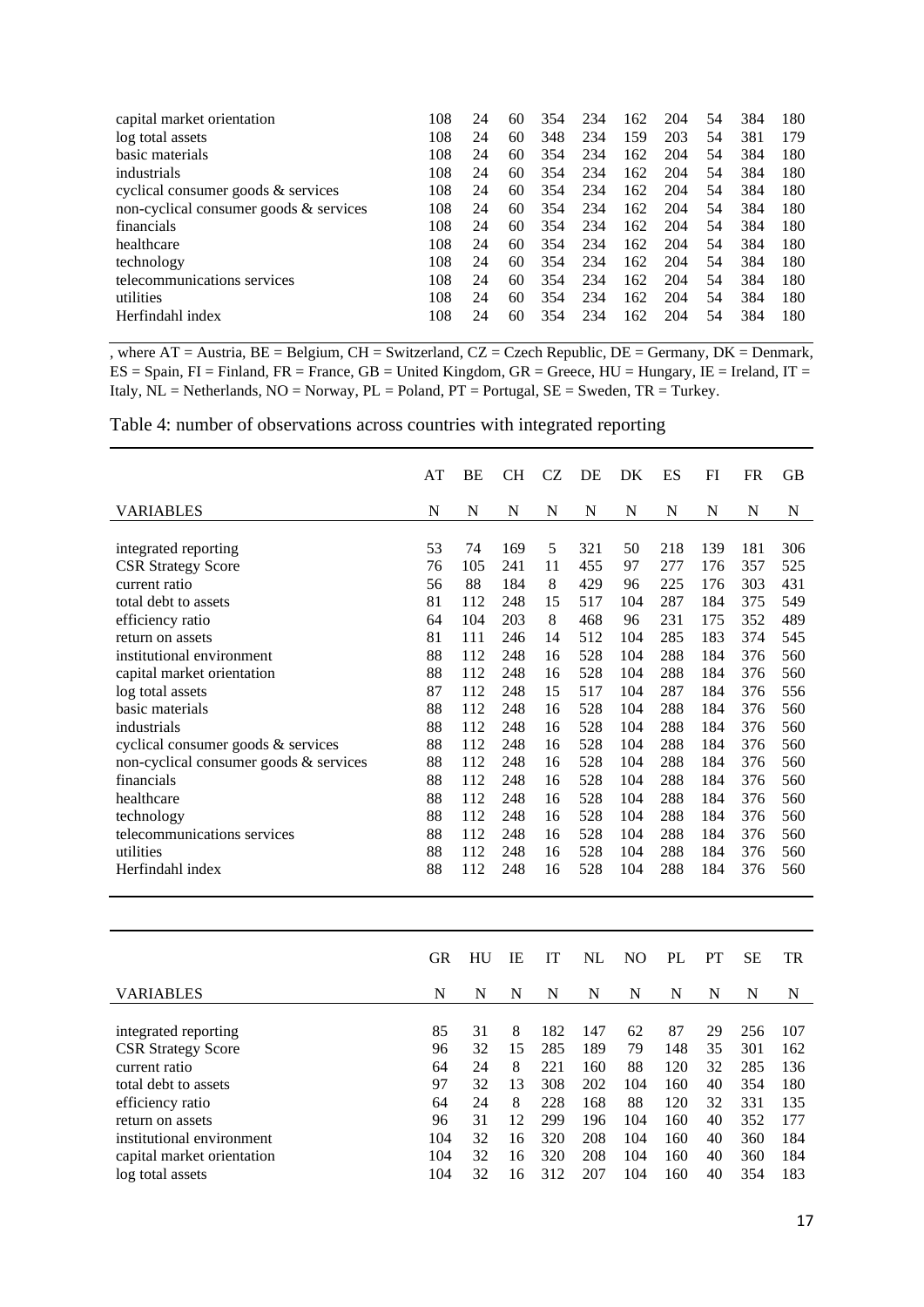| basic materials                        | 104 | 32 | 16 | 320 | 208 | 104 | 160 | 40 | 360 | 184 |
|----------------------------------------|-----|----|----|-----|-----|-----|-----|----|-----|-----|
| industrials                            | 104 | 32 | 16 | 320 | 208 | 104 | 160 | 40 | 360 | 184 |
| cyclical consumer goods $\&$ services  | 104 | 32 | 16 | 320 | 208 | 104 | 160 | 40 | 360 | 184 |
| non-cyclical consumer goods & services | 104 | 32 | 16 | 320 | 208 | 104 | 160 | 40 | 360 | 184 |
| <i>financials</i>                      | 104 | 32 | 16 | 320 | 208 | 104 | 160 | 40 | 360 | 184 |
| healthcare                             | 104 | 32 | 16 | 320 | 208 | 104 | 160 | 40 | 360 | 184 |
| technology                             | 104 | 32 | 16 | 320 | 208 | 104 | 160 | 40 | 360 | 184 |
| telecommunications services            | 104 | 32 | 16 | 320 | 208 | 104 | 160 | 40 | 360 | 184 |
| utilities                              | 104 | 32 | 16 | 320 | 208 | 104 | 160 | 40 | 360 | 184 |
| Herfindahl index                       | 104 | 32 | 16 | 320 | 208 | 104 | 160 | 40 | 360 | 184 |

 $\overline{A}$ , where AT = Austria, BE = Belgium, CH = Switzerland, CZ = Czech Republic, DE = Germany, DK = Denmark,  $ES = Spain$ ,  $FI = Finland$ ,  $FR = France$ ,  $GB = United Kingdom$ ,  $GR = Greece$ ,  $HU = Hungary$ ,  $IE = Ireland$ ,  $IT =$ Italy,  $NL = Netherlands$ ,  $NO = Norway$ ,  $PL = Poland$ ,  $PT = Portugal$ ,  $SE = Sweden$ ,  $TR = Turkey$ .

Table 3 shows that organizations in Germany, Spain and the United Kingdom are most present in the sample without integrated reporting. Especially, organizations in the United Kingdom account for a major part of the observations in this sample. This will be necessary to differentiate between stakeholder-oriented countries and shareholder-oriented countries. Table 4 shows that organizations in Germany, Spain, the United Kingdom and Sweden are most present in the sample with integrated reporting. Organizations in the United Kingdom account, in this sample, for a smaller part of the observations and organizations in Sweden account for a larger part of the observations as compared to the sample without integrated reporting. This indicates that organizations in the United Kingdom relatively less self-declare and organizations in Sweden relatively more self-declare whether a report is integrated or not.

|                                                                                                                                                                                                               | $i\Omega$                                                   | $\mathbf{i}$                                                | i2                                                                            | i3                                                                          | i4                                                          | i <sub>5</sub>                                                            | i6                                                          | i7                                                          | i8                                                          | i9                                                          |
|---------------------------------------------------------------------------------------------------------------------------------------------------------------------------------------------------------------|-------------------------------------------------------------|-------------------------------------------------------------|-------------------------------------------------------------------------------|-----------------------------------------------------------------------------|-------------------------------------------------------------|---------------------------------------------------------------------------|-------------------------------------------------------------|-------------------------------------------------------------|-------------------------------------------------------------|-------------------------------------------------------------|
| <b>VARIABLES</b>                                                                                                                                                                                              | N                                                           | N                                                           | N                                                                             | N                                                                           | N                                                           | N                                                                         | N                                                           | N                                                           | N                                                           | N                                                           |
| <b>CSR Strategy Score</b><br>current ratio<br>total debt to assets<br>efficiency ratio<br>return on assets<br>institutional environment<br>capital market orientation<br>log total assets<br>Herfindahl index | 371<br>407<br>407<br>401<br>404<br>414<br>414<br>407<br>414 | 569<br>598<br>604<br>598<br>603<br>606<br>606<br>604<br>606 | 1,035<br>1,165<br>1,174<br>1,169<br>1.169<br>1,182<br>1,182<br>1,174<br>1,182 | 939<br>1.058<br>1.058<br>1,054<br>1.049<br>1.062<br>1,062<br>1,058<br>1,062 | 364<br>409<br>409<br>408<br>403<br>414<br>414<br>409<br>414 | 1,437<br>145<br>1,623<br>770<br>1,592<br>1,674<br>1,674<br>1,666<br>1,674 | 325<br>389<br>395<br>391<br>394<br>396<br>396<br>395<br>396 | 300<br>353<br>353<br>353<br>350<br>354<br>354<br>353<br>354 | 210<br>232<br>232<br>228<br>231<br>234<br>234<br>232<br>234 | 207<br>219<br>219<br>220<br>215<br>222<br>222<br>219<br>222 |

Table 5: number of observations per industry without integrated reporting

, where  $i0 =$  energy,  $i1 =$  basic materials,  $i2 =$  industrials,  $i3 =$  cyclical consumer goods & services,  $i4 =$  noncyclical consumer goods & services,  $i5 =$  financials,  $i6 =$  healthcare,  $i7 =$  technology,  $i8 =$  telecommunications services,  $i9 =$  utilities.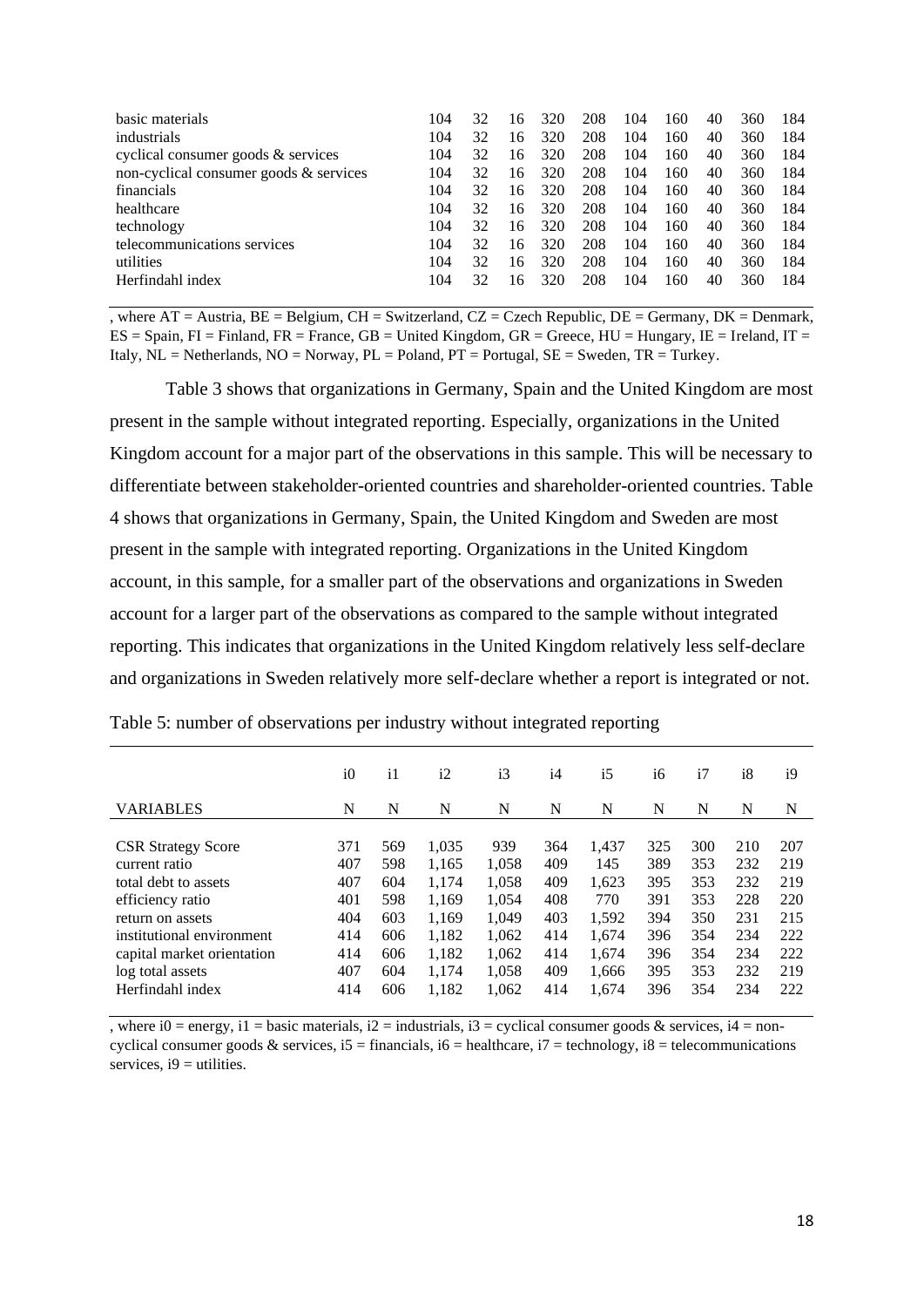|                            | i0  | $\mathbf{i}$ | i2  | i3  | i4  | i5  | i6  | i7  | i8  | i9  |
|----------------------------|-----|--------------|-----|-----|-----|-----|-----|-----|-----|-----|
| <b>VARIABLES</b>           | N   | N            | N   | N   | N   | N   | N   | N   | N   | N   |
|                            |     |              |     |     |     |     |     |     |     |     |
| integrated reporting       | 186 | 375          | 487 | 332 | 150 | 532 | 83  | 86  | 138 | 141 |
| <b>CSR Strategy Score</b>  | 260 | 485          | 670 | 552 | 231 | 837 | 133 | 134 | 179 | 181 |
| current ratio              | 270 | 516          | 765 | 596 | 261 | 47  | 150 | 144 | 192 | 193 |
| total debt to assets       | 270 | 516          | 768 | 598 | 261 | 870 | 150 | 144 | 192 | 193 |
| efficiency ratio           | 263 | 516          | 761 | 597 | 260 | 312 | 150 | 144 | 191 | 194 |
| return on assets           | 270 | 515          | 763 | 593 | 259 | 849 | 149 | 143 | 191 | 190 |
| institutional environment  | 272 | 520          | 776 | 608 | 264 | 904 | 152 | 144 | 192 | 200 |
| capital market orientation | 272 | 520          | 776 | 608 | 264 | 904 | 152 | 144 | 192 | 200 |
| log total assets           | 270 | 516          | 768 | 604 | 261 | 900 | 150 | 144 | 192 | 193 |
| Herfindahl index           | 272 | 520          | 776 | 608 | 264 | 904 | 152 | 144 | 192 | 200 |

Table 6: number of observations per industry with integrated reporting

, where  $i0 =$  energy,  $i1 =$  basic materials,  $i2 =$  industrials,  $i3 =$  cyclical consumer goods & services,  $i4 =$  noncyclical consumer goods & services,  $i5 =$  financials,  $i6 =$  healthcare,  $i7 =$  technology,  $i8 =$  telecommunications services,  $i9 =$  utilities.

Table 5 shows that organizations in the industries industrials, cyclical consumer goods & services and financials are most present in the sample without integrated reporting. Table 6 shows that organizations in the industries basic materials, industrials and financials are most present in the sample with integrated reporting. Thereby, organizations in the industry cyclical consumer goods & services relatively less self-declare and organizations in the industry basic materials relatively more self-declare whether a report is integrated or not.

#### **3.2 Variables**

#### **3.2.1 Dependent variable**

The dependent variable of the study is financial stability. The financial stability of an organization is based on particular financial parameters referring to the following areas of financial stability: financial liquidity, solvency, efficiency (productivity) and profitability (Gorczyńska et al., 2016). The effect of integrated thinking and integrated reporting will be tested on these parameters separately (Bruynseels & Cardinaels, 2014). Each parameter will be proxied by one of the ratios outlined in Gorczyńska et al. (2016).

Liquidity will be proxied by the current ratio. The current ratio is calculated as current assets divided by current liabilities. Solvency will be proxied by total debt to assets. Total debt to assets is calculated as total debt relative to total assets. Efficiency will be proxied by the efficiency ratio. The efficiency ratio is calculated as cost of goods sold relative to sales. Profitability is proxied by return on assets (ROA). Return on assets is calculated as net profit relative to total assets (Gorczyńska et al., 2016).

Normally, the higher the score for a particular ratio, the better the financial stability of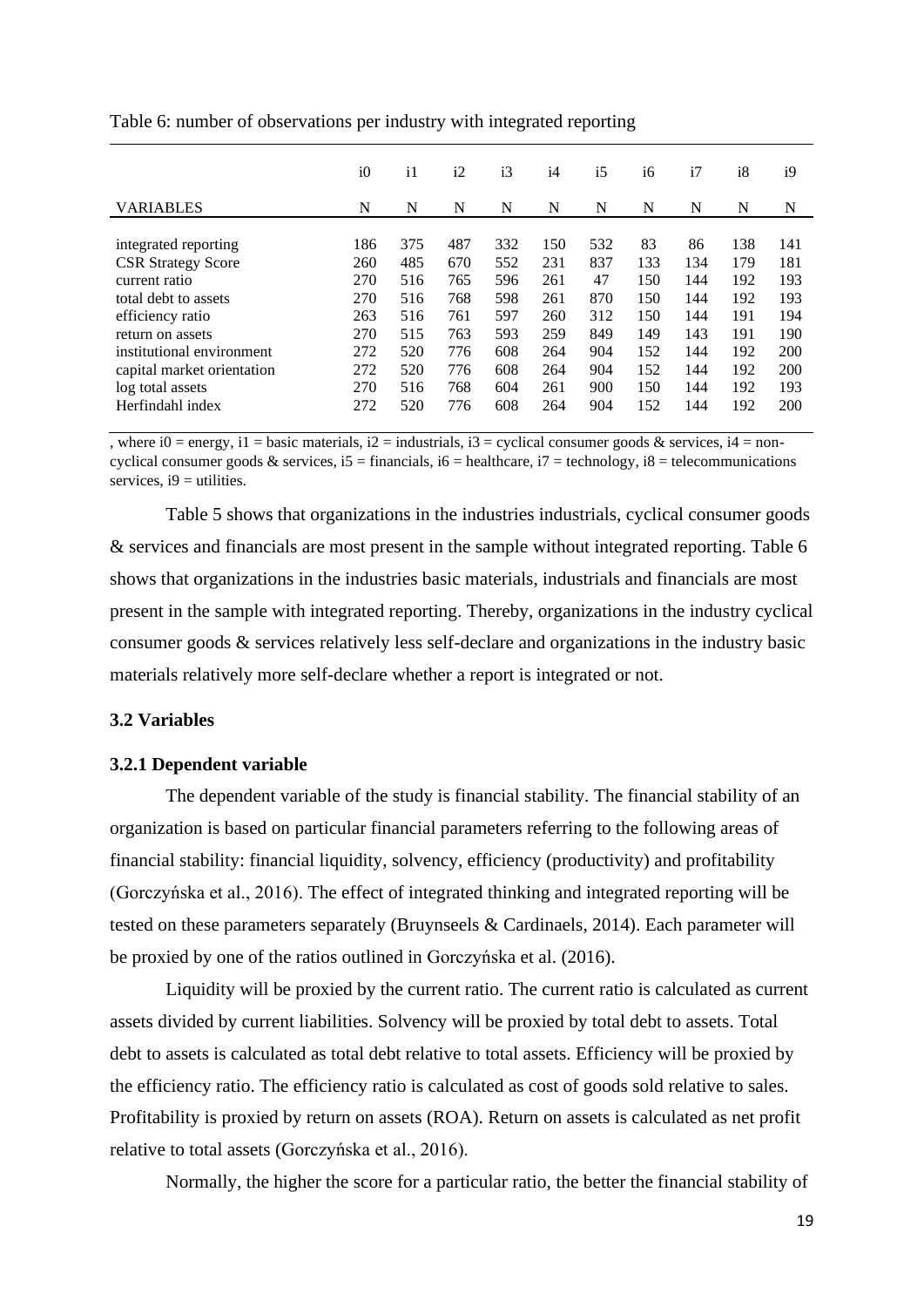an organization. However, an increase of total debt to assets and the efficiency ratio have a negative effect on the financial stability of an organization. Thus, a positive relation between, on the one hand, integrated thinking and integrated reporting, and, on the other hand, total debt to assets and the efficiency ratio, will have a negative effect on the financial stability of an organization and vice-versa.

#### **3.2.2 Independent variables**

The independent variables of the study are integrated thinking and integrated reporting. The available database (Eikon) provides scores, based on content analysis, relating to the specific content elements and forms of capital. The ESG scores from Refinitv (Eikon) will be used to measure integrated thinking. The scores in this database are designed to transparently and objectively measure the relative ESG performance, commitment and effectiveness of an organization based on publicly-reported data. The model is fully automated, data-driven and transparent, and therefore free from subjectivity and hidden calculations or inputs (Refinitv, 2020a).

In accordance with previous studies (Serafeim, 2015; Venter, Stiglingh, & Smit, 2017), integrated thinking is measured by the CSR Strategy Score from ASSET4. The CSR Strategy Score reflects the practices that an organization undertakes to communicate that it integrates the economic (financial), social and environmental dimensions into its day-to-day decision-making processes (Refinitiv, 2020b). This proxy allows to measure the management commitment to and effectiveness in creating an overarching vision and strategy on integrating financial and extra-financial aspects. The measure looks at four drivers and eight outcomes of the vision and strategy of a companies' board. This will lead to a score between 0 and 100 for integrated thinking (Venter et al., 2017).

Further, there have been problems with the operationalization of integrated reporting because of inconsistent definitions and interpretations (Feng et al., 2017). Previous literature measures integrated reporting by doing content analyses (Garciá-Sánchez, Martínez-Ferrero & Garcia-Benau, 2019; Suttipun & Bomlai, 2019; Wen & Heong, 2017). Some or all of the eight content elements of the International Integrated Reporting Framework or disclosures related to the six capitals in the framework are followed and a dummy is used to measure whether a report is integrated or not (Garciá-Sánchez et al., 2019; Wen & Heong, 2017; Suttipun & Bomlai, 2019).

However, measuring if a report is integrated or not is a difficult task. The principlesbased approach leads to difficulties in determining if, and to what extent an organization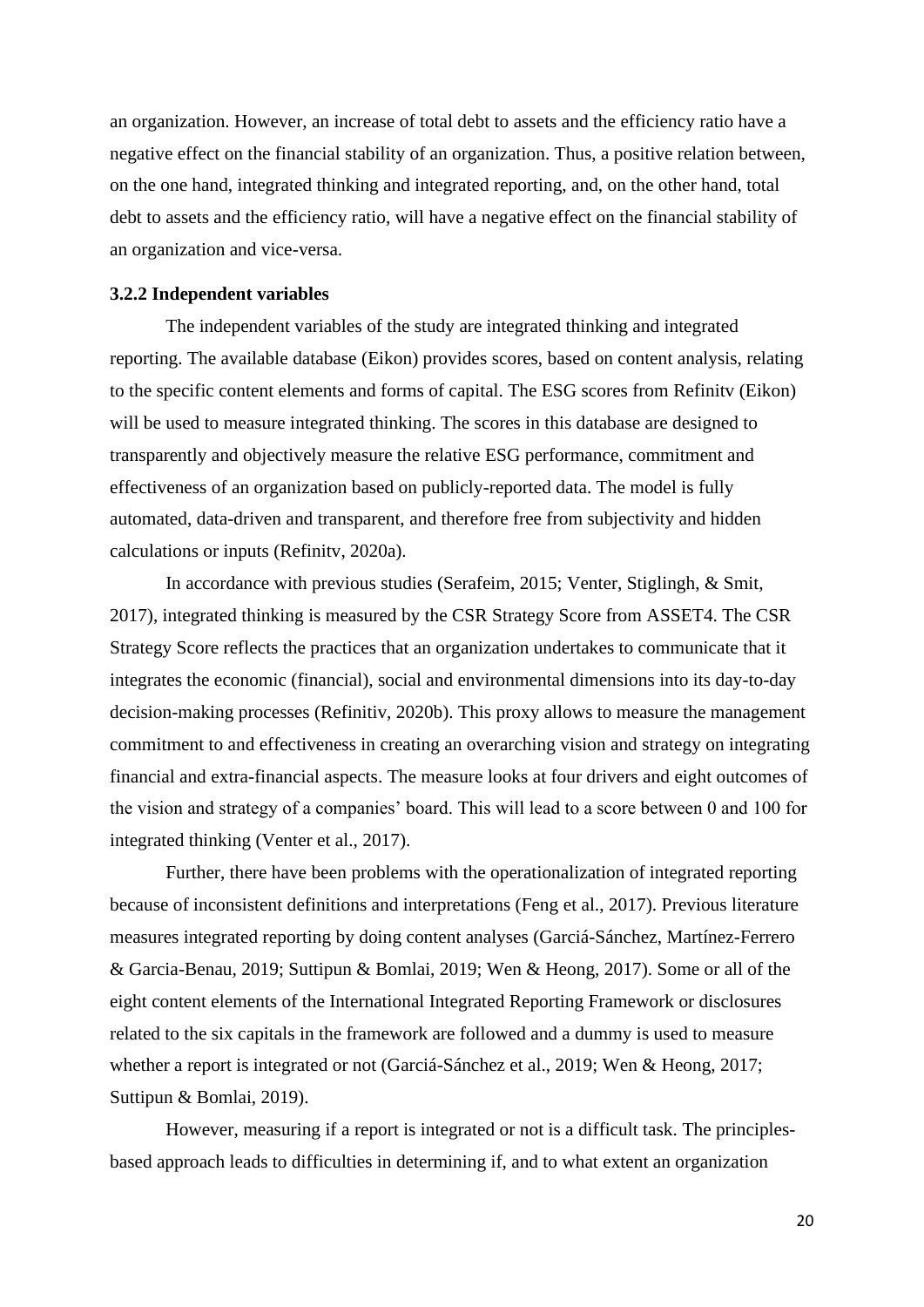follows the guidelines of the framework (Villiers et al., 2017). Also, Suttipun & Bomlai (2019) use content analysis by word count to get less subjective judgment in the analysis (Gamerschlag, Möller & Verbeeten, 2011). Further, content analysis is very time-consuming in the timeframe of this research. This would unavoidably reduce the sample by a huge amount.

Therefore, the GRI Database will be used to proxy whether a report is integrated or not. This database indicates if a report includes both non-financial and financial disclosures, beyond basis economic information. Organizations self-declare whether their report is integrated or not (GRI, 2020). A dummy will be added to the research model with a score of 1 if a report is integrated and 0 otherwise. However, the GRI Database provides differing reports, namely annual and sustainability reports (GRI reports).

#### **3.2.3 Moderators**

The moderator institutional environment will be captured by the law and law enforcement in a country (La Porta et al., 2000; Burgstahler et al., 2006). The law in a country will be measured by the Government Effectiveness: Estimate of the World Bank. This estimate measures the quality of public services, the quality of the civil service and the degree of independence of this from political pressures, the quality of policy formulation and implementation, and the credibility of the commitment of a government to such policies (World Bank, 2019; Kaufmann, Kraay & Mastruzzi, 2007). The estimate gives a score for a country on the aggregate indicator in units of a standard normal distribution which means ranging from approximately -2.5 to 2.5 (World Bank, 2019).

The law enforcement in a country will be measured, similar to Braam & Peeters (2018), by the rule of law measure of the World Bank, in particular the Rule of Law: Estimate. This estimate measures the extent to which agents have confidence in and abide by the rules of society, and in particular the quality of contract enforcement, property rights, the police, and the courts, as well as the likelihood of crime and violence (World Bank, 2019; Simnett et al., 2009; Kaufmann et al., 2007). Again, the estimate gives a score for a country on the aggregate indicator in units of a standard normal distribution which means ranging from approximately -2.5 to 2.5 (World Bank, 2019). The score for the institutional environment will be calculated by adding up the scores for the law and law enforcement divided by two, giving equal weight to these measures for the institutional environment (Braam & Peeters, 2018; Waddock & Graves, 1997).

The moderator capital market orientation, stakeholder-oriented country vs.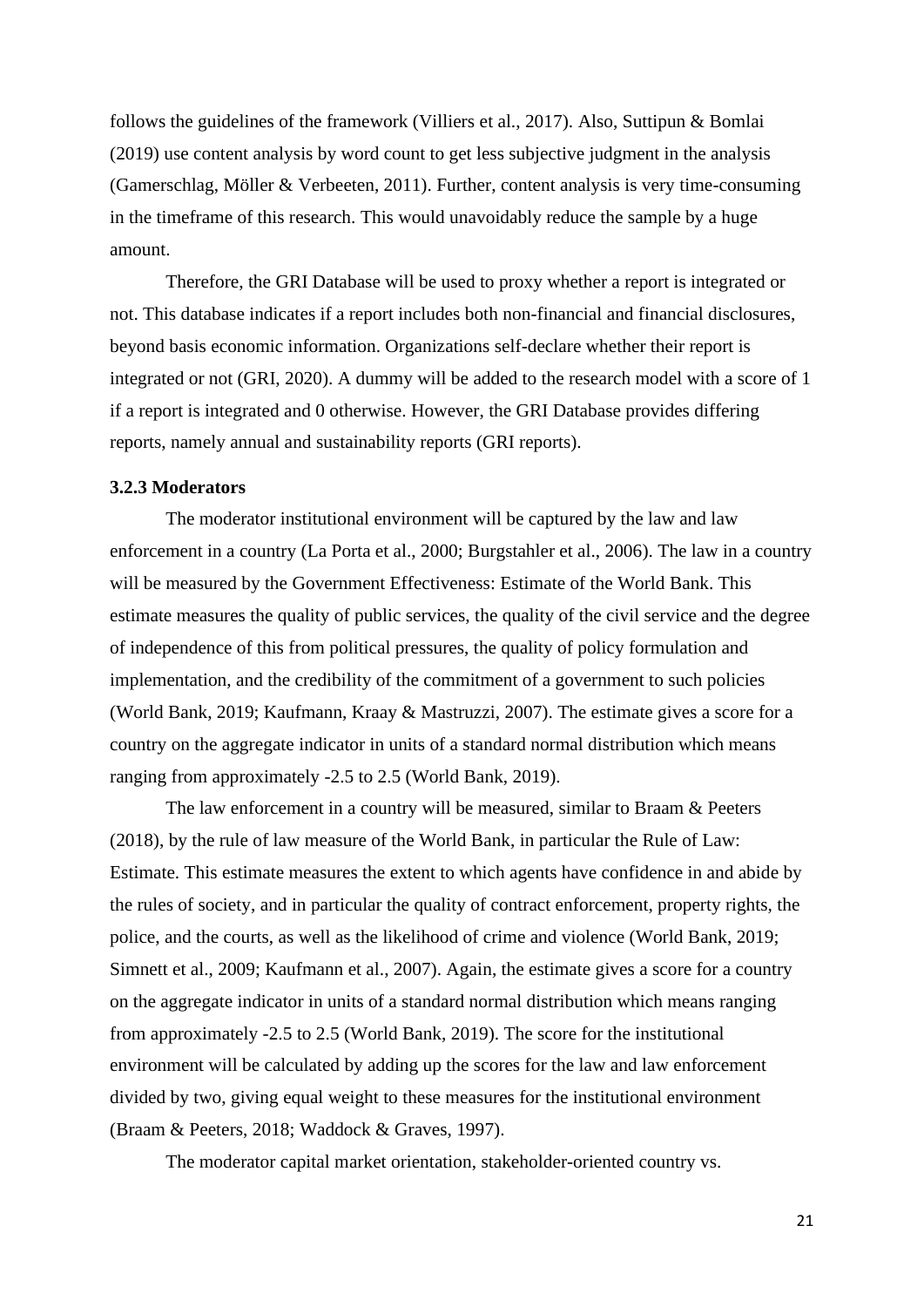shareholder-oriented country, will be measured by the classification in Braam & Peeters (2018). According to Ball et al. (2000), stakeholder-oriented countries relate to code law countries and shareholder-oriented countries relate to common law countries. Therefore, a dummy variable will be used for code law and common law countries to differentiate between stakeholder-oriented countries and shareholder-oriented countries which has a value of 1 if an organization is headquartered in a shareholder-oriented country and a value of 0 if an organization is headquartered in a stakeholder-oriented country (Simnett et al., 2009; Braam & Peeters, 2018). European countries excluding the United Kingdom and Ireland are classified as stakeholder-oriented countries and the United Kingdom and Ireland are, thus, classified as shareholder-oriented countries (Braam & Peeters, 2018).

#### **3.2.4 Control variables**

In line with previous studies, some control variables will be added to the empirical model. First, the size of an organization will be controlled for by the natural log of total assets (Braam, Uit de Weerd, Hauck & Huijbregts, 2016; Villiers et al., 2017; Manning et al., 2019; Braam & Peeters, 2018). Second, industry will be controlled for by industry codes (TRBC) in the form of dummy variables (Braam et al., 2016; Manning et al., 2017; Villiers et al., 2017; Dhaliwal, Li, Tsang & Yang, 2011), with the industry energy as reference category. Third, market concentration will be controlled for by the Herfindahl index (Garciá-Sánchez et al., 2019; Dhaliwal et al., 2011). The Herfindahl index is calculated, slightly different than Dhaliwal et al. (2011), by summing the squares of the market shares of all organizations in an industry. The market share of an organization is calculated by dividing the sales of an organization in a year by the total sales of all organizations in an industry in that year (Dhaliwal et al., 2011). Fourth, year dummies are added to control for omitted variables that vary over time but are constant between organizations (Braam & Peeters, 2018; Manning et al., 2017; Garciá-Sánchez et al., 2019; Dhaliwal et al., 2011). Finally, country dummies are excluded from the model because including both country dummies and the institutional environment is likely to cause problems regarding multicollinearity.

#### **3.3 Models**

The study will be performed by multilevel regression analyses as the panel data set has a hierarchical structure, namely organizational and country level data. This means that the individual observations are normally not completely independent which leads to a higher average correlation between variables measured on organizations from the same country. Thereby, the assumption of independent observations in standard statistical tests is violated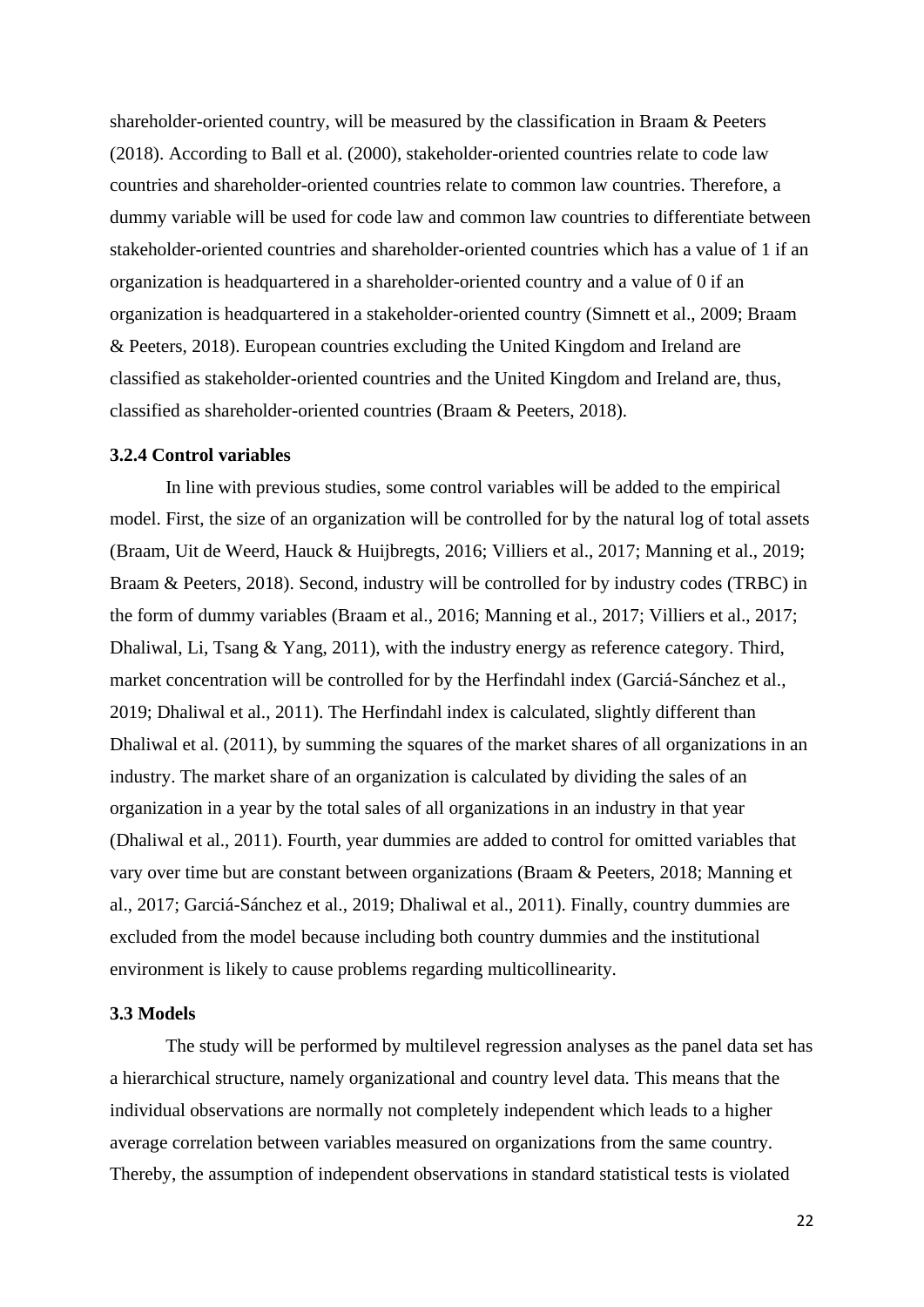and multilevel analysis techniques are needed to correct the standard errors (Hox, 2002; Dong & Stettler, 2011). Thus, the multilevel regression method allows to capture, at the same time, independent variables at the organization level, integrated thinking and integrated reporting, and at the country level, the institutional environment and the capital market orientation. Also, this method allows for interactions between variables on these different levels (Hox, 2002), which is necessary for hypotheses 3 and 4.

Despite that Braam & Peeters (2018) indicate that publicly listed organizations have resources available to invest in sustainability reporting and third-party assurance, which should be similar for integrated reporting, this paper also expects a reversed effect of the financial stability of an organization on integrated thinking and integrated reporting. Thus, the endogeneity problem because of reverse causality is an issue of the relationship between integrated thinking and integrated reporting, and the financial stability of an organization.

A financially stable company has more resources and should be more engaged with integrated thinking and integrated reporting. In other words, the economic situation of an organization will influence the decision of being engaged with integrated thinking and integrated reporting. Thus, the financial stability of an organization has a reversed effect on integrated thinking and integrated reporting till the point that integrated thinking and integrated reporting is fully integrated into the organization. This means that the multilevel regression analysis needs to be supplemented with other methods to check for the robustness of the results.

Previous research uses several approaches to address endogeneity concerns. A common way to control for endogeneity are lag analysis (Hoitash, Hoitash & Bedard, 2009; Bruynseels & Cardinaels, 2014). This means that lagged values for all the independent variables in the regressions will be used (Hoitash et al., 2009), especially one-year and twoyear lagged values (Fich & Shivdasani, 2006), also for the control variables (Krishnan, Wen & Zhao, 2011). Finally, the assumptions underlying the regression model will be tested for multicollinearity by Pearson correlations (Braam & Peeters, 2018; Manning, Braam & Reimsbach, 2019).

Integrated reporting is, because of data availability, a limiting factor regarding sample size. Therefore, the main focus of the regressions will be on integrated thinking. First, the multilevel regression method will be used to test the following linear mixed-effects random coefficient empirical model: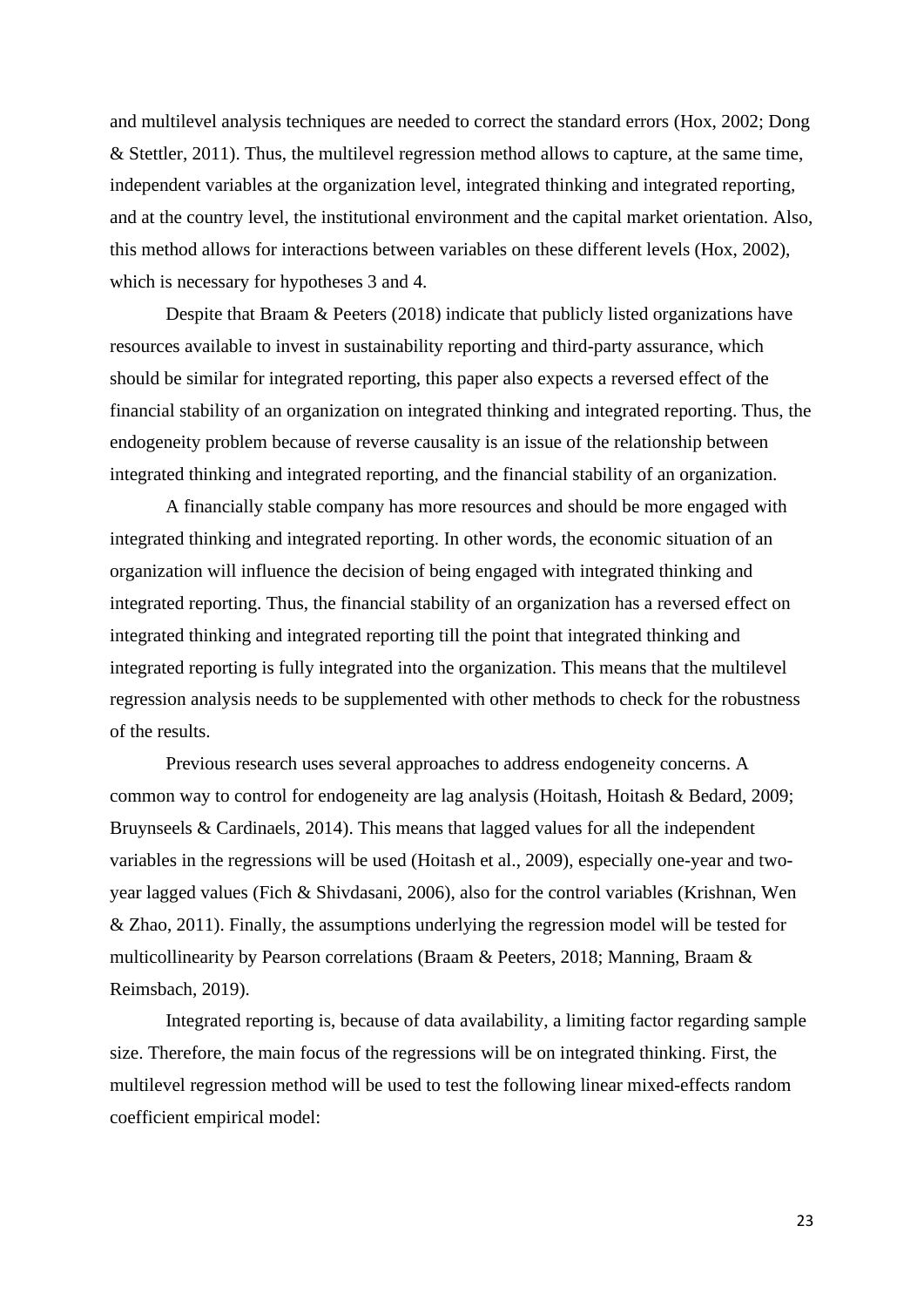financial stability =  $\beta$ 0 +  $\beta$ 1 integrated thinking i,t +  $\beta$ 2 institutional environment t +  $\beta$ 3 capital market orientation t + β4 integrated thinking i,t \* capital market orientation t + β5 integrated thinking i,t \* institutional environment  $t + \beta 6$  size i,t +  $\beta 7$  industry i +  $\beta 8$  market concentration i,t +  $\beta$ 9 year i + ε i,t

Thereafter, the sub-sample with integrated reporting will be used to test the effect of integrated reporting on the financial stability of an organization. Second, the multilevel regression method will be used to test the following linear mixed-effects random coefficient empirical model:

financial stability = β0 + β1 integrated thinking i,t + β2 integrated reporting i,t + β3 institutional environment t +  $\beta$ 4 capital market orientation t +  $\beta$ 5 integrated reporting i,t \* institutional environment t +  $\beta$ 6 integrated reporting i,t \* capital market orientation t +  $\beta$ 7 integrated thinking i,t \* institutional environment  $t + \beta 8$  integrated thinking i,t \* capital market orientation t +  $\beta$ 9 size i,t +  $\beta$ 10 industry i +  $\beta$ 11 market concentration i,t +  $\beta$ 12 year i + ε i,t

| <b>Variable</b> | <b>Definition</b>                                                            | Data source |
|-----------------|------------------------------------------------------------------------------|-------------|
| Financial       | Financial liquidity is proxied by the current ratio. The current ratio is    | Datastream  |
| liquidity       | calculated as current assets divided by current liabilities (Gorczyńska et   |             |
| (financial      | al., 2016).                                                                  |             |
| stability)      |                                                                              |             |
| Solvency        | Solvency is proxied by total debt to assets. Total debt to assets is         | Datastream  |
| (financial      | calculated as total debt relative to total assets (Gorczyńska et al., 2016). |             |
| stability)      |                                                                              |             |
| Efficiency      | Efficiency is proxied by the efficiency ratio. The efficiency ratio is       | Datastream  |
| (financial      | calculated as cost of goods sold relative to sales (Gorczyńska et al.,       |             |
| stability)      | 2016).                                                                       |             |
| Profitability   | Profitability is proxied by return on assets. Return on assets is calculated | Datastream  |
| (financial      | as net profit relative to total assets (Gorczyńska et al., 2016).            |             |
| stability)      |                                                                              |             |
| Integrated      | Integrated thinking is measured by the CSR Strategy Score. The CSR           | ASSET4      |
| thinking        | Strategy Score reflects the practices that an organization undertakes to     |             |
|                 | communicate that it integrates the economic (financial), social and          |             |
|                 | environmental dimensions into its day-to-day decision-making processes       |             |
|                 | (Refinitiv, 2020b). The measure looks at four drivers and eight outcomes     |             |

Table 7: variable definitions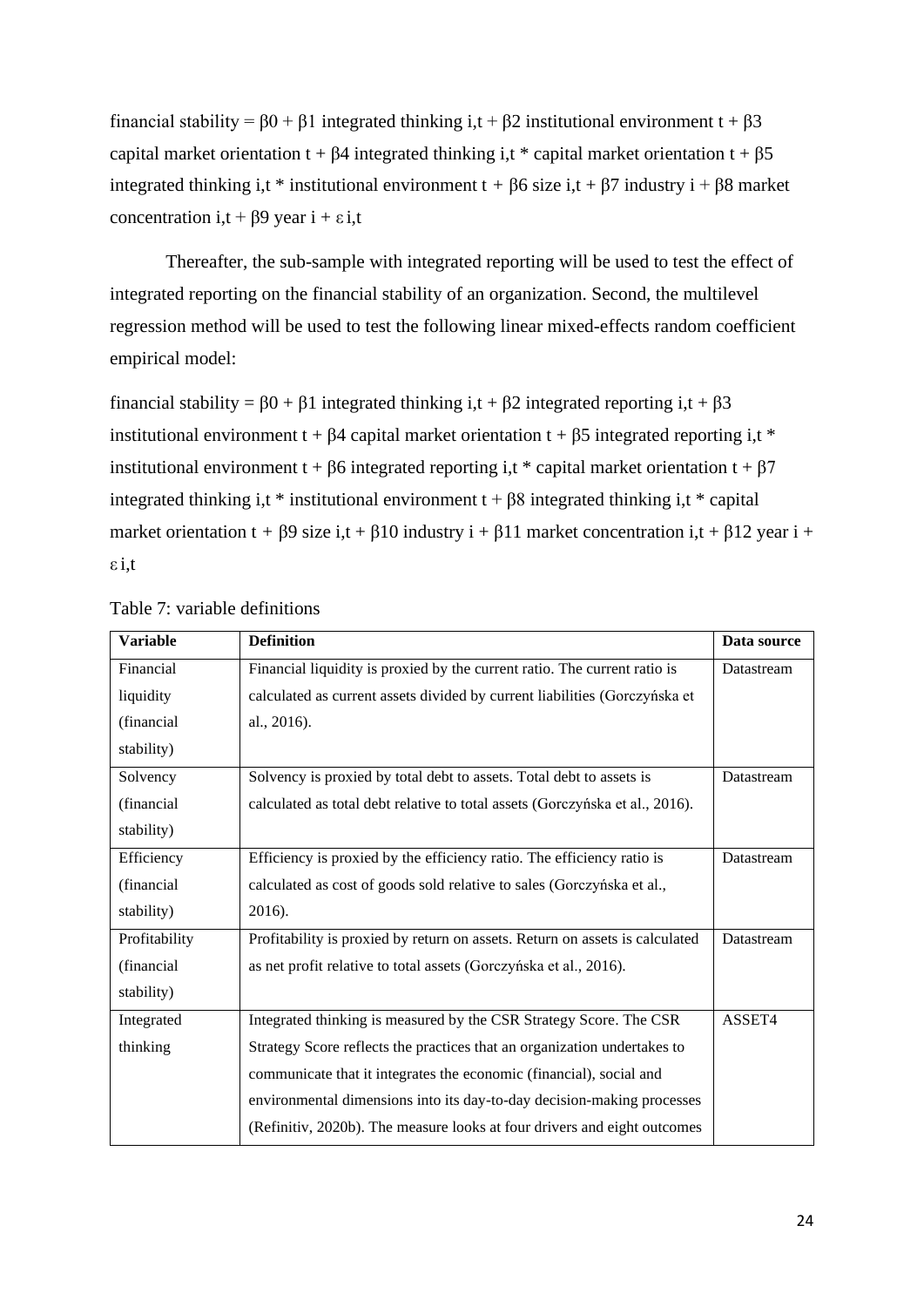|                        | of the vision and strategy of a companies' board. This will lead to a score |            |
|------------------------|-----------------------------------------------------------------------------|------------|
|                        | between 0 and 100 for integrated thinking (Venter et al., 2017).            |            |
| Integrated             | Integrated reporting is a dummy variable with a score of 1 if a report is   | <b>GRI</b> |
| reporting              | integrated and 0 otherwise. Organizations self-declare whether their        | Database   |
|                        | report is integrated or not (GRI, 2020).                                    |            |
| Law (institutional     | The law estimates the quality of public services, the quality of the civil  | World Bank |
| environment)           | service and the degree of independence of this from political pressures,    |            |
|                        | the quality of policy formulation and implementation, and the credibility   |            |
|                        | of the commitment of a government to such policies (World Bank, 2019;       |            |
|                        | Kaufmann et al., 2007). The estimate gives a score for a country on the     |            |
|                        | aggregate indicator in units of a standard normal distribution which        |            |
|                        | means ranging from approximately -2.5 to 2.5 (World Bank, 2019).            |            |
| Law enforcement        | The law enforcement estimates the extent to which agents have               | World Bank |
| <i>(institutional)</i> | confidence in and abide by the rules of society, and in particular the      |            |
| environment)           | quality of contract enforcement, property rights, the police, and the       |            |
|                        | courts, as well as the likelihood of crime and violence (World Bank,        |            |
|                        | 2019; Simnett et al., 2009; Kaufmann et al., 2007). The estimate gives a    |            |
|                        | score for a country on the aggregate indicator in units of a standard       |            |
|                        | normal distribution which means ranging from approximately -2.5 to 2.5      |            |
|                        | (World Bank, 2019).                                                         |            |
| Capital market         | The capital market orientation is a dummy variable for code law and         | Braam &    |
| orientation            | common law countries to differentiate between stakeholder-oriented          | Peeters    |
|                        | countries and shareholder-oriented countries which has a value of 1 if an   | (2018)     |
|                        | organization is headquartered in a shareholder-oriented country and a       |            |
|                        | value of 0 if an organization is headquartered in a stakeholder-oriented    |            |
|                        | country (Ball et al., 2000; Simnett et al., 2009; Braam & Peeters, 2018).   |            |
| Size                   | The size of an organization is measured by the natural log of total assets  | Datastream |
|                        | (Braam, Uit de Weerd, Hauck & Huijbregts, 2016; Villiers et al., 2017;      |            |
|                        | Manning et al., 2019; Braam & Peeters, 2018).                               |            |
| Industry               | Industry are dummy variables based on TRBC industry codes (Braam et         | Datastream |
|                        | al., 2016; Manning et al., 2017; Villiers et al., 2017; Dhaliwal, Li, Tsang |            |
|                        |                                                                             |            |
|                        | & Yang, 2011). The industry energy is used as reference category.           |            |
| Herfindahl index       | The Herfindahl index measures market concentration and is calculated        | Datastream |
|                        | by summing the squares of the market shares of all organizations in an      |            |
|                        | industry. The market share of an organization is calculated by dividing     |            |
|                        | the sales of an organization in a year by the total sales of all            |            |
|                        | organizations in an industry in that year (Garciá-Sánchez et al., 2019;     |            |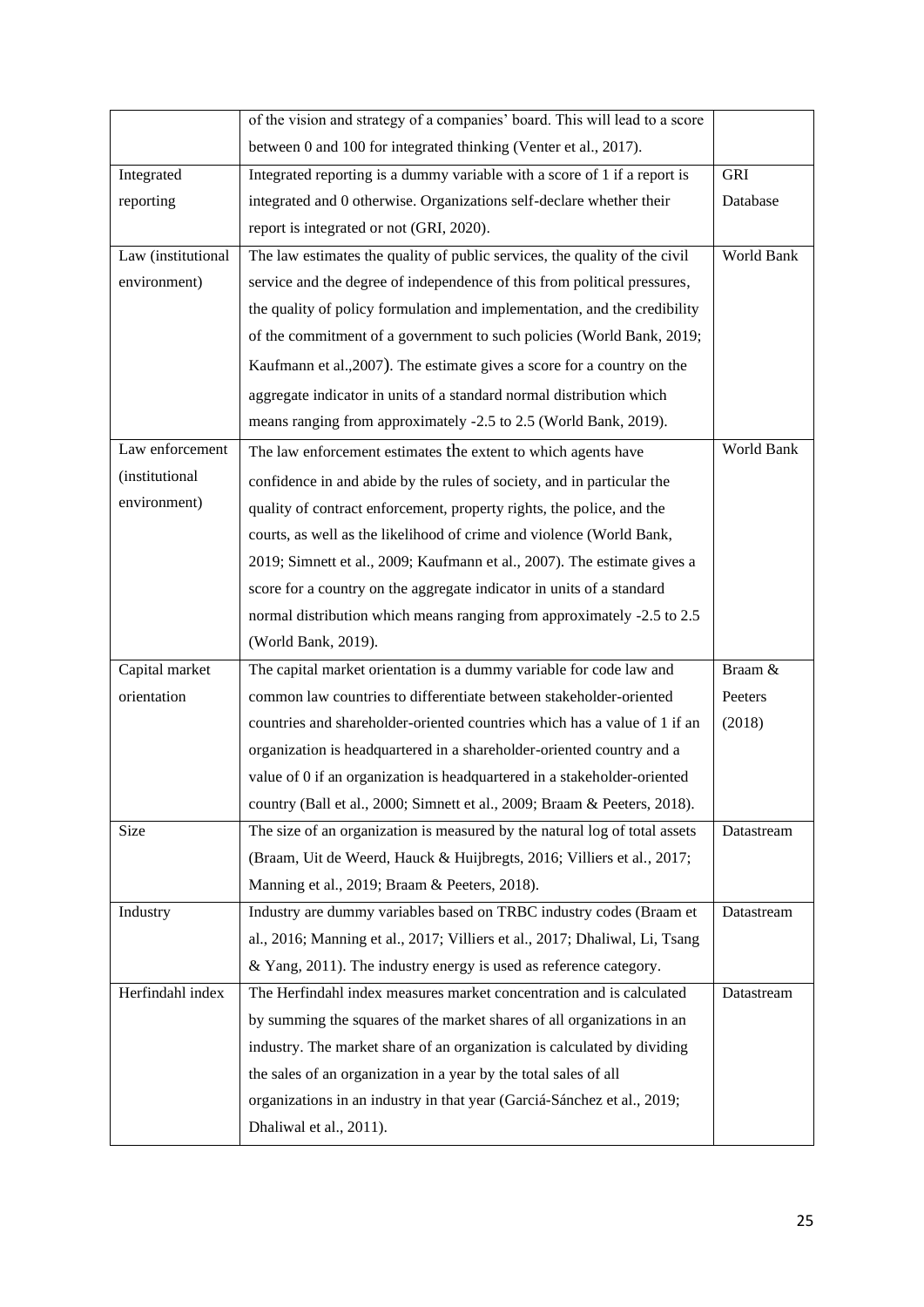| Year | Year dummies control for omitted variables that vary over time but are |  |
|------|------------------------------------------------------------------------|--|
|      | constant between organizations (Braam & Peeters, 2018; Manning et al., |  |
|      | 2017; Garciá-Sánchez et al., 2019; Dhaliwal et al., 2011).             |  |

### **4. Results**

#### **4.1 Descriptive statistics**

Table 8: summary statistics without integrated reporting

| <b>VARIABLES</b>                       | N     | mean   | sd     | min            | max   |
|----------------------------------------|-------|--------|--------|----------------|-------|
|                                        |       |        |        |                |       |
| <b>CSR Strategy Score</b>              | 5,757 | 46.72  | 31.11  | $\Omega$       | 99.88 |
| current ratio                          | 4,975 | 1.790  | 8.149  | 0.170          | 566.1 |
| total debt to assets                   | 6,474 | 24.50  | 19.34  | $\Omega$       | 211.5 |
| efficiency ratio                       | 5,592 | 53.06  | 41.51  | $-3.920$       | 2,280 |
| return on assets                       | 6,410 | 5.847  | 14.01  | $-417.7$       | 269.1 |
| institutional environment              | 6,558 | 1.478  | 0.494  | $-0.157$       | 2.055 |
| capital market orientation             | 6,558 | 0.346  | 0.476  | $\Omega$       |       |
| log total assets                       | 6,517 | 9.682  | 0.802  | 6.190          | 12.42 |
| basic materials                        | 6,558 | 0.0924 | 0.290  | $\theta$       |       |
| industrials                            | 6,558 | 0.180  | 0.384  | $\theta$       |       |
| cyclical consumer goods $&$ services   | 6,558 | 0.162  | 0.368  | $\overline{0}$ |       |
| non-cyclical consumer goods & services | 6,558 | 0.0631 | 0.243  | $\theta$       |       |
| financials                             | 6,558 | 0.255  | 0.436  | $\theta$       |       |
| healthcare                             | 6,558 | 0.0604 | 0.238  | $\theta$       |       |
| technology                             | 6,558 | 0.0540 | 0.226  | $\theta$       |       |
| telecommunications services            | 6,558 | 0.0357 | 0.186  | $\overline{0}$ |       |
| utilities                              | 6,558 | 0.0339 | 0.181  | $\theta$       |       |
| Herfindahl index                       | 6,558 | 0.0466 | 0.0299 | 0.0185         | 0.128 |
|                                        |       |        |        |                |       |

Table 8 shows the summary statistics for the variables in the research model without integrated reporting. The measure for integrated thinking, the CSR Strategy Score, contains 5,757 firm-year observations for 1,093 publicly listed organizations in 20 European countries over the period 2013-2018. The average score on integrated thinking is 46.72 with a large deviation between organizations that do not consider the creation of value over the short, medium and long term and organizations that almost perfectly consider the creation of value over the short, medium and long term. The average score for the current ratio is 1.790 which indicates that the organizations in this sample are financially liquid. The averages for total debt to assets and the efficiency ratio are, respectively, 24.50% and 53.06%. This indicates that these organizations are overall solvent and efficient. The average on return on assets is 5.847%. Thereby, the organizations in this sample are reasonably profitable.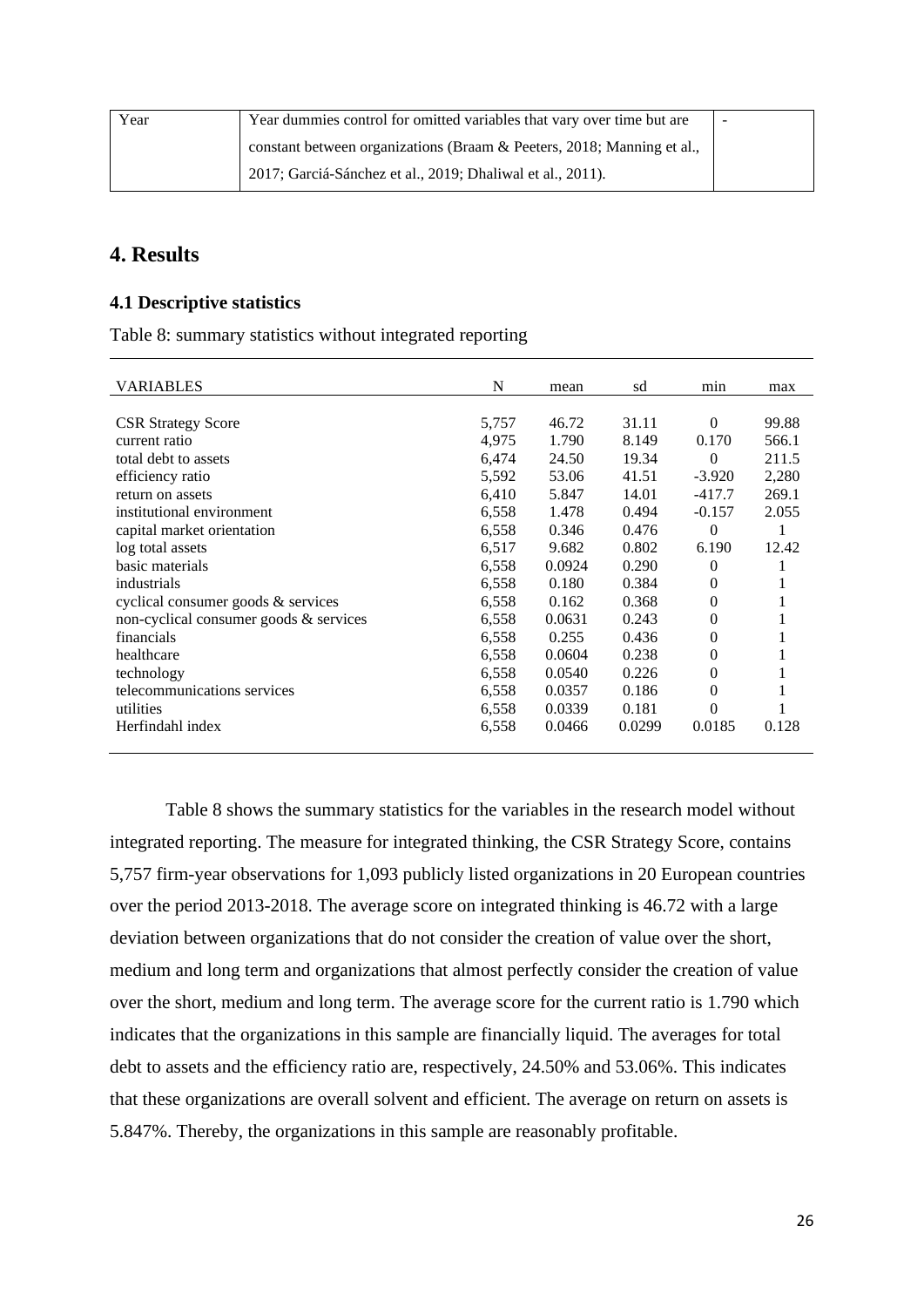|                                            | AT               | BE               | <b>CH</b>        | CZ               | DE             | DK             | ES               | FI             | <b>FR</b>        | <b>GB</b>      |
|--------------------------------------------|------------------|------------------|------------------|------------------|----------------|----------------|------------------|----------------|------------------|----------------|
| <b>VARIABLES</b>                           | mean             | mean             | mean             | mean             | mean           | mean           | Mean             | mean           | mean             | mean           |
| <b>CSR Strategy Score</b><br>current ratio | 52.56<br>1.272   | 39.24<br>2.201   | 38.29<br>2.151   | 33.33<br>1.406   | 46.11<br>1.713 | 52.76<br>2.120 | 51.02<br>1.273   | 50.62<br>1.567 | 51.77<br>1.329   | 47.16<br>1.749 |
| total debt to assets                       | 26.64            | 27.96            | 21.55            | 23.72            | 25.16          | 20.19          | 31.80            | 23.10          | 28.89            | 21.45          |
| efficiency ratio                           | 48.77            | 63.34            | 46.75            | 37.43            | 56.52          | 49.95          | 52.04            | 64.97          | 55.56            | 47.51          |
| return on assets                           | 3.022            | 3.486            | 3.775            | 4.253            | 4.864          | 8.021          | 4.647            | 6.336          | 4.965            | 7.719          |
| institutional                              | 1.686            | 1.386            | 1.966            | 1.039            | 1.687          | 1.904          | 1.039            | 1.994          | 1.430            | 1.637          |
| environment                                |                  |                  |                  |                  |                |                |                  |                |                  |                |
| capital market<br>orientation              | $\boldsymbol{0}$ | $\boldsymbol{0}$ | $\boldsymbol{0}$ | $\boldsymbol{0}$ | $\mathbf{0}$   | $\mathbf{0}$   | $\boldsymbol{0}$ | $\mathbf{0}$   | $\boldsymbol{0}$ | 1              |
| log total assets                           | 10.10            | 9.613            | 9.771            | 9.807            | 9.871          | 9.515          | 10.02            | 9.564          | 10.10            | 9.372          |
| basic materials                            | 0.200            | 0.129            | 0.0820           | $\theta$         | 0.143          | 0.0370         | 0.0408           | 0.240          | 0.0377           | 0.0842         |
| industrials                                | 0.133            | 0.0968           | 0.197            | $\Omega$         | 0.196          | 0.259          | 0.184            | 0.280          | 0.264            | 0.166          |
| cyclical consumer<br>goods & services      | $\mathbf{0}$     | 0.0323           | 0.0820           | 0.200            | 0.205          | 0.0741         | 0.143            | 0.120          | 0.217            | 0.190          |
| non-cyclical consumer<br>goods & services  | $\overline{0}$   | 0.0968           | 0.0492           | $\boldsymbol{0}$ | 0.0268         | 0.0741         | 0.0408           | 0.0800         | 0.0660           | 0.0652         |
| financials                                 | 0.467            | 0.226            | 0.295            | 0.400            | 0.152          | 0.185          | 0.245            | 0.0400         | 0.170            | 0.318          |
| healthcare                                 | $\theta$         | 0.161            | 0.131            | $\mathbf{0}$     | 0.0893         | 0.296          | 0.0612           | 0.0400         | 0.0472           | 0.0408         |
| technology                                 | $\Omega$         | 0.0645           | 0.115            | $\Omega$         | 0.0804         | $\overline{0}$ | 0.0408           | 0.0800         | 0.0755           | 0.0489         |
| telecommunications                         | 0.0667           | 0.0968           | 0.0328           | 0.200            | 0.0446         | $\overline{0}$ | 0.0612           | 0.0800         | 0.0283           | 0.0136         |
| services                                   |                  |                  |                  |                  |                |                |                  |                |                  |                |
| utilities                                  | 0.0667           | 0.0323           | 0.0164           | 0.200            | 0.0446         | 0.0370         | 0.102            | 0.0400         | 0.0283           | 0.0163         |
| Herfindahl index                           | 0.0412           | 0.0557           | 0.0436           | 0.0540           | 0.0465         | 0.0478         | 0.0514           | 0.0447         | 0.0467           | 0.0429         |
|                                            |                  |                  |                  |                  |                |                |                  |                |                  |                |

Table 9: summary statistics per country without integrated reporting

|                           | GR               | HU               | IE             | IT               | NL               | N <sub>O</sub> | PL               | PT               | SЕ               | TR               |
|---------------------------|------------------|------------------|----------------|------------------|------------------|----------------|------------------|------------------|------------------|------------------|
| <b>VARIABLES</b>          | mean             | mean             | mean           | mean             | mean             | mean           | Mean             | mean             | mean             | mean             |
|                           |                  |                  |                |                  |                  |                |                  |                  |                  |                  |
| <b>CSR Strategy Score</b> | 37.97            | 50               | 39.29          | 44.66            | 56.71            | 42.85          | 34.12            | 50.52            | 46.78            | 49.58            |
| current ratio             | 1.702            | 1.835            | 1.567          | 1.443            | 1.509            | 5.810          | 1.503            | 1.521            | 1.542            | 2.156            |
| total debt to assets      | 28.72            | 15.32            | 23.97          | 26.70            | 25.45            | 27.05          | 20.70            | 27.70            | 26.87            | 27.70            |
| efficiency ratio          | 61.48            | 56.79            | 66.37          | 45.15            | 53.02            | 50.98          | 66.09            | 74.01            | 59.76            | 69.64            |
| return on assets          | 2.944            | 3.629            | 6.151          | 4.114            | 4.782            | 2.567          | 4.532            | $-5.838$         | 7.850            | 8.154            |
| institutional             | 0.286            | 0.513            | 1.529          | 0.391            | 1.856            | 1.947          | 0.697            | 1.159            | 1.902            | 0.0235           |
| environment               |                  |                  |                |                  |                  |                |                  |                  |                  |                  |
| capital market            | $\boldsymbol{0}$ | $\boldsymbol{0}$ | $\mathbf{1}$   | $\boldsymbol{0}$ | $\boldsymbol{0}$ | $\overline{0}$ | $\boldsymbol{0}$ | $\boldsymbol{0}$ | $\boldsymbol{0}$ | $\boldsymbol{0}$ |
| orientation               |                  |                  |                |                  |                  |                |                  |                  |                  |                  |
| log total assets          | 9.681            | 9.923            | 9.743          | 10.12            | 9.982            | 9.705          | 9.684            | 9.531            | 9.441            | 9.888            |
| basic materials           | 0.0556           | $\overline{0}$   | 0.200          | 0.0169           | 0.205            | 0.111          | 0.0588           | 0.333            | 0.0781           | 0.133            |
| industrials               | 0.111            | $\theta$         | 0.100          | 0.102            | 0.154            | 0.111          | 0.0588           | $\theta$         | 0.313            | 0.200            |
| cyclical consumer         | 0.167            | $\overline{0}$   | 0.200          | 0.220            | 0.0769           | 0.0370         | 0.118            | $\theta$         | 0.172            | 0.167            |
| goods & services          |                  |                  |                |                  |                  |                |                  |                  |                  |                  |
| non-cyclical consumer     | 0.0556           | $\overline{0}$   | 0.200          | 0.0508           | 0.0769           | 0.111          | 0.0882           | 0.222            | 0.0469           | 0.100            |
| goods & services          |                  |                  |                |                  |                  |                |                  |                  |                  |                  |
| financials                | 0.389            | 0.250            | 0.200          | 0.305            | 0.205            | 0.111          | 0.353            | 0.111            | 0.219            | 0.300            |
| healthcare                | $\theta$         | 0.250            | 0.100          | 0.0678           | 0.0256           | $\theta$       | $\theta$         | $\overline{0}$   | 0.0625           | $\theta$         |
| technology                | $\Omega$         | 0                | $\overline{0}$ | 0.0169           | 0.128            | $\mathbf{0}$   | 0.0294           | $\theta$         | 0.0625           | $\theta$         |
| telecommunications        | 0.0556           | 0.250            | $\mathbf{0}$   | 0.0339           | 0.0256           | 0.0370         | 0.0588           | 0.222            | 0.0313           | 0.0667           |
| services                  |                  |                  |                |                  |                  |                |                  |                  |                  |                  |
| utilities                 | 0.0556           | $\Omega$         | $\Omega$       | 0.119            | $\Omega$         | $\Omega$       | 0.118            | $\theta$         | $\theta$         | $\theta$         |
|                           |                  |                  |                |                  |                  |                |                  |                  |                  |                  |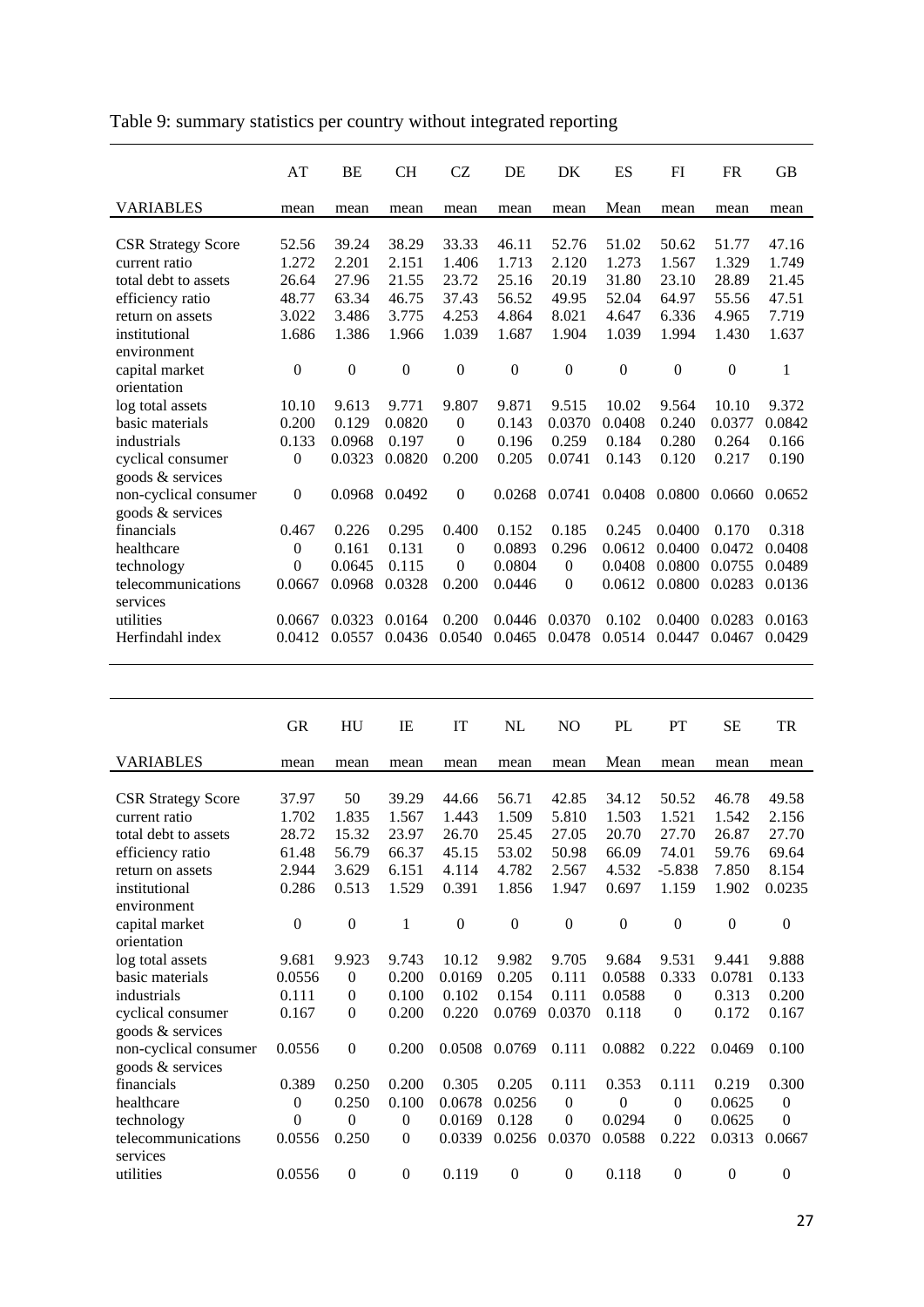, where  $AT =$  Austria,  $BE =$  Belgium,  $CH =$  Switzerland,  $CZ =$  Czech Republic,  $DE =$  Germany,  $DK =$  Denmark,  $ES = Spain$ ,  $FI = Finland$ ,  $FR = France$ ,  $GB = United Kingdom$ ,  $GR = Greece$ ,  $HU = Hungary$ ,  $IE = Ireland$ ,  $IT =$ Italy,  $NL = Netherlands$ ,  $NO = Norway$ ,  $PL = Poland$ ,  $PT = Portugal$ ,  $SE = Sweden$ ,  $TR = Turkey$ .

Table 9 reports the summary statistics per country for the variables in the research model without integrated reporting. Most importantly, table 9 reports the differences in institutional environment between the countries in the sample. These statistics indicate that Finland has the strongest and Turkey has the weakest protection of the providers of financial capital by the law and law enforcement. Further, Denmark, Czech Republic and Norway clearly perform above average in terms of the institutional environment. Greece, Hungary, Italy and Poland clearly perform below average in terms of the institutional environment.

|                                                                                                                                                                                                                                                                                  | Stakeholder-oriented<br>countries                                                               |                                                                                                   | Shareholder-oriented<br>countries                                                               |                                                                                                   |
|----------------------------------------------------------------------------------------------------------------------------------------------------------------------------------------------------------------------------------------------------------------------------------|-------------------------------------------------------------------------------------------------|---------------------------------------------------------------------------------------------------|-------------------------------------------------------------------------------------------------|---------------------------------------------------------------------------------------------------|
| <b>VARIABLES</b>                                                                                                                                                                                                                                                                 | N                                                                                               | mean                                                                                              | N                                                                                               | mean                                                                                              |
| <b>CSR Strategy Score</b><br>current ratio<br>total debt to assets<br>efficiency ratio<br>return on assets<br>institutional environment<br>log total assets<br>basic materials<br>industrials<br>cyclical consumer goods & services<br>non-cyclical consumer goods &<br>services | 3,772<br>3,374<br>4,241<br>3,651<br>4,206<br>4,290<br>4,266<br>4,290<br>4,290<br>4,290<br>4,290 | 46.61<br>1.812<br>26.07<br>55.77<br>4.887<br>1.396<br>9.840<br>0.0951<br>0.189<br>0.147<br>0.0601 | 1,985<br>1,601<br>2,233<br>1,941<br>2,204<br>2,268<br>2,251<br>2,268<br>2,268<br>2,268<br>2,268 | 46.93<br>1.743<br>21.51<br>47.97<br>7.678<br>1.634<br>9.382<br>0.0873<br>0.164<br>0.190<br>0.0688 |
| financials<br>healthcare                                                                                                                                                                                                                                                         | 4,290<br>4,290                                                                                  | 0.224<br>0.0699                                                                                   | 2,268<br>2,268                                                                                  | 0.315<br>0.0423                                                                                   |
| technology<br>telecommunications services<br>utilities                                                                                                                                                                                                                           | 4,290<br>4,290<br>4,290                                                                         | 0.0573<br>0.0476<br>0.0434                                                                        | 2,268<br>2,268<br>2,268                                                                         | 0.0476<br>0.0132<br>0.0159                                                                        |
| Herfindahl index                                                                                                                                                                                                                                                                 | 4,290                                                                                           | 0.0486                                                                                            | 2,268                                                                                           | 0.0429                                                                                            |

Table 10: summary statistics per capital market orientation without integrated reporting

Table 10 reports the summary statistics per capital market orientation for the variables in the research model without integrated reporting. There are about twice as much firm-year observations for organizations in stakeholder-oriented countries as compared to shareholderoriented countries. However, the scores on integrated thinking are nearly the same in both capital market orientations, respectively 46.61 for organizations in stakeholder-oriented countries and 46.93 for organizations in shareholder-oriented countries. The organizations in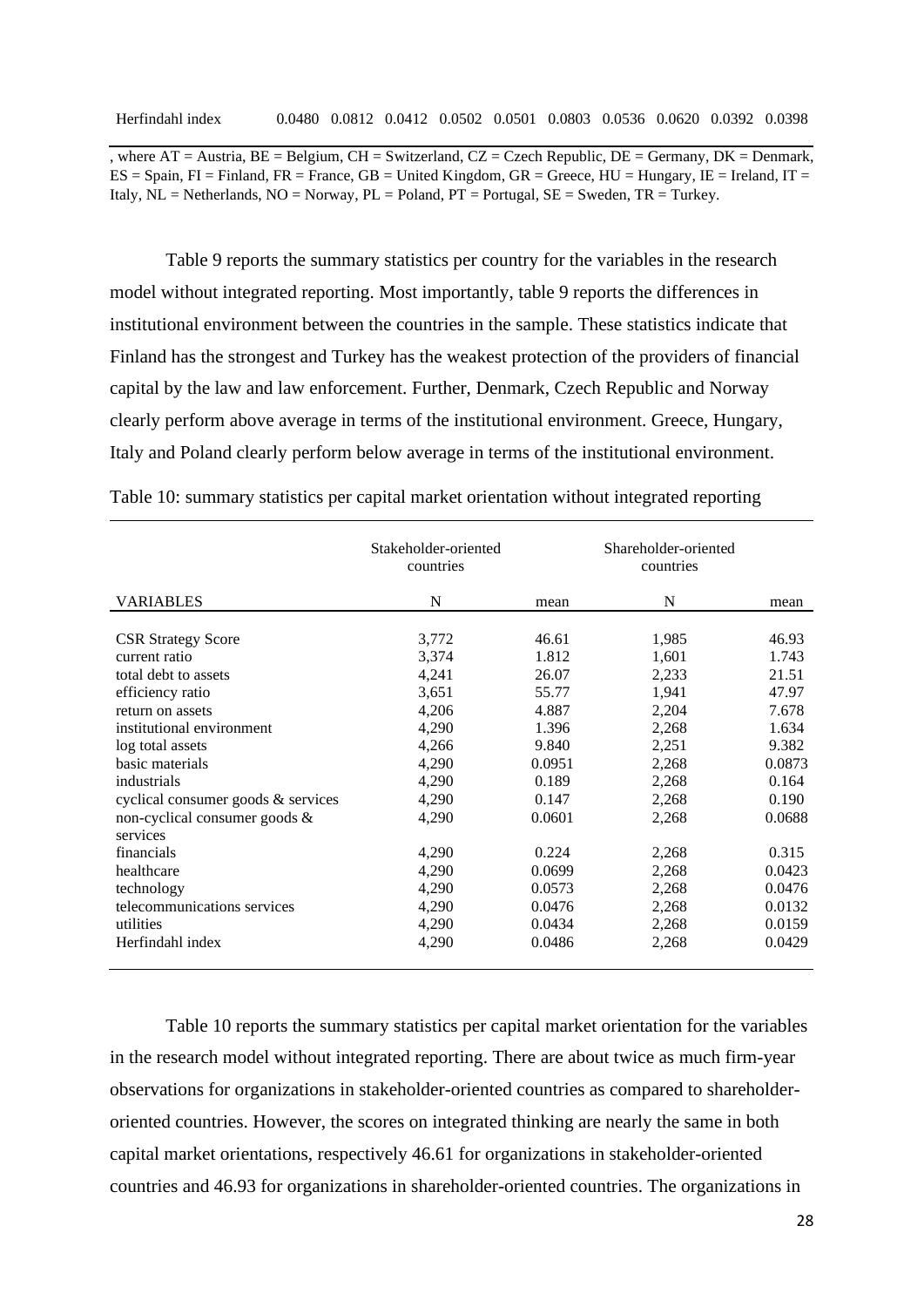stakeholder-oriented countries are slightly more financially liquid but perform worse in terms of solvency, efficiency and profitability as compared to organizations in shareholder-oriented countries. Also, the shareholder-oriented countries have a stronger protection of the providers of financial capital as compared to the stakeholder-oriented countries.

| <b>VARIABLES</b>                       | N     | mean   | sd     | min      | max   |
|----------------------------------------|-------|--------|--------|----------|-------|
|                                        |       |        |        |          |       |
| integrated reporting                   | 2,510 | 0.200  | 0.400  | $\Omega$ |       |
| <b>CSR Strategy Score</b>              | 3,662 | 61.41  | 27.42  | $\Omega$ | 99.66 |
| current ratio                          | 3,134 | 1.448  | 0.943  | 0.180    | 21.61 |
| total debt to assets                   | 3,962 | 26.68  | 16.65  | $\Omega$ | 133.6 |
| efficiency ratio                       | 3,388 | 57.21  | 25.45  | $-3.920$ | 442.8 |
| return on assets                       | 3,922 | 5.119  | 8.422  | $-70.08$ | 217.8 |
| institutional environment              | 4,032 | 1.403  | 0.576  | $-0.157$ | 2.095 |
| capital market orientation             | 4,032 | 0.143  | 0.350  | $\theta$ | 1     |
| log total assets                       | 3,998 | 10.02  | 0.766  | 7.112    | 12.42 |
| basic materials                        | 4,032 | 0.129  | 0.335  | $\Omega$ |       |
| industrials                            | 4,032 | 0.192  | 0.394  | $\theta$ |       |
| cyclical consumer goods $&$ services   | 4,032 | 0.151  | 0.358  | $\theta$ |       |
| non-cyclical consumer goods & services | 4,032 | 0.0655 | 0.247  | $\Omega$ |       |
| financials                             | 4,032 | 0.224  | 0.417  | $\theta$ |       |
| healthcare                             | 4,032 | 0.0377 | 0.190  | $\theta$ |       |
| technology                             | 4,032 | 0.0357 | 0.186  | $\Omega$ |       |
| telecommunications services            | 4,032 | 0.0476 | 0.213  | $\theta$ |       |
| utilities                              | 4,032 | 0.0496 | 0.217  | $\theta$ |       |
| Herfindahl index                       | 4,032 | 0.0475 | 0.0315 | 0.0185   | 0.132 |
|                                        |       |        |        |          |       |

Table 11: summary statistics with integrated reporting

Table 11 reports the summary statistics for the variables in the research model with integrated reporting. The measure for integrated reporting, the reports in the GRI Database, contains 2,510 firm-year observations for 504 publicly listed organizations in 20 European countries over the period 2011-2018. The average score on integrated reporting is 0.200. Thereby, 20% of the 2,510 reports are by organizations self-declared as integrated report. The average score on integrated thinking is, in this sub-sample, 61.41 with, again, a large deviation between organizations that do not consider the creation of value over the short, medium and long term and organizations that almost perfectly consider the creation of value over the short, medium and long term. The average score for the current ratio is 1.448 which indicates that the organizations in this sub-sample are reasonably financially liquid. The averages for total debt to assets and the efficiency ratio are, respectively, 26.68% and 57.21%. This indicates that these organizations are overall solvent and efficient. The average on return on assets is 5.119%. Thereby, the organizations are reasonably profitable.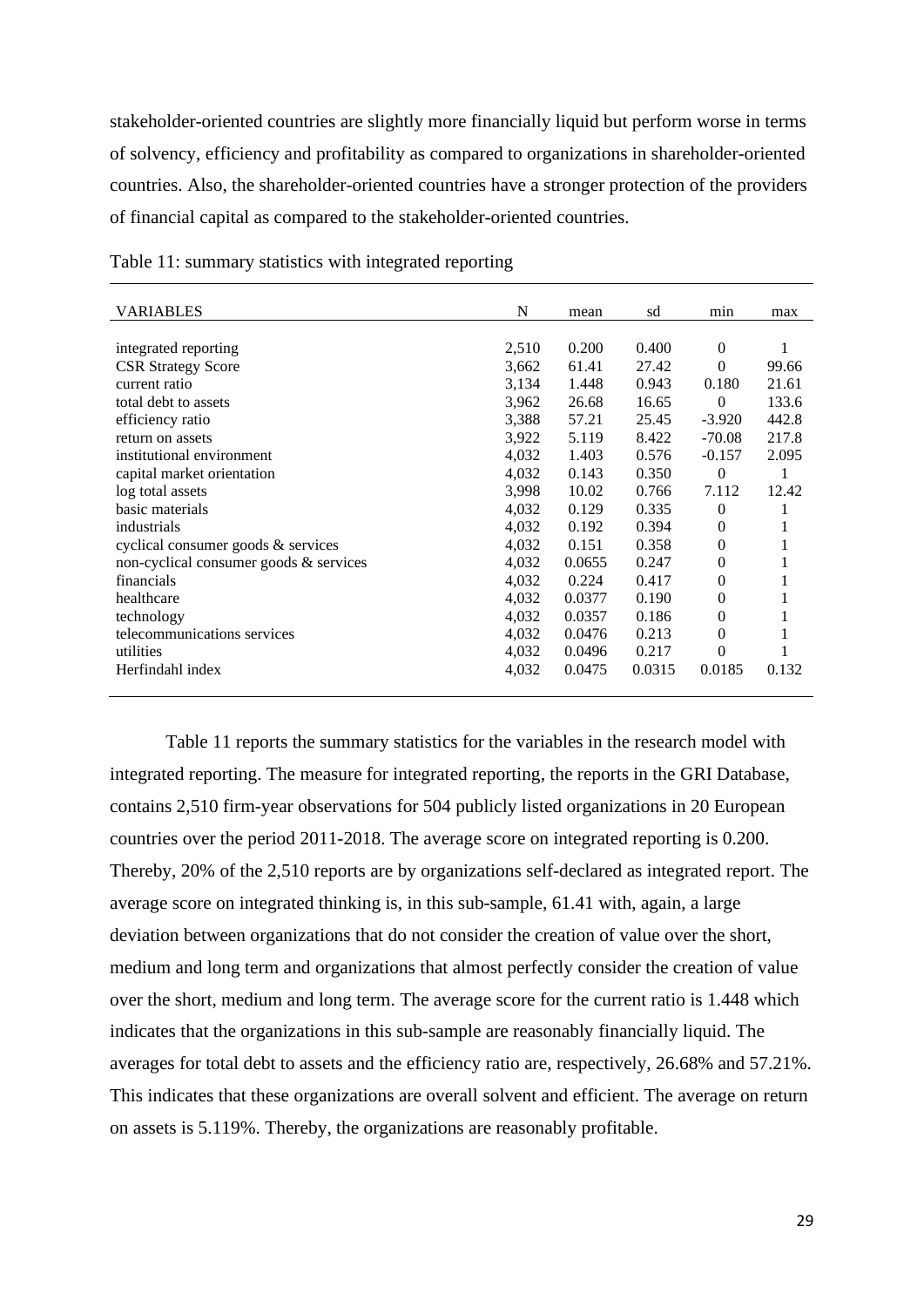|                           | AT             | BE           | <b>CH</b>    | <b>CZ</b>    | DE             | DK             | ES           | FI               | <b>FR</b>    | <b>GB</b>      |
|---------------------------|----------------|--------------|--------------|--------------|----------------|----------------|--------------|------------------|--------------|----------------|
| <b>VARIABLES</b>          | mean           | mean         | mean         | mean         | mean           | mean           | Mean         | mean             | mean         | mean           |
|                           |                |              |              |              |                |                |              |                  |              |                |
| integrated reporting      | 0.132          | 0.216        | 0.166        | $\Omega$     | 0.165          | 0.120          | 0.326        | 0.302            | 0.127        | 0.114          |
| <b>CSR Strategy Score</b> | 58.22          | 64.85        | 60.48        | 62.88        | 61.45          | 69.35          | 56.67        | 52.04            | 61.83        | 80.40          |
| current ratio             | 1.106          | 1.266        | 1.764        | 1.136        | 1.422          | 1.441          | 1.108        | 1.566            | 1.324        | 1.626          |
| total debt to assets      | 28.28          | 33.07        | 22.42        | 16.67        | 25.18          | 19.65          | 33.04        | 23.10            | 25.96        | 25.82          |
| efficiency ratio          | 48.78          | 53.98        | 48.60        | 46.98        | 57.41          | 62.55          | 58.03        | 65.13            | 53.87        | 53.70          |
| return on assets          | 3.023          | 4.592        | 5.788        | 3.890        | 5.008          | 9.047          | 3.495        | 6.540            | 4.073        | 5.782          |
| institutional             | 1.693          | 1.421        | 1.931        | 1.025        | 1.667          | 1.921          | 1.055        | 2.018            | 1.423        | 1.632          |
| environment               |                |              |              |              |                |                |              |                  |              |                |
| capital market            | $\mathbf{0}$   | $\mathbf{0}$ | $\mathbf{0}$ | $\mathbf{0}$ | $\overline{0}$ | $\mathbf{0}$   | $\mathbf{0}$ | $\boldsymbol{0}$ | $\mathbf{0}$ | 1              |
| orientation               |                |              |              |              |                |                |              |                  |              |                |
| log total assets          | 10.15          | 9.801        | 10.01        | 10.09        | 10.21          | 9.786          | 10.26        | 9.598            | 10.26        | 9.954          |
| basic materials           | 0.182          | 0.214        | 0.129        | $\mathbf{0}$ | 0.182          | 0.0769         | 0.0278       | 0.217            | 0.0213       | 0.200          |
| industrials               | 0.182          | 0.143        | 0.226        | $\mathbf{0}$ | 0.212          | 0.385          | 0.194        | 0.304            | 0.234        | 0.114          |
| cyclical consumer         | $\theta$       | 0.0714       | 0.0968       | $\mathbf{0}$ | 0.197          | 0.0769         | 0.167        | 0.130            | 0.277        | 0.157          |
| goods & services          |                |              |              |              |                |                |              |                  |              |                |
| non-cyclical consumer     | $\overline{0}$ | 0.143        | 0.0323       | $\mathbf{0}$ | 0.0152         | 0.0769         | 0.0556       | 0.0435           | 0.0638       | 0.0857         |
| goods & services          |                |              |              |              |                |                |              |                  |              |                |
| financials                | 0.364          | 0.214        | 0.258        | 0.500        | 0.182          | 0.0769         | 0.222        | 0.0435           | 0.213        | 0.229          |
| healthcare                | $\theta$       | $\theta$     | 0.129        | $\mathbf{0}$ | 0.0455         | 0.154          | $\theta$     | 0.0435           | 0.0213       | 0.0571         |
| technology                | 0              | 0.0714       | 0.0968       | $\mathbf{0}$ | 0.0303         | $\overline{0}$ | 0.0556       | 0.0870           | 0.0851       | $\overline{0}$ |
| telecommunications        | 0.0909         | 0.143        | 0.0323       | $\Omega$     | 0.0606         | $\theta$       | 0.0278       | 0.0870           | 0.0213       | 0.0286         |
| services                  |                |              |              |              |                |                |              |                  |              |                |
| utilities                 | 0.0909         | $\theta$     | $\Omega$     | 0.500        | 0.0606         | 0.0769         | 0.139        | 0.0435           | 0.0213       | 0.0143         |
| Herfindahl index          | 0.0466         | 0.0472       | 0.0433       | 0.0504       | 0.0438         | 0.0472         | 0.0531       | 0.0461           | 0.0448       | 0.0498         |
|                           |                |              |              |              |                |                |              |                  |              |                |

| Table 12: summary statistics per country with integrated reporting |
|--------------------------------------------------------------------|
|--------------------------------------------------------------------|

|                           | <b>GR</b>    | HU               | IE               | IT       | NL       | N <sub>O</sub> | PL           | PT               | <b>SE</b>        | <b>TR</b>      |
|---------------------------|--------------|------------------|------------------|----------|----------|----------------|--------------|------------------|------------------|----------------|
| <b>VARIABLES</b>          | mean         | mean             | mean             | mean     | mean     | mean           | mean         | mean             | mean             | mean           |
|                           |              |                  |                  |          |          |                |              |                  |                  |                |
| integrated reporting      | 0.106        | 0.258            | $\overline{0}$   | 0.126    | 0.429    | 0.339          | 0.391        | 0.207            | 0.219            | 0.0187         |
| <b>CSR Strategy Score</b> | 50.58        | 50               | 60.33            | 49.72    | 64.58    | 65.51          | 47.40        | 57.62            | 58.37            | 55.90          |
| current ratio             | 1.252        | 1.882            | 1.440            | 1.298    | 1.272    | 1.742          | 1.396        | 1.261            | 1.565            | 1.627          |
| total debt to assets      | 32.99        | 16.65            | 32.61            | 31.36    | 26.76    | 20.84          | 19.95        | 31.53            | 27.67            | 30.77          |
| efficiency ratio          | 67.20        | 55.84            | 65.31            | 45.45    | 57.25    | 53.53          | 69.56        | 78.03            | 61.47            | 73.39          |
| return on assets          | 2.827        | 3.775            | 2.495            | 3.210    | 4.630    | 3.577          | 4.966        | 3.829            | 7.465            | 6.986          |
| institutional             | 0.329        | 0.552            | 1.553            | 0.397    | 1.847    | 1.934          | 0.700        | 1.123            | 1.915            | 0.0719         |
| environment               |              |                  |                  |          |          |                |              |                  |                  |                |
| capital market            | $\theta$     | $\boldsymbol{0}$ | $\mathbf{1}$     | $\theta$ | $\theta$ | $\Omega$       | $\mathbf{0}$ | $\theta$         | $\boldsymbol{0}$ | $\mathbf{0}$   |
| orientation               |              |                  |                  |          |          |                |              |                  |                  |                |
| log total assets          | 9.976        | 9.922            | 10.22            | 10.21    | 10.24    | 9.979          | 9.722        | 9.788            | 9.605            | 9.992          |
| basic materials           | 0.0769       | $\Omega$         | 0.500            | 0.0250   | 0.269    | 0.231          | 0.100        | 0.200            | 0.111            | 0.0435         |
| industrials               | 0.154        | $\theta$         | $\theta$         | 0.150    | 0.154    | 0.0769         | 0.0500       | $\mathbf{0}$     | 0.333            | 0.217          |
| cyclical consumer         | 0.154        | $\theta$         | $\overline{0}$   | 0.200    | 0.0385   | 0.0769         | 0.150        | $\mathbf{0}$     | 0.133            | 0.174          |
| goods & services          |              |                  |                  |          |          |                |              |                  |                  |                |
| non-cyclical consumer     | $\mathbf{0}$ | $\theta$         | $\mathbf{0}$     | 0.0500   | 0.0769   | 0.231          | 0.100        | 0.200            | 0.0667           | 0.130          |
| goods & services          |              |                  |                  |          |          |                |              |                  |                  |                |
| financials                | 0.308        | 0.250            | 0.500            | 0.275    | 0.231    | 0.154          | 0.250        | 0.200            | 0.222            | 0.348          |
| healthcare                | $\theta$     | 0.250            | $\theta$         | 0.0250   | 0.0385   | $\Omega$       | $\theta$     | $\mathbf{0}$     | 0.0222           | $\theta$       |
| technology                | $\theta$     | $\Omega$         | $\Omega$         | 0.0250   | 0.0385   | $\theta$       | $\theta$     | $\boldsymbol{0}$ | 0.0444           | $\overline{0}$ |
| telecommunications        | 0.0769       | 0.250            | $\boldsymbol{0}$ | 0.0250   | 0.0385   | 0.0769         | 0.0500       | 0.200            | 0.0444           | 0.0435         |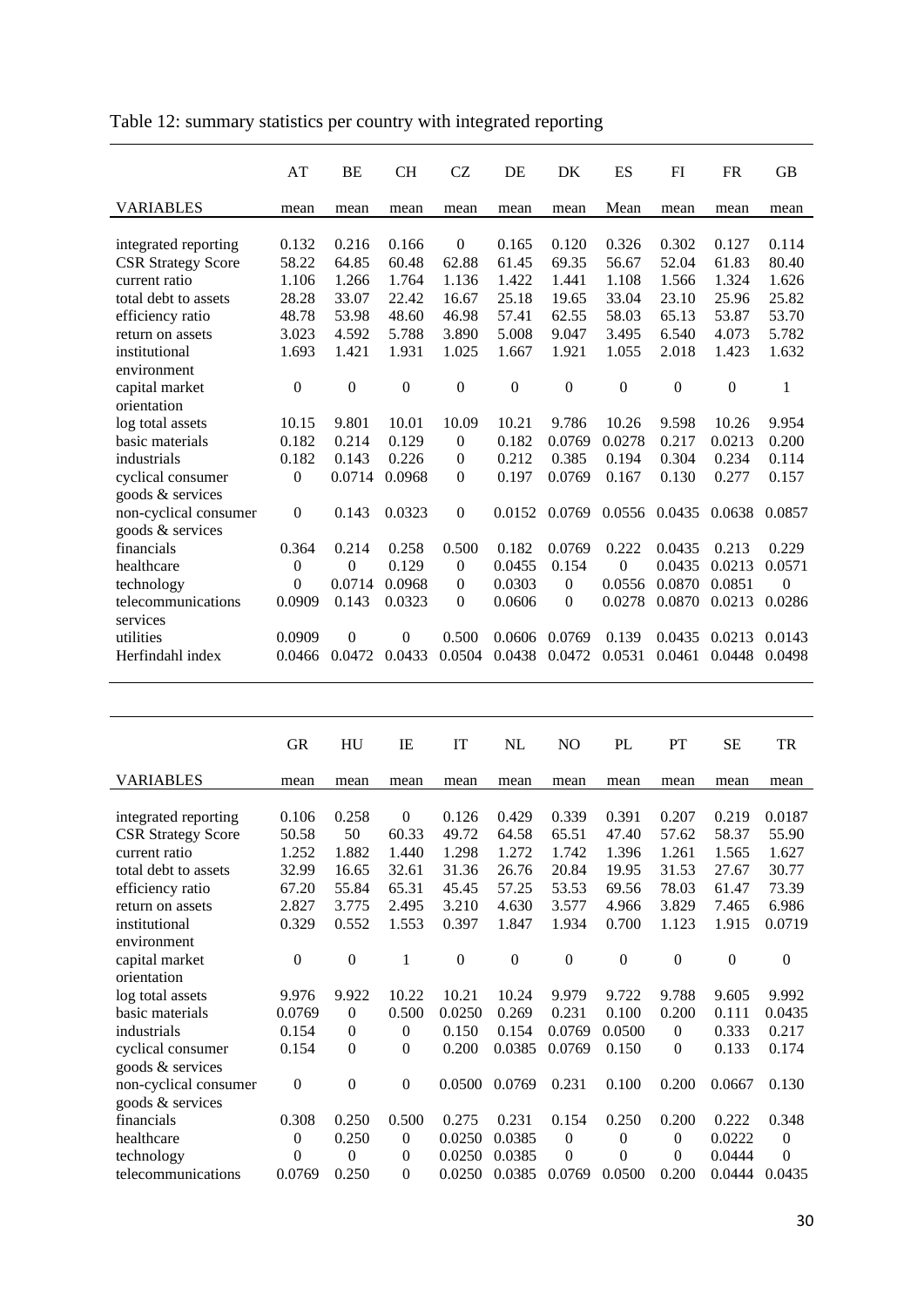| services         |            |                                      |  |  |                                                                       |  |
|------------------|------------|--------------------------------------|--|--|-----------------------------------------------------------------------|--|
| utilities        | $0.0769$ 0 | $0 \t 0.150 \t 0 \t 0 \t 0.150 \t 0$ |  |  |                                                                       |  |
| Herfindahl index |            |                                      |  |  | 0.0534 0.0819 0.0309 0.0500 0.0492 0.0567 0.0584 0.0681 0.0385 0.0391 |  |

, where  $AT =$  Austria,  $BE =$  Belgium,  $CH =$  Switzerland,  $CZ =$  Czech Republic,  $DE =$  Germany,  $DK =$  Denmark,  $ES = Spain$ ,  $FI = Finland$ ,  $FR = France$ ,  $GB = United Kingdom$ ,  $GR = Greece$ ,  $HU = Hungary$ ,  $IE = Ireland$ ,  $IT =$ Italy,  $NL = Netherlands$ ,  $NO = Norway$ ,  $PL = Poland$ ,  $PT = Portugal$ ,  $SE = Sweden$ ,  $TR = Turkey$ .

Table 12 reports the summary statistics per country for the variables in the research model with integrated reporting. The differences in institutional environment between the countries remain, in this sub-sample, logically the same as in the sample without integrated reporting. Thus, Finland has the strongest and Turkey has the weakest protection of the providers of financial capital by the law and law enforcement. Denmark, Czech Republic and Norway clearly perform above average in terms of the institutional environment and Greece, Hungary, Italy and Poland clearly perform below average in terms of the institutional environment.

|                                                                                                                                                                                                                                                                                                            | Stakeholder-oriented<br>countries                                                                        |                                                                                                           | Shareholder-oriented<br>countries                                                |                                                                                                           |
|------------------------------------------------------------------------------------------------------------------------------------------------------------------------------------------------------------------------------------------------------------------------------------------------------------|----------------------------------------------------------------------------------------------------------|-----------------------------------------------------------------------------------------------------------|----------------------------------------------------------------------------------|-----------------------------------------------------------------------------------------------------------|
| <b>VARIABLES</b>                                                                                                                                                                                                                                                                                           | N                                                                                                        | mean                                                                                                      | N                                                                                | mean                                                                                                      |
| integrated reporting<br><b>CSR Strategy Score</b><br>current ratio<br>total debt to assets<br>efficiency ratio<br>return on assets<br>institutional environment<br>log total assets<br>basic materials<br>Industrials<br>cyclical consumer goods $&$ services<br>non-cyclical consumer goods &<br>services | 2,196<br>3,122<br>2,695<br>3,400<br>2,891<br>3,365<br>3,456<br>3,426<br>3,456<br>3,456<br>3,456<br>3,456 | 0.213<br>58.23<br>1.420<br>26.79<br>57.78<br>5.021<br>1.365<br>10.03<br>0.116<br>0.206<br>0.150<br>0.0625 | 314<br>540<br>439<br>562<br>497<br>557<br>576<br>572<br>576<br>576<br>576<br>576 | 0.111<br>79.84<br>1.623<br>25.98<br>53.89<br>5.711<br>1.630<br>9.962<br>0.208<br>0.111<br>0.153<br>0.0833 |
| financials<br>healthcare<br>technology<br>telecommunications services<br>utilities<br>Herfindahl index                                                                                                                                                                                                     | 3,456<br>3,456<br>3,456<br>3,456<br>3,456<br>3,456                                                       | 0.222<br>0.0347<br>0.0417<br>0.0509<br>0.0556<br>0.0472                                                   | 576<br>576<br>576<br>576<br>576<br>576                                           | 0.236<br>0.0556<br>$\theta$<br>0.0278<br>0.0139<br>0.0493                                                 |

Table 13: summary statistics per capital market orientation with integrated reporting

Table 13 reports the summary statistics per capital market orientation for the variables in the research model with integrated reporting. There are, in this sub-sample, much more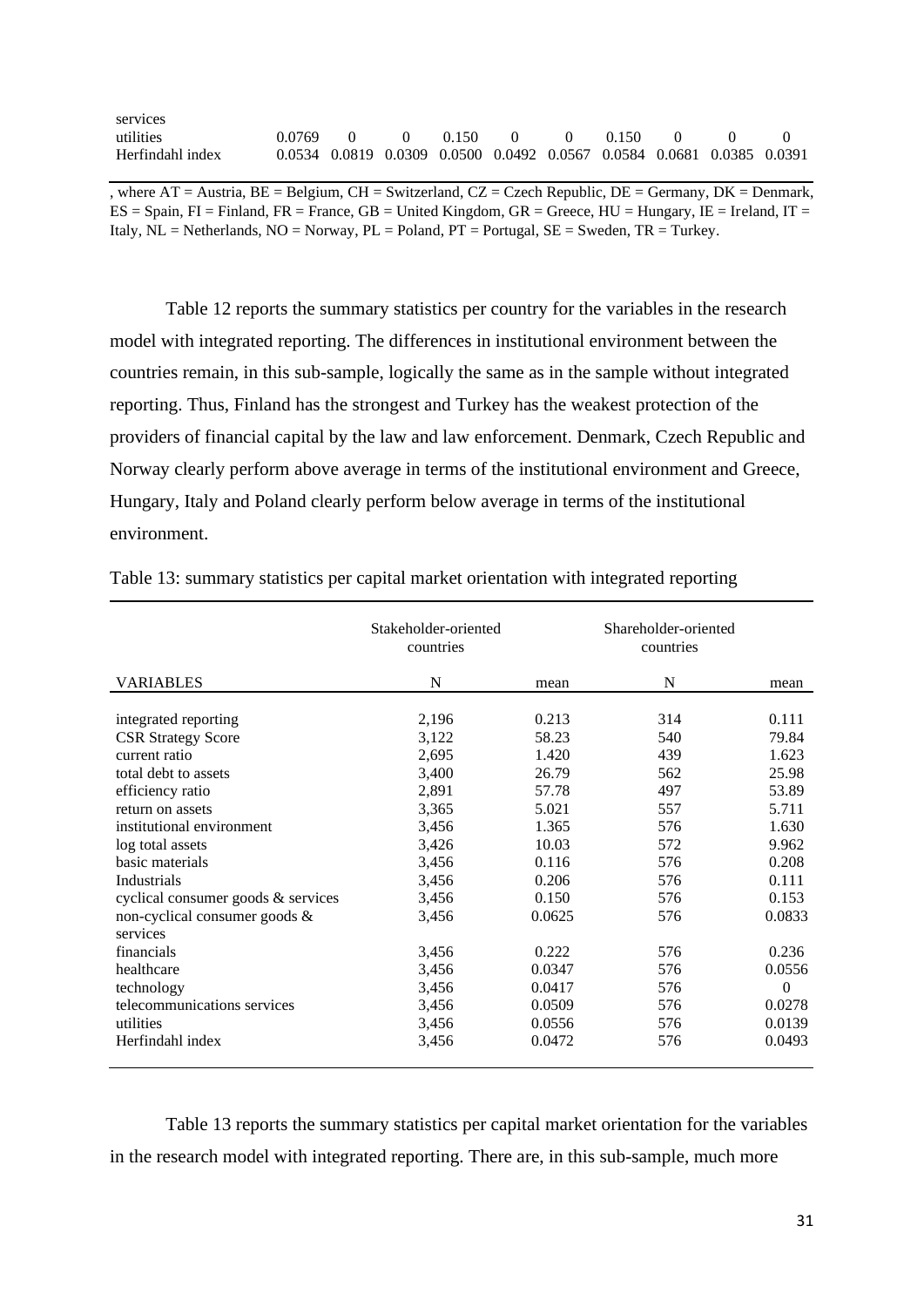firm-year observations for organizations in stakeholder-oriented countries as compared to shareholder-oriented countries Also, 21.3% of the reports provided by organizations in stakeholder-oriented countries is self-declared as integrated compared to, surprisingly, only 11.1% of the reports provided by organizations in shareholder-oriented countries. Further, the score on integrated thinking is higher for organizations in shareholder-oriented countries as compared to organizations in stakeholder-oriented countries, respectively 79.84 for organizations in shareholder-oriented countries and 58.23 for organizations in stakeholderoriented countries. The organizations in stakeholder-oriented countries perform worse in terms of financial liquidity, solvency, efficiency and profitability as compared to organizations in shareholder-oriented countries. Again, the shareholder-oriented countries have a stronger protection of the providers of financial capital as compared to the stakeholderoriented countries.

| Table 14: Pearson correlations without integrated reporting |  |  |
|-------------------------------------------------------------|--|--|
|                                                             |  |  |

| Variables                | (1)        | (2)        | (3)        | (4)        | (5)        | (6)        | (7)        | (8)        | (9)        |
|--------------------------|------------|------------|------------|------------|------------|------------|------------|------------|------------|
| (1) CSR Strategy Score   | 1.0000     |            |            |            |            |            |            |            |            |
| (2) current ratio        | $-0.1561*$ | 1.0000     |            |            |            |            |            |            |            |
| (3) total debt to assets | $0.0792*$  | $-0.0686*$ | 1.0000     |            |            |            |            |            |            |
| (4) efficiency ratio     | $0.0675*$  | $-0.1419*$ | $-0.0248$  | 1.0000     |            |            |            |            |            |
| $(5)$ return on assets   | $-0.0309*$ | 0.0043     | $-0.0864*$ | $-0.1031*$ | 1.0000     |            |            |            |            |
| (6) institutional        | 0.0189     | 0.0183     | $-0.0569*$ | $-0.0457*$ | $0.0305*$  | 1.0000     |            |            |            |
| environment              |            |            |            |            |            |            |            |            |            |
| (7) capital market       | 0.0049     | $-0.0039$  | $-0.1120*$ | $-0.0894*$ | $0.0946*$  | $0.2296*$  | 1.0000     |            |            |
| orientation              |            |            |            |            |            |            |            |            |            |
| (8) log total assets     | $0.4144*$  | $-0.0724*$ | $0.0881*$  | $0.0711*$  | $-0.1288*$ | $-0.1475*$ | $-0.2713*$ | 1.0000     |            |
| (9) basic materials      | 0.1389*    | 0.0148     | $-0.0207$  | $0.0982*$  | $-0.0095$  | $0.0605*$  | $-0.0128$  | $-0.0318*$ | 1.0000     |
| $(10)$ industrials       | $0.0284*$  | $-0.0257$  | $0.0453*$  | 0.1289*    | 0.0055     | $0.0704*$  | $-0.0307*$ | $-0.0854*$ | $-0.1496*$ |
| (11) cyclical consumer   | $-0.0275*$ | $-0.0120$  | $-0.0161$  | $0.0411*$  | 0.0608*    | $-0.0286*$ | $0.0563*$  | $-0.1150*$ | $-0.1403*$ |
| goods & services         |            |            |            |            |            |            |            |            |            |
| (12) non-cyclical        | $0.0474*$  | $-0.0159$  | $0.0672*$  | $0.0709*$  | 0.0197     | $-0.0121$  | 0.0169     | $-0.0220$  | $-0.0828*$ |
| consumer goods &         |            |            |            |            |            |            |            |            |            |
| services                 |            |            |            |            |            |            |            |            |            |
| $(13)$ financials        | $-0.1251*$ | 0.0068     | $-0.1080*$ | $-0.2618*$ | $-0.0304*$ | $-0.0589*$ | 0.0993*    | $0.2936*$  | $-0.1868*$ |
| (14) healthcare          | $-0.0810*$ | $0.0302*$  | $-0.0375*$ | $-0.1126*$ | $-0.0260*$ | $0.0553*$  | $-0.0551*$ | $-0.1279*$ | $-0.0809*$ |
| $(15)$ technology        | $-0.0901*$ | 0.0020     | $-0.0882*$ | $-0.0479*$ | $0.1074*$  | $0.0776*$  | $-0.0205$  | $-0.1649*$ | $-0.0762*$ |
| (16) telecommunications  | $0.0322*$  | $-0.0197$  | $0.1356*$  | $-0.0525*$ | $-0.0274*$ | $-0.0587*$ | $-0.0880*$ | 0.0242     | $-0.0614*$ |
| services                 |            |            |            |            |            |            |            |            |            |
| $(17)$ utilities         | $0.1106*$  | $-0.0166$  | $0.0644*$  | $0.0527*$  | $-0.0347*$ | $-0.1144*$ | $-0.0723*$ | 0.1388*    | $-0.0597*$ |
| (18) Herfindahl index    | $0.0364*$  | $0.0362*$  | 0.0932*    | $-0.0032$  | $-0.0410*$ | $-0.0310*$ | $-0.0903*$ | $-0.0996*$ | $-0.1142*$ |
|                          |            |            |            |            |            |            |            |            |            |
| Variables                | (10)       | (11)       | (12)       | (13)       | (14)       | (15)       | (16)       | (17)       | (18)       |
| $(10)$ industrials       | 1.0000     |            |            |            |            |            |            |            |            |
| (11) cyclical consumer   | $-0.2061*$ | 1.0000     |            |            |            |            |            |            |            |
| goods & services         |            |            |            |            |            |            |            |            |            |
| (12) non-cyclical        | $-0.1217*$ | $-0.1141*$ | 1.0000     |            |            |            |            |            |            |
| consumer goods &         |            |            |            |            |            |            |            |            |            |
| services                 |            |            |            |            |            |            |            |            |            |
| (13) financials          | $-0.2745*$ | $-0.2574*$ | $-0.1520*$ | 1.0000     |            |            |            |            |            |
| (14) healthcare          | $-0.1189*$ | $-0.1114*$ | $-0.0658*$ | $-0.1484*$ | 1.0000     |            |            |            |            |
| $(15)$ technology        | $-0.1120*$ | $-0.1050*$ | $-0.0620*$ | $-0.1398*$ | $-0.0606*$ | 1.0000     |            |            |            |
| (16) telecommunications  | $-0.0902*$ | $-0.0846*$ | $-0.0499*$ | $-0.1126*$ | $-0.0488*$ | $-0.0459*$ | 1.0000     |            |            |
| services                 |            |            |            |            |            |            |            |            |            |
| $(17)$ utilities         | $-0.0878*$ | $-0.0823*$ | $-0.0486*$ | $-0.1096*$ | $-0.0475*$ | $-0.0447*$ | $-0.0360*$ | 1.0000     |            |
| (18) Herfindahl index    | $-0.4360*$ | 0.0102     | $0.0372*$  | $-0.4233*$ | $0.2445*$  | $0.2414**$ | 0.3376*    | 0.1698*    | 0.0000     |

\* indicates statistical significance at the 5% level.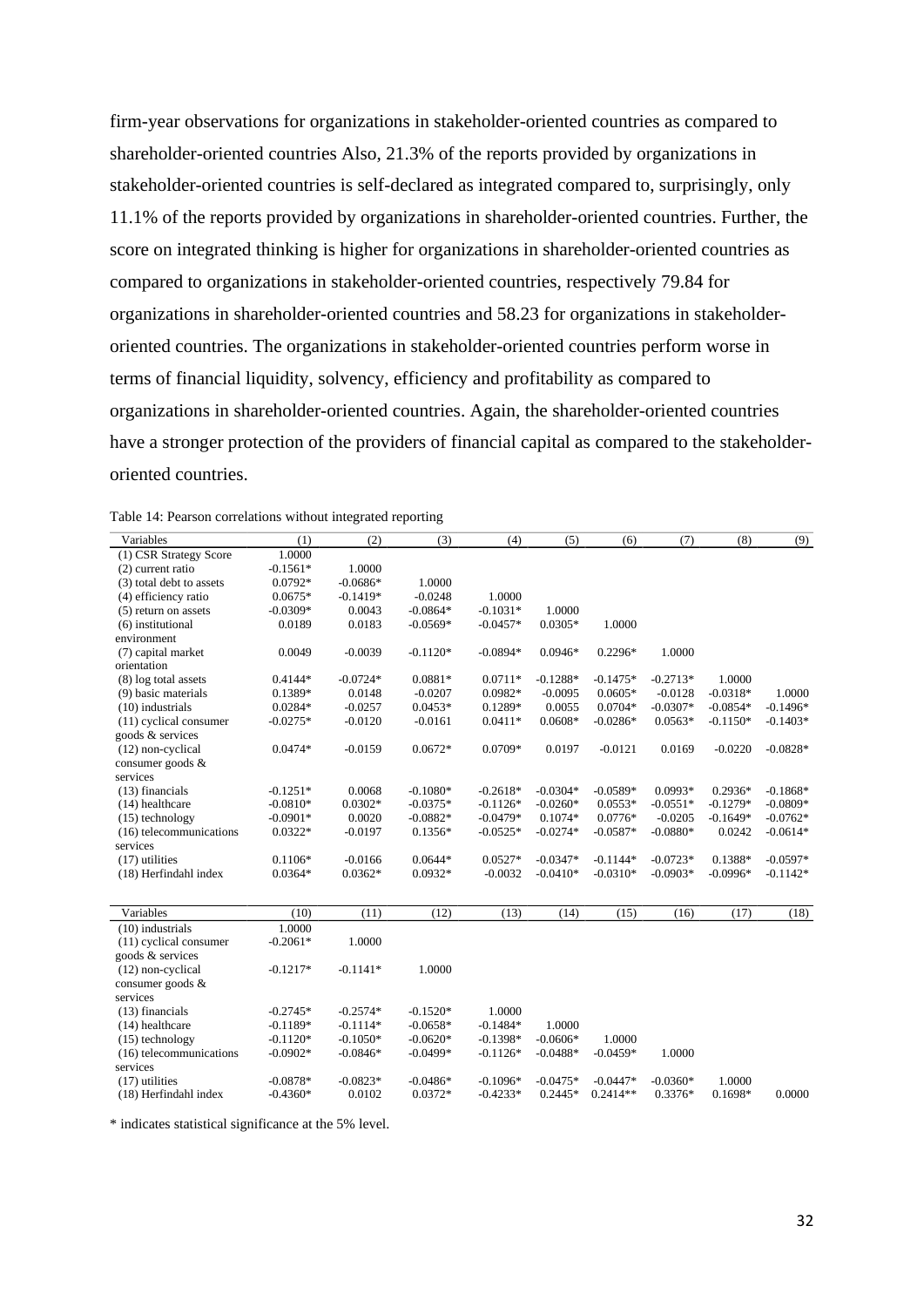Table 15: Pearson correlations with integrated reporting

| Variables                           | (1)                      | (2)        | (3)                     | (4)        | (5)                   | (6)                     | (7)                   | (8)               | (9)        | (10)       |
|-------------------------------------|--------------------------|------------|-------------------------|------------|-----------------------|-------------------------|-----------------------|-------------------|------------|------------|
| (1) integrated                      | 1.0000                   |            |                         |            |                       |                         |                       |                   |            |            |
| reporting                           |                          |            |                         |            |                       |                         |                       |                   |            |            |
| (2) CSR Strategy                    | 0.0068                   | 1.0000     |                         |            |                       |                         |                       |                   |            |            |
| Score                               |                          |            |                         |            |                       |                         |                       |                   |            |            |
| (3) current ratio                   | $-0.0019$                | $-0.0659*$ | 1.0000                  |            |                       |                         |                       |                   |            |            |
| $(4)$ total debt to                 | $-0.0622*$               | $0.0457*$  | $-0.2478*$              | 1.0000     |                       |                         |                       |                   |            |            |
| assets                              |                          |            |                         |            |                       |                         |                       |                   |            |            |
| (5) efficiency ratio                | $-0.0007$                | $-0.0160$  | 0.0325                  | $-0.1763*$ | 1.0000                |                         |                       |                   |            |            |
| $(6)$ return on assets              | $0.0556*$                | $-0.0087$  | $0.1203*$               | $-0.0924*$ | $-0.1574*$            | 1.0000                  |                       |                   |            |            |
| (7) institutional                   | $0.0631*$                | 0.1538*    | $0.0658*$               | $-0.1153*$ | $-0.0423*$            | $0.0711*$               | 1.0000                |                   |            |            |
| environment                         |                          |            |                         |            |                       |                         |                       |                   |            |            |
| (8) capital market                  | $-0.0840*$               | $0.2795*$  | $0.0749*$               | $-0.0170$  | $-0.0541*$            | 0.0286                  | $0.1609*$             | 1.0000            |            |            |
| orientation                         |                          |            |                         |            |                       |                         |                       |                   |            |            |
| $(9)$ log total assets              | $-0.0176$                | 0.2998*    | $-0.2593*$              | $-0.0018$  | $-0.0785*$            | $-0.1888*$              | $-0.0743*$            | $-0.0304$         | 1.0000     |            |
| (10) basic materials                | $0.0526*$                | $0.1357*$  | $0.1162*$               | $-0.0794*$ | $0.1696*$             | $-0.0061$               | $0.1511*$             | 0.0967*           | $-0.1382*$ | 1.0000     |
| $(11)$ industrials                  | 0.0111                   | $-0.0532*$ | $-0.0698*$              | 0.0144     | $0.1685*$             | 0.0102                  | $0.0784*$             | $-0.0842*$        | $-0.1667*$ | $-0.1879*$ |
| $(12)$ cyclical                     | $-0.0691*$               | $-0.1094*$ | $-0.0420*$              | $-0.0556*$ | $-0.0013$             | $0.0823*$               | $-0.0527*$            | 0.0023            | $-0.1609*$ | $-0.1621*$ |
| consumer goods &                    |                          |            |                         |            |                       |                         |                       |                   |            |            |
| services                            |                          |            |                         |            |                       |                         |                       |                   |            |            |
| $(13)$ non-cyclical                 | $-0.0254$                | 0.0153     | $-0.0042$               | 0.0319*    | 0.0597*               | 0.0802*                 | $-0.0135$             | 0.0295            | $-0.0746*$ | $-0.1019*$ |
| consumer goods &                    |                          |            |                         |            |                       |                         |                       |                   |            |            |
| services                            |                          |            |                         |            |                       |                         |                       |                   |            |            |
| (14) financials                     | $-0.0112$                | $-0.0350*$ | 0.0279                  | $-0.0047$  | $-0.3646*$            | $-0.1534*$              | $-0.0924*$            | 0.0117            | 0.4590*    | $-0.2069*$ |
| $(15)$ healthcare                   | 0.0577*                  | 0.0179     | $0.1061*$               | $-0.0595*$ | $-0.1858*$            | $0.1531*$               | $0.0831*$             | 0.0383*           | $-0.0246$  | $-0.0762*$ |
| $(16)$ technology                   | 0.0206                   | $-0.0895*$ | 0.0748*                 | $-0.1003*$ | $-0.0729*$            | 0.0273                  | $0.0595*$             | $-0.0786*$        | $-0.1339*$ | $-0.0741*$ |
| (17)                                | $-0.0072$                | $0.0462*$  | $-0.1317*$              | $0.1707*$  | $-0.1297*$            | 0.0273                  | 0.0005                | $-0.0380*$        | 0.0117     | $-0.0860*$ |
| telecommunications                  |                          |            |                         |            |                       |                         |                       |                   |            |            |
| services                            |                          |            |                         |            |                       |                         |                       |                   |            |            |
| $(18)$ utilities                    | $-0.0184$                | $0.0463*$  | $-0.0788*$              | $0.0814*$  | 0.0123                | $-0.0391*$              | $-0.1364*$            | $-0.0672*$        | $0.1007*$  | $-0.0879*$ |
| (19) Herfindahl                     | 0.0008                   | $0.0625*$  | 0.0220                  | $0.0756*$  | $-0.0030$             | 0.0255                  | $-0.0588*$            | 0.0240            | $-0.0756*$ | $-0.1273*$ |
| index                               |                          |            |                         |            |                       |                         |                       |                   |            |            |
|                                     |                          |            |                         |            |                       |                         |                       |                   |            |            |
| Variables                           | (11)                     | (12)       | (13)                    | (14)       | (15)                  | (16)                    | (17)                  | (18)              | (19)       |            |
| (11) industrials                    | 1.0000                   |            |                         |            |                       |                         |                       |                   |            |            |
| $(12)$ cyclical                     | $-0.2057*$               | 1.0000     |                         |            |                       |                         |                       |                   |            |            |
| consumer goods &                    |                          |            |                         |            |                       |                         |                       |                   |            |            |
| services                            |                          |            |                         |            |                       |                         |                       |                   |            |            |
| $(13)$ non-cyclical                 | $-0.1292*$               | $-0.1115*$ | 1.0000                  |            |                       |                         |                       |                   |            |            |
| consumer goods &                    |                          |            |                         |            |                       |                         |                       |                   |            |            |
| services                            |                          |            |                         |            |                       |                         |                       |                   |            |            |
| $(14)$ financials                   | $-0.2624*$               | $-0.2265*$ | $-0.1423*$              | 1.0000     |                       |                         |                       |                   |            |            |
|                                     | $-0.0966*$               | $-0.0834*$ | $-0.0524*$              | $-0.1064*$ | 1.0000                |                         |                       |                   |            |            |
| $(15)$ healthcare                   | $-0.0940*$               | $-0.0811*$ | $-0.0509*$              | $-0.1035*$ | $-0.0381*$            | 1.0000                  |                       |                   |            |            |
| $(16)$ technology                   |                          |            |                         |            |                       |                         |                       |                   |            |            |
| (17)                                | $-0.1092*$               | $-0.0942*$ | $-0.0592*$              | $-0.1202*$ | $-0.0443*$            | $-0.0430*$              | 1.0000                |                   |            |            |
| telecommunications                  |                          |            |                         |            |                       |                         |                       |                   |            |            |
| services                            |                          | $-0.0963*$ |                         | $-0.1228*$ |                       |                         |                       |                   |            |            |
| $(18)$ utilities<br>(19) Herfindahl | $-0.1115*$<br>$-0.4404*$ | $-0.0190$  | $-0.0605*$<br>$0.0471*$ | $-0.3889*$ | $-0.0452*$<br>0.1884* | $-0.0440*$<br>$0.2426*$ | $-0.0511*$<br>0.3644* | 1.0000<br>0.2081* | 1.0000     |            |
| index                               |                          |            |                         |            |                       |                         |                       |                   |            |            |
|                                     |                          |            |                         |            |                       |                         |                       |                   |            |            |

\* indicates statistical significance at the 5% level.

Table 14 reports the Pearson correlations for the variables included in the research model without integrated reporting. There are no (significant) correlations between variables above 0.6 and, thus, there is no indication of multicollinearity in the regression model for the analyses without integrated reporting. Table 15 reports the Pearson correlations for the variables included in the research model with integrated reporting. There are, again, no (significant) correlations between variables above 0.6 and, thus, there is also no indication of multicollinearity in the regression model for the analyses with integrated reporting. Therefore, variance inflation factors are not performed.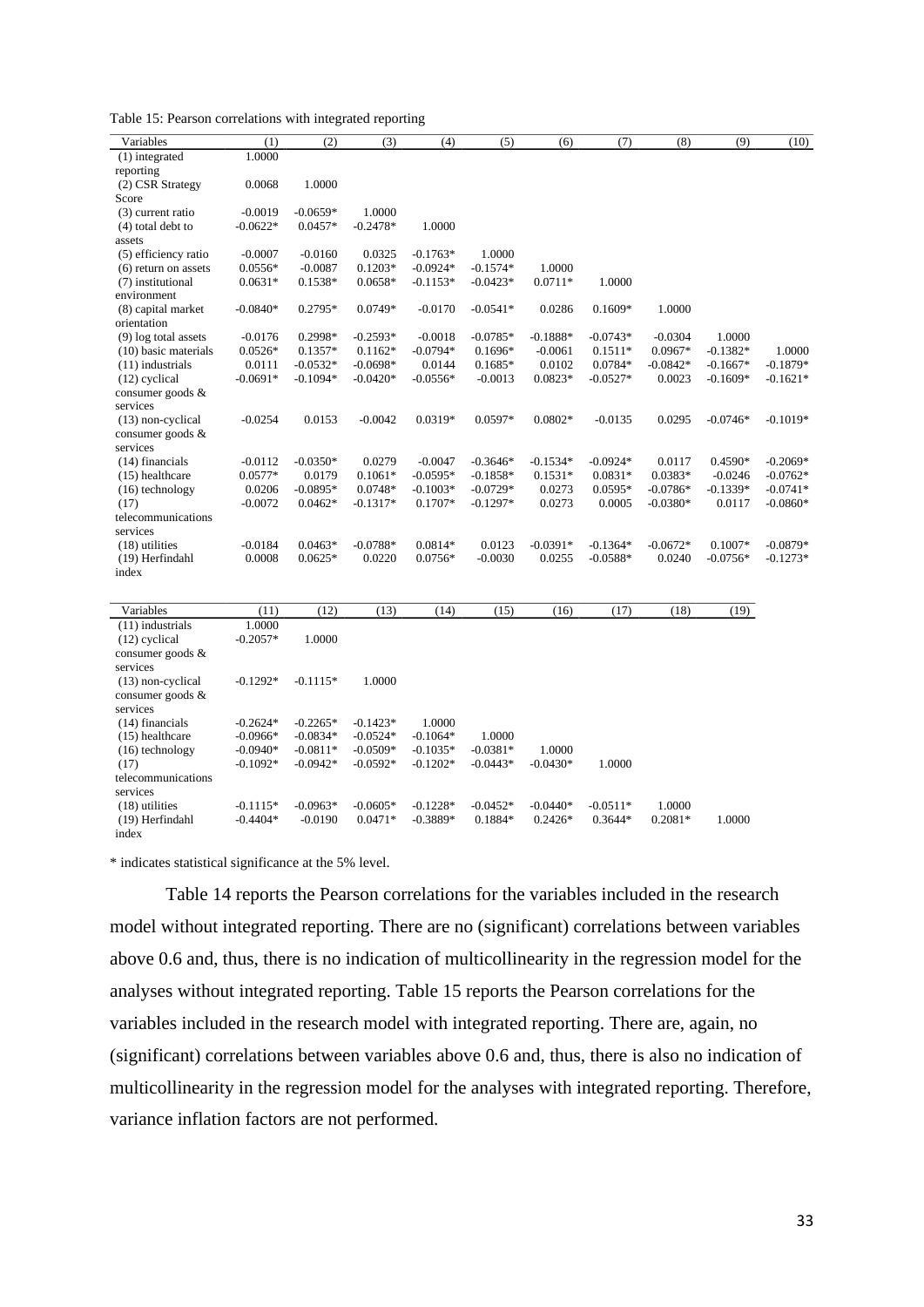#### **4.2 Test of hypotheses**

Table 16: multilevel regressions without integrated reporting

| <b>VARIABLES</b>                                | current ratio | total debt to<br>assets | efficiency<br>ratio | return on<br>assets |
|-------------------------------------------------|---------------|-------------------------|---------------------|---------------------|
|                                                 |               |                         |                     |                     |
| <b>CSR Strategy Score</b>                       | $-0.00431**$  | 0.0949***               | $-0.0867$           | $-0.00992$          |
|                                                 | (0.00220)     | (0.0239)                | (0.0638)            | (0.0187)            |
| institutional environment                       | $-0.0130$     | $3.154**$               | $-5.061$            | $-0.953$            |
|                                                 | (0.0994)      | (1.369)                 | (3.372)             | (1.046)             |
| capital market orientation                      | $-0.320*$     | $-6.108**$              | $-4.752$            | 4.412**             |
|                                                 | (0.172)       | (2.588)                 | (6.315)             | (1.958)             |
| CSR Strategy Score * institutional environment  | $-0.000289$   | $-0.0819***$            | 0.0230              | $0.0240**$          |
|                                                 | (0.00141)     | (0.0155)                | (0.0407)            | (0.0122)            |
| CSR Strategy Score * capital market orientation | $0.00497***$  | $0.0971***$             | $0.101**$           | $-0.0579***$        |
|                                                 | (0.00153)     | (0.0167)                | (0.0411)            | (0.0130)            |
| log total assets                                | $-0.362***$   | 1.455***                | 2.389**             | $-1.555***$         |
|                                                 | (0.0393)      | (0.413)                 | (1.120)             | (0.323)             |
| basic materials                                 | 0.00580       | $-6.337$                | 6.017               | $-2.594$            |
|                                                 | (0.631)       | (7.786)                 | (18.33)             | (6.093)             |
| industrials                                     | $-0.749$      | $-4.974$                | 7.188               | $-3.338$            |
|                                                 | (0.747)       | (9.214)                 | (21.69)             | (7.210)             |
| cyclical consumer goods & services              | $-0.501$      | $-6.899$                | $-1.140$            | 0.189               |
|                                                 | (0.550)       | (6.790)                 | (15.98)             | (5.313)             |
| non-cyclical consumer goods & services          | $-0.718$      | $-0.848$                | 3.561               | 0.0231              |
|                                                 | (0.530)       | (6.543)                 | (15.39)             | (5.121)             |
| financials                                      | $-0.504$      | $-9.872$                | $-28.34$            | $-3.448$            |
|                                                 | (0.714)       | (8.673)                 | (20.47)             | (6.787)             |
| healthcare                                      | 0.369         | $-8.344*$               | $-25.23**$          | 0.612               |
|                                                 | (0.366)       | (4.537)                 | (10.66)             | (3.550)             |
| technology                                      | $-0.370$      | $-10.50**$              | $-14.79$            | 7.130**             |
|                                                 | (0.362)       | (4.482)                 | (10.53)             | (3.507)             |
| telecommunications services                     | $-0.796***$   | 8.477***                | $-21.32***$         | 1.130               |
|                                                 | (0.217)       | (2.721)                 | (6.375)             | (2.128)             |
| utilities                                       | $-0.478$      | $-0.266$                | 3.319               | $-0.373$            |
|                                                 | (0.381)       | (4.719)                 | (11.10)             | (3.697)             |
| Herfindahl index                                | $-3.427$      | $-14.77$                | 54.57               | $-72.43$            |
|                                                 | (6.979)       | (86.00)                 | (202.6)             | (67.30)             |
| Years: Yes                                      |               |                         |                     |                     |
| Constant                                        | 5.947***      | 14.06                   | 44.54               | 25.06***            |
|                                                 | (0.987)       | (11.92)                 | (28.60)             | (9.318)             |
| Observations                                    |               |                         |                     |                     |
| Number of groups                                | 4,434<br>20   | 5,718<br>20             | 4,928<br>20         | 5,694<br>20         |
|                                                 |               |                         |                     |                     |

Standard errors in parentheses

\*\*\* p<0.01, \*\* p<0.05, \* p<0.1

Table 16 shows the multilevel regression results for the research model without integrated reporting. Contrary to hypothesis 1, the CSR Strategy Score has a significantly negative effect on the current ratio. Also, the results indicate a significant positive effect of the CSR Strategy Score on total debt to assets. Again, this contradicts hypothesis 1. Thus, integrated thinking, considering value creation over the short, medium and long term and the higher engagement with key stakeholders, has a negative effect on the financial stability of an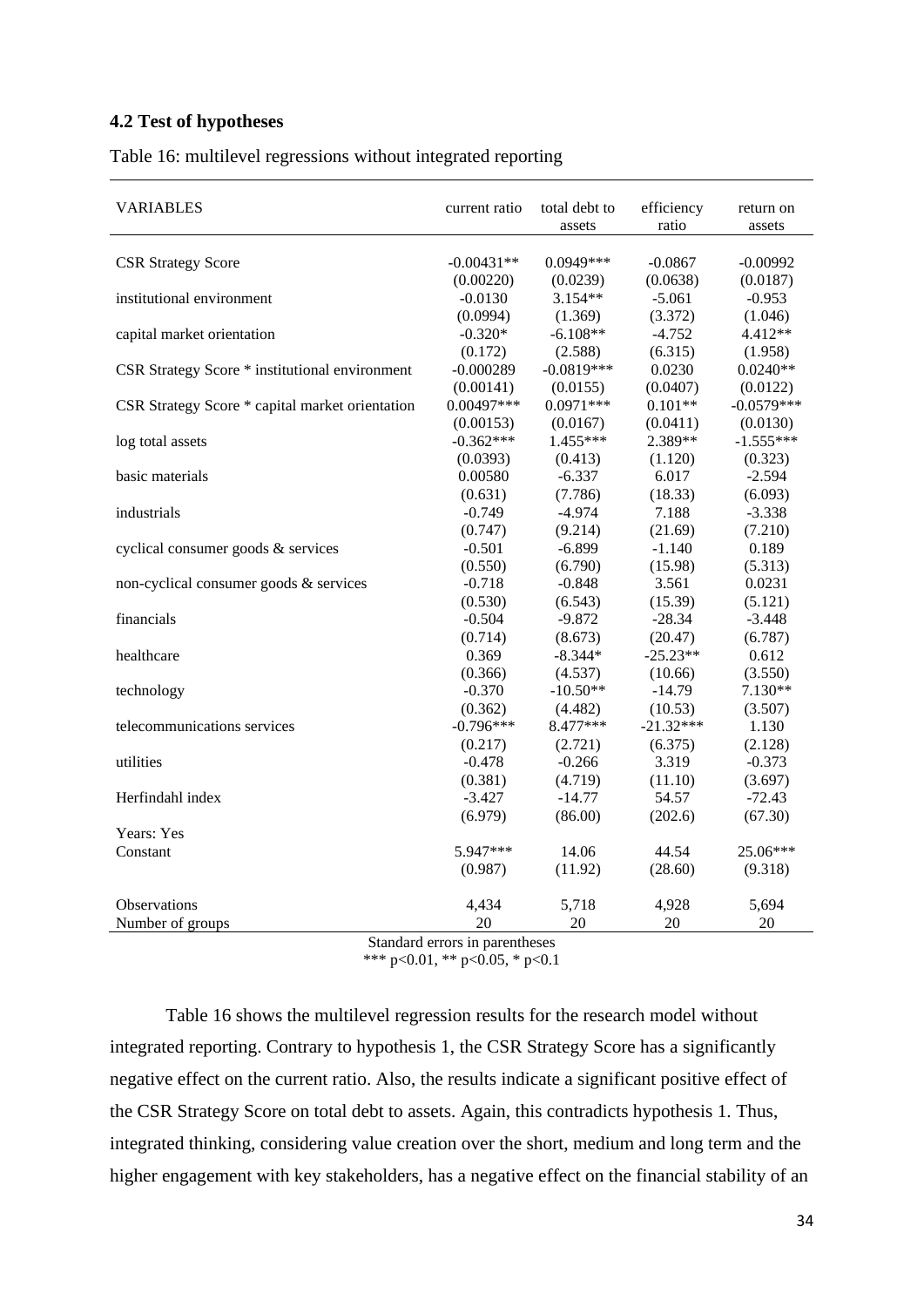organization.

The interaction between the CSR Strategy Score and the institutional environment is significantly negative related to total debt to assets. Further, this interaction has a significantly positive effect on return on assets. Thereby, the interaction between the CSR Strategy Score and the institutional environment has a positive effect on the financial stability of an organization. This confirms hypothesis 3a. The interaction between the CSR Strategy Score and the capital market orientation has a significantly positive effect on the current ratio. This contradicts hypothesis 4a. However, this interaction is significantly positive related to total debt to assets and the efficiency ratio and negatively related to return on assets. This provides support for hypothesis 4a. In sum, the results are unclear because of mixed evidence.

Further, the institutional environment has a significantly positive effect on total debt to assets when the effect of the capital market orientation is zero. Thus, the better the law and law enforcement in a particular country, the lower the financial stability of an organization. This could indicate that the protection of the providers of capital brings costs to an organization. The capital market orientation has a negative effect on the current ratio when the effect of the institutional environment is zero, however, only at a 10% significance level. In contrast, the capital market orientation has a significant negative effect on total debt to assets and a significant positive effect on return on assets. Therefore, organizations in shareholderoriented countries are financially more stable than organizations in stakeholder-oriented countries. Thus, focussing on shareholder wealth leads to financially more stable organizations as compared to the influence on business operations by stakeholders.

Also, the size of an organization, log total assets, is significantly negative related to the current ratio and return on assets and positively related to total debt to assets and the efficiency ratio. Thereby, the size of an organization has a significant negative effect on the financial stability of an organization. Thus, bigger organizations have a lower financial stability as compared to smaller organizations. Finally, organizations in the industries healthcare and technology are financially more stable as compared to organizations in the industry energy. The effect of the industry telecommunications services on the financial stability of an organization is, compared to the industry energy, unclear because of mixed results.

The results of the lagged analysis are provided in table 17 and 18 of the appendices. The effect of integrated thinking on the financial stability of an organization is in all cases similar to the previous results. Only the effect of the CSR Strategy Score on the current ratio becomes less significant, from a 5% significance level to a 10% significance level. These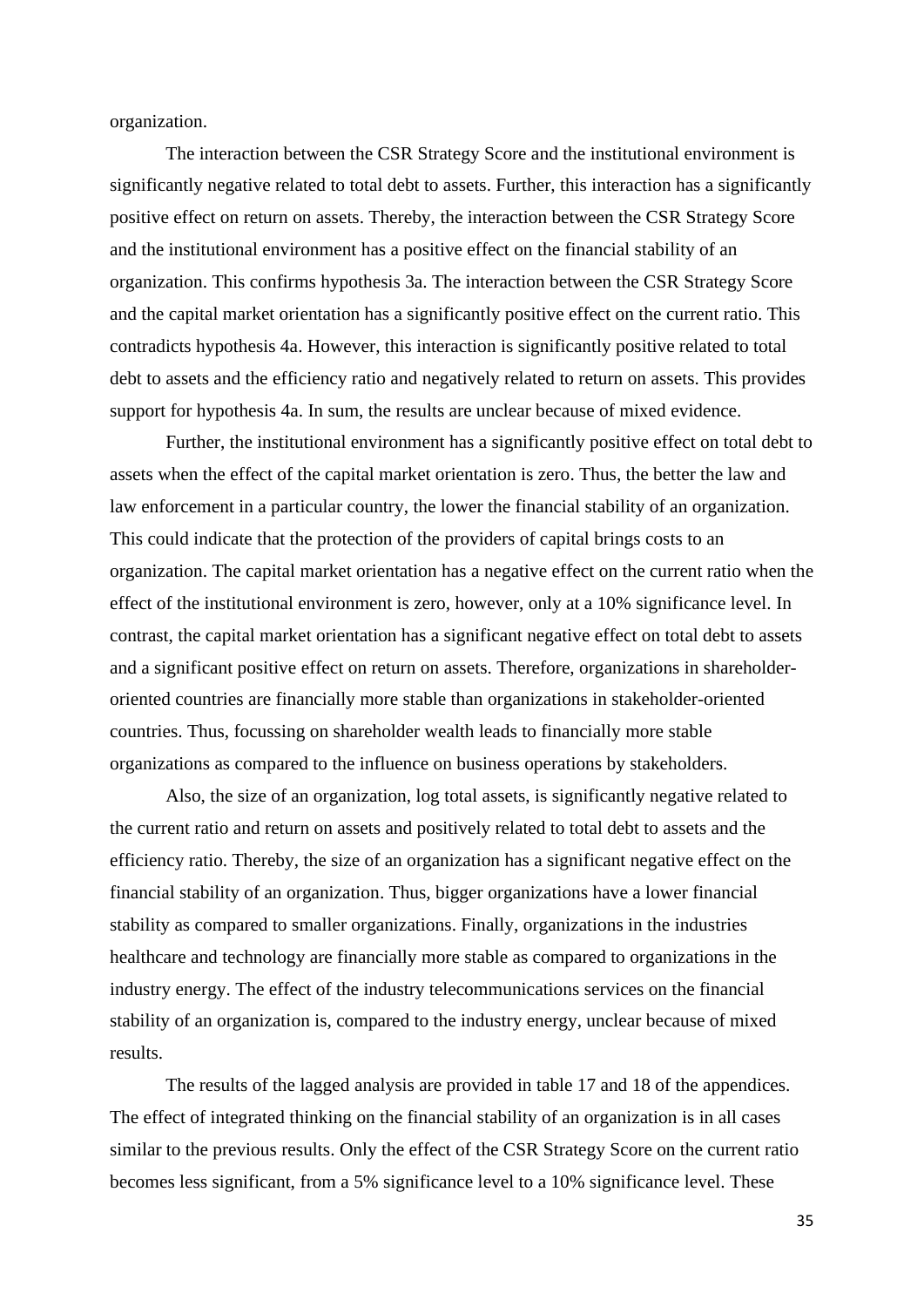results provide additional support for the negative association between integrated thinking and the financial stability of an organization and reject hypothesis 1.

Further, the effect of the interaction between the CSR Strategy Score and the institutional environment on the financial stability of an organization is the same in the lagged analyses. This provides additional support for hypothesis 3a. The results for the interaction between the CSR Strategy Score and the capital market orientation are still mixed and become less significant over time. Thus, hypothesis 4a cannot be accepted nor rejected. The effect of the institutional environment on the financial stability of an organization remains negative. Also, the effect of the institutional environment on return on assets becomes negative at a 10% significance level in the two-year lagged analyses. The results for the effect of the capital market orientation on the financial stability of an organization are, except for changes in significance, similar than in the earlier results.

Finally, the effect of the size of an organization is the same, except for some changes in significance. The effects of industries, as compared to the industry energy, become more present in the lagged analyses. However, except for changing significance levels, organizations in the industries healthcare and technology remain financially more stable as compared to organizations in the industry energy. The results for the industry telecommunications services are still mixed.

| <b>VARIABLES</b>                                  | current ratio | total debt to<br>assets | efficiency<br>ratio | return on<br>assets |
|---------------------------------------------------|---------------|-------------------------|---------------------|---------------------|
|                                                   |               |                         |                     |                     |
| integrated reporting                              | $-0.135$      | 2.536                   | $-6.012$            | 0.235               |
|                                                   | (0.147)       | (2.335)                 | (3.724)             | (1.150)             |
| <b>CSR Strategy Score</b>                         | $-0.00250$    | $0.0757**$              | 0.00573             | $-0.00650$          |
|                                                   | (0.00217)     | (0.0327)                | (0.0544)            | (0.0161)            |
| institutional environment                         | $-0.120$      | 0.115                   | $-2.040$            | 0.0651              |
|                                                   | (0.112)       | (2.440)                 | (3.701)             | (0.815)             |
| capital market orientation                        | 0.212         | $-9.262$                | 11.87               | 0.819               |
|                                                   | (0.450)       | (8.676)                 | (12.67)             | (3.643)             |
| integrated reporting * institutional environment  | 0.0563        | $-2.360$                | 2.635               | 0.500               |
|                                                   | (0.0927)      | (1.495)                 | (2.331)             | (0.736)             |
| integrated reporting * capital market orientation | $0.332**$     | $-0.904$                | $9.880**$           | $-0.238$            |
|                                                   | (0.167)       | (2.868)                 | (4.163)             | (1.414)             |
| CSR Strategy Score * institutional environment    | 0.00196       | $-0.0207$               | $-0.0247$           | 0.0115              |
|                                                   | (0.00144)     | (0.0222)                | (0.0357)            | (0.0109)            |
| CSR Strategy Score * capital market orientation   | $-0.00239$    | $0.164**$               | $-0.194$            | $-0.00267$          |
|                                                   | (0.00487)     | (0.0821)                | (0.120)             | (0.0405)            |
| log total assets                                  | $-0.333***$   | $-2.372***$             | $2.429***$          | $-1.059***$         |
|                                                   | (0.0377)      | (0.560)                 | (0.910)             | (0.271)             |
| basic materials                                   | $-0.291$      | $-15.93**$              | $-11.36$            | 2.905               |
|                                                   | (0.352)       | (6.262)                 | (8.778)             | (3.092)             |
| industrials                                       | $-0.648$      | $-14.50*$               | $-17.03$            | 4.064               |

Table 19: multilevel regressions with integrated reporting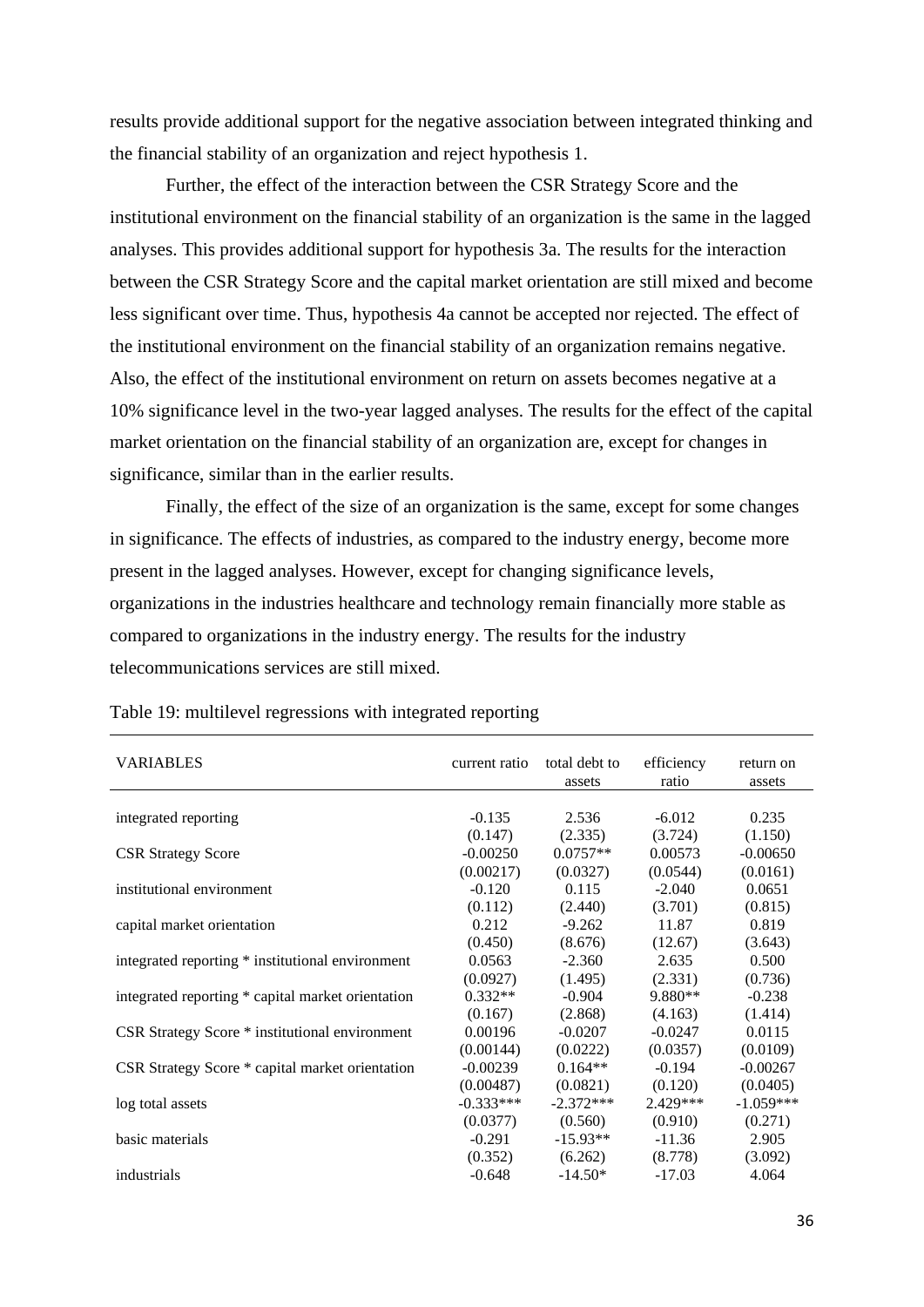|                                        | (0.421)     | (7.472)     | (10.48)     | (3.690)    |
|----------------------------------------|-------------|-------------|-------------|------------|
| cyclical consumer goods $\&$ services  | $-0.566*$   | $-14.95***$ | $-18.51**$  | $4.732*$   |
|                                        | (0.318)     | (5.665)     | (7.933)     | (2.797)    |
| non-cyclical consumer goods & services | $-0.716**$  | $-10.74**$  | $-22.02***$ | 5.843**    |
|                                        | (0.297)     | (5.279)     | (7.397)     | (2.605)    |
| financials                             | $-0.716$    | $-12.93*$   | $-56.32***$ | 2.105      |
|                                        | (0.437)     | (7.084)     | (9.988)     | (3.498)    |
| healthcare                             | 0.123       | $-12.17***$ | $-41.98***$ | $6.876***$ |
|                                        | (0.220)     | (3.933)     | (5.500)     | (1.938)    |
| technology                             | $-0.163$    | $-17.07***$ | $-25.96***$ | 1.006      |
|                                        | (0.185)     | (3.317)     | (4.626)     | (1.634)    |
| telecommunications services            | $-0.817***$ | $7.763***$  | $-32.65***$ | $2.857**$  |
|                                        | (0.142)     | (2.566)     | (3.567)     | (1.265)    |
| utilities                              | $-0.466**$  | $-3.310$    | $-16.13***$ | 2.264      |
|                                        | (0.214)     | (3.820)     | (5.343)     | (1.887)    |
| Herfindahl index                       | $-1.986$    | $-104.7$    | $-118.9$    | 25.15      |
|                                        | (3.849)     | (68.26)     | (95.83)     | (33.71)    |
| Years: Yes                             |             |             |             |            |
| Constant                               | $5.463***$  | $63.73***$  | $69.28***$  | $10.80**$  |
|                                        | (0.652)     | (11.13)     | (16.41)     | (5.311)    |
| <b>Observations</b>                    | 1,869       | 2,336       | 1,991       | 2,323      |
| Number of groups<br>$\sim$             | 20          | 20          | 20          | 20         |

Standard errors in parentheses \*\*\* p<0.01, \*\* p<0.05, \* p<0.1

Table 19 provides the multilevel regression results for the research model with integrated reporting. These regressions cover a larger period than the analyses without integrated reporting because the data availability for integrated reporting is limited. The effect of integrated reporting on the financial stability of an organization provides mixed and insignificant results. Therefore, the analyses with integrated reporting are not able to provide any effect of communicating about the creation of value over the short, medium and long term on the financial stability of an organization and are insufficient for answering hypothesis 2. The effect of integrated thinking is, in this sub-sample, only significantly positive related to total debt to assets. This, again, confirms that integrated thinking has a negative effect on the financial stability of an organization.

The effect of the interaction between integrated reporting and the institutional environment is unclear because of mixed and insignificant results. Therefore, hypothesis 3b cannot be accepted nor rejected. The interaction between integrated reporting and the capital market orientation provides some significant but, again, mixed results. Thus, hypothesis 4b can, also, not be accepted nor rejected. The interaction between the CSR Strategy Score and the capital market orientation is, again, significant positively related to total debt to assets. However, the main and lagged analyses already provided mixed results for this interaction.

Further, the size of an organization has, in all cases, a significantly negative effect on the financial stability of an organization expect for total debt to assets. Taking all the earlier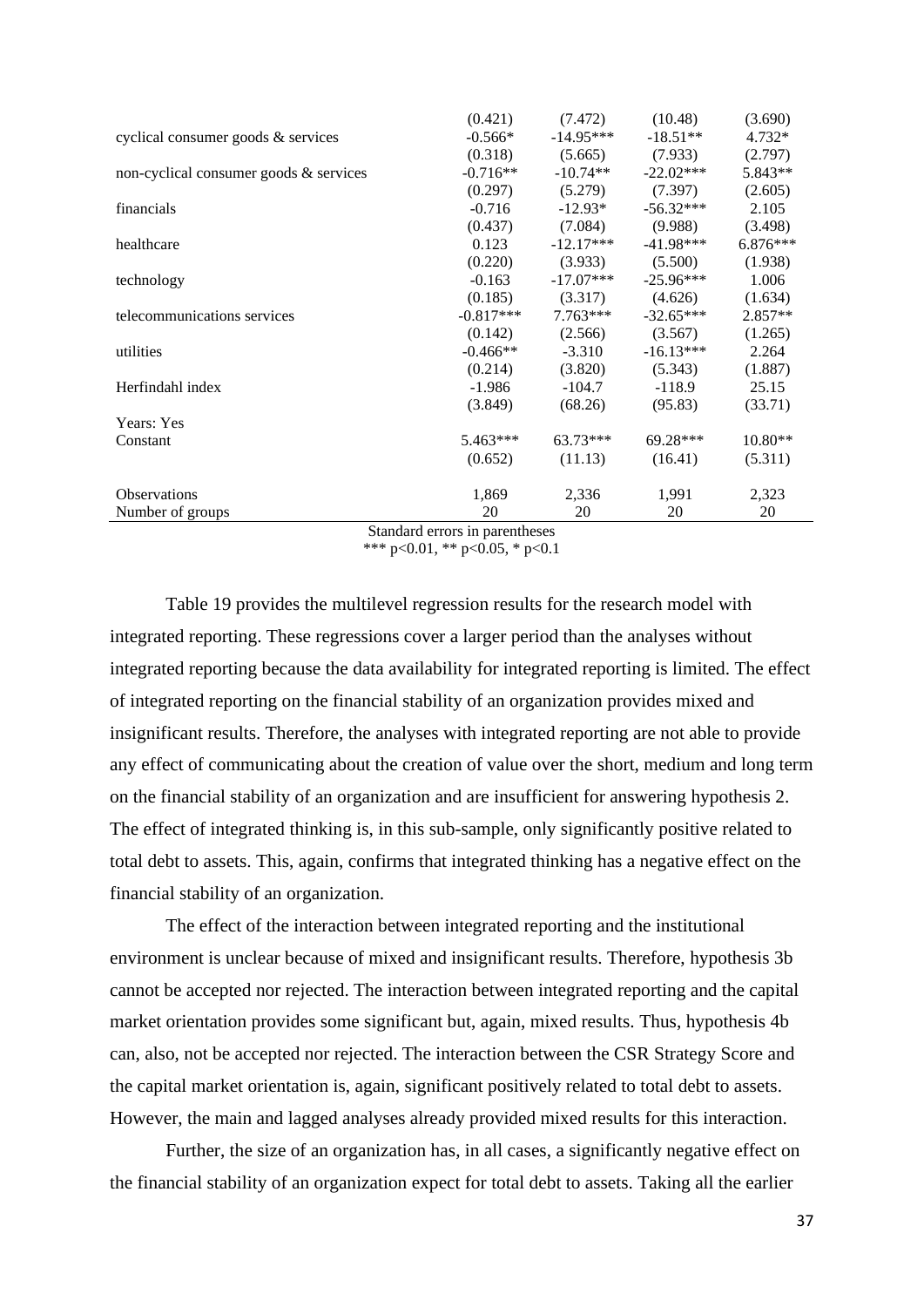results into consideration, there can be assumed that the size of an organization has a negative effect on the financial stability of an organization. Organizations in the industries basic materials, cyclical consumer goods & services, financials, healthcare and technology are financially more stable as compared to organizations in the industry energy. Organizations in the industry industrials are financially more stable as compared to organizations in the industry energy but only at a 10% significance level. The results for the industries noncyclical consumer goods & services, telecommunications services and utilities are mixed and therefore unclear.

#### **5. Discussion & conclusion**

This paper investigates the effect of integrated thinking and integrated reporting on the financial stability of an organization, with the moderating effects of the institutional environment and the capital market orientation, in the voluntary setting of European publicly listed organizations. By performing multilevel regression analyses, the study finds that integrated thinking, considering value creation over the short, medium and long term and the higher engagement with key stakeholders, is, contrary to expectations, negatively associated with the financial stability of an organization. Thus, integrated thinking does not lead to better internal resource allocation decisions and/or the key stakeholders react negatively to the higher engagement.

Alternatively, considering value creation and the higher engagement with key stakeholders could be costly. Thereby, the hypothesized benefits of integrated thinking could be outweighed by the costs of integrated thinking. Also, the costs of considering all the different forms of capital in the framework, instead of only considering financial capital, could decrease the financial stability of an organization and explain the negative association between integrated thinking and the financial stability of an organization. Future research could decompose integrated thinking into considering value creation and the higher engagement with key stakeholders, and into the six different forms of capital, to investigate why integrated thinking decreases the financial stability of an organization.

Further, the study finds no association between integrated reporting and the financial stability of an organization. This indicates that the expected association between the concise communication about the creation of value over the short, medium and long term and the financial stability of an organization does not exist. However, the measurement of integrated reporting is a limitation of the study. First, the measure reduces the sample by a huge amount. Second, the reports provided in the GRI Database consist of both annual and sustainability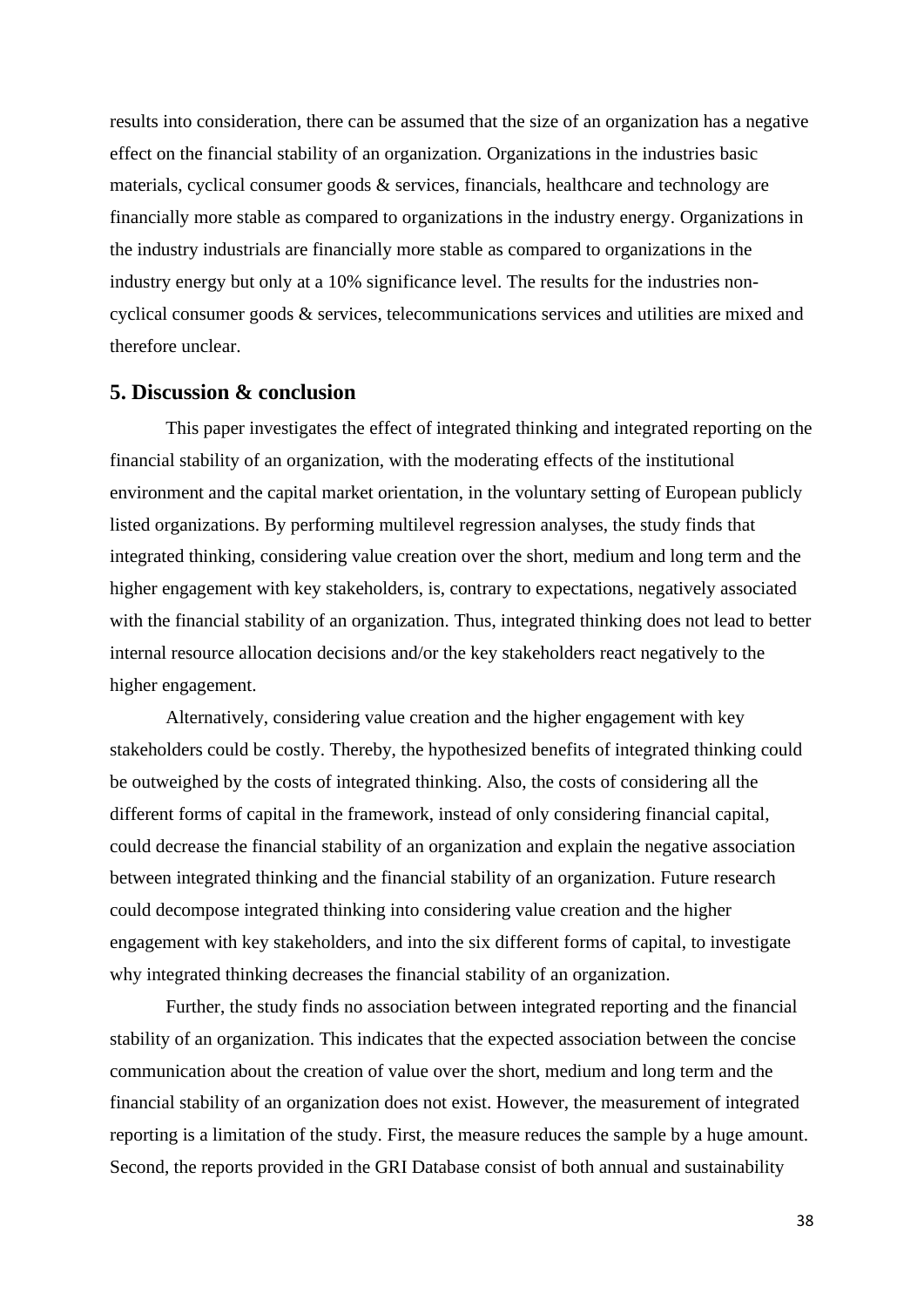(GRI) reports and integrated reports are not always comparable (Villiers et al., 2017). Third, organizations self-declare if a report is integrated or not and the information whether a report is integrated or not is, in a voluntary setting, only available to the extent that organizations voluntary provide reports and include whether these reports are integrated or not. This raises the issue of a self-selection bias (Braam & Peeters, 2018). Thereby, the measure for integrated reporting leads to problems regarding internal validity. Therefore, the lack of finding an association between integrated reporting and the financial stability of an organization could be due to these limitations. Future research could come up with a better measurement for integrated reporting and test the effect of integrated reporting on the financial stability of an organization, with this improved measure, on a larger scale.

According to expectations, the effect of integrated thinking, particularly the higher engagement with key stakeholders, on the financial stability of an organization is stronger in an institutional environment characterized by a strong protection of the providers of financial capital by the law and law enforcement as compared to an institutional environment characterized by a weak protection of the providers of financial capital by the law and law enforcement. The effect of integrated thinking, considering value creation over the short, medium and long term and the higher engagement with key stakeholders, on the financial stability of an organization is not found to be stronger in stakeholder-oriented countries which can influence business operations as compared to shareholder-oriented countries which focus on shareholder wealth because of mixed results.

The effect of integrated reporting, the concise communication about the creation of value over the short, medium and long term, on the financial stability of an organization is not found to be stronger in an institutional environment characterized by a strong protection of the providers of financial capital by the law and law enforcement as compared to an institutional environment characterized by a weak protection of the providers of financial capital by the law and law enforcement because of insignificant and mixed results. Again, the measure for integrated reporting could be the reason for these insignificant results. The effect of integrated reporting on the financial stability of an organization is not found to be stronger in shareholder-oriented countries which focus on shareholder wealth as compared to stakeholder-oriented countries which can influence business operations because of mixed results.

Finally, the study focused, also because of data availability, on large publicly listed organizations. Future research could use a broader sample and include smaller and nonpublicly listed organizations to increase the external validity of the results. Also, future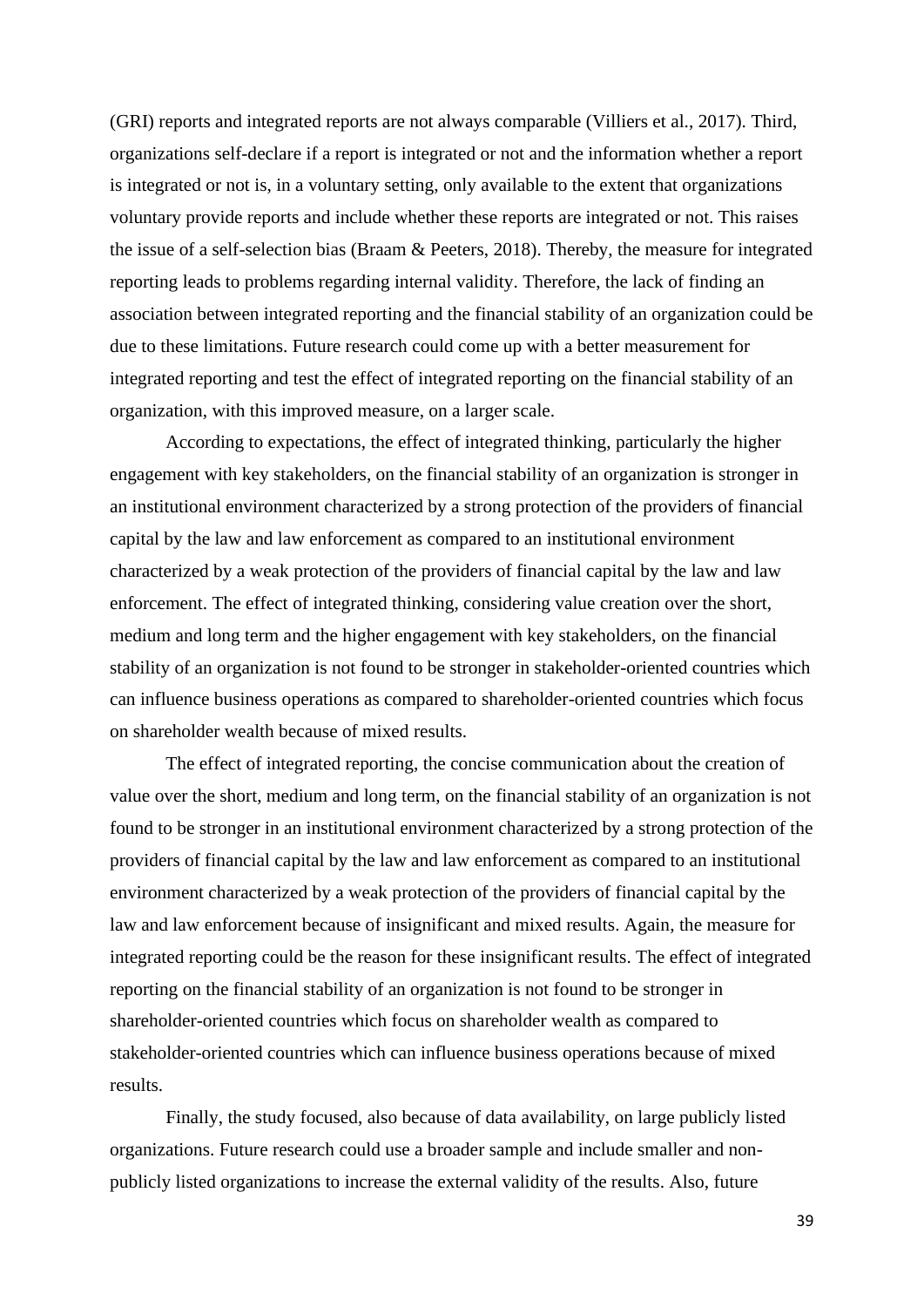research could benefit from a future mandatory regulation of integrated reporting resulting in improved data reliability, comparability and verifiability (Braam & Peeters, 2018). Overall, more research is needed on both the drivers and consequences of integrated thinking and integrated reporting to increase the understanding of the conditions that facilitate or inhibit the development of sustainable business practices and the creation of sustainable value (Manning et al., 2019).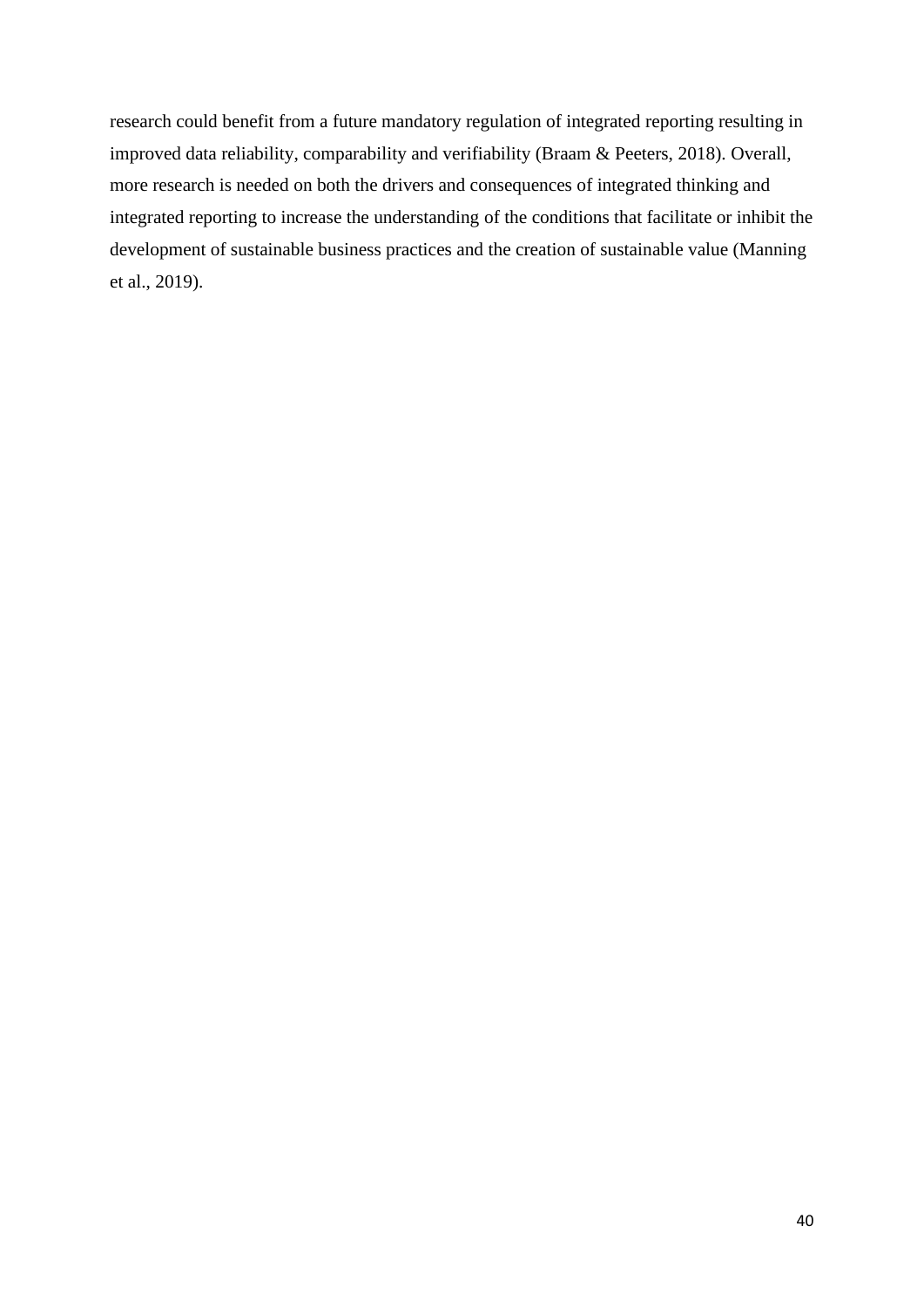### **References**

- Ahmed Haji, A., & Anifowose, M. (2016). The trend of integrated reporting practice in South Africa: ceremonial or substantive? *Sustainability Accounting, Management and Policy Journal, 7(2),* p. 190-224.
- Ball, R., Kothari, S.P., & Robin, A. (2000). The effect of international institutional factors on properties of accounting earnings. *Journal of Accounting and Economics, 29(1),* February 2000, p. 1-51.
- Barth, M.E., Cahan, S.F., Chen, L., & Venter, E.R. (2017). The economic consequences associated with integrated report quality: Capital market and real effects. *Accounting, Organizations and Society, 62,* p. 43-64.
- Braam, G.J.M., & Peeters, R. (2018). Corporate Sustainability Performance and Assurance on Sustainability Reports: Diffusion of Accounting Practices in the Realm of Sustainable Development. *Corporate Social Responsibility and Environmental Management, 25(2)*, p. 164-181.
- Braam, G.J.M., Uit de Weerd, L., Hauck, M., & Huijbregts, M.A.J. (2016). Determinants of corporate environmental reporting: the importance of environmental performance and assurance. *Journal of Cleaner Production, 129,* p. 724-734.
- Bruynseels, L., & Cardinaels, E. (2014) The Audit Committee: Management Watchdog or Personal Friend of the CEO? *The Accounting Review, 89(1)*, January 2014, p. 113-145.
- Burgstahler, D.C., Hail, L., & Leuz, C. (2006). The Importance of Reporting Incentives: Earnings Management in European Private and Public Firms. *The Accounting Review, 81(5),* October 2006, p. 983-1016.
- Campbell, J.L. (2007). Why Would Corporations Behave in Socially Responsible Ways? An Institutional Theory of Corporate Social Responsibility. *The Academy of Management Review, 32(3)*, July 2007, p. 946-967.
- Dhaliwal, D.S., Li, O.Z., Tsang, A., & Yang, Y.G. (2011). Voluntary Nonfinancial Disclosure and the Cost of Equity Capital. The Initiation of Corporate Social Responsibility Reporting. *The Accounting Review, 86(1),* January 2011*,* p. 59-100.
- Dong, M., & Stettler, A. (2011). Estimating firm-level and country-level effects in cross-sectional analyses: An application of hierarchical modeling in corporate disclosure studies. *The International Journal of Accounting, 46(3),* September 2011, p. 271-303.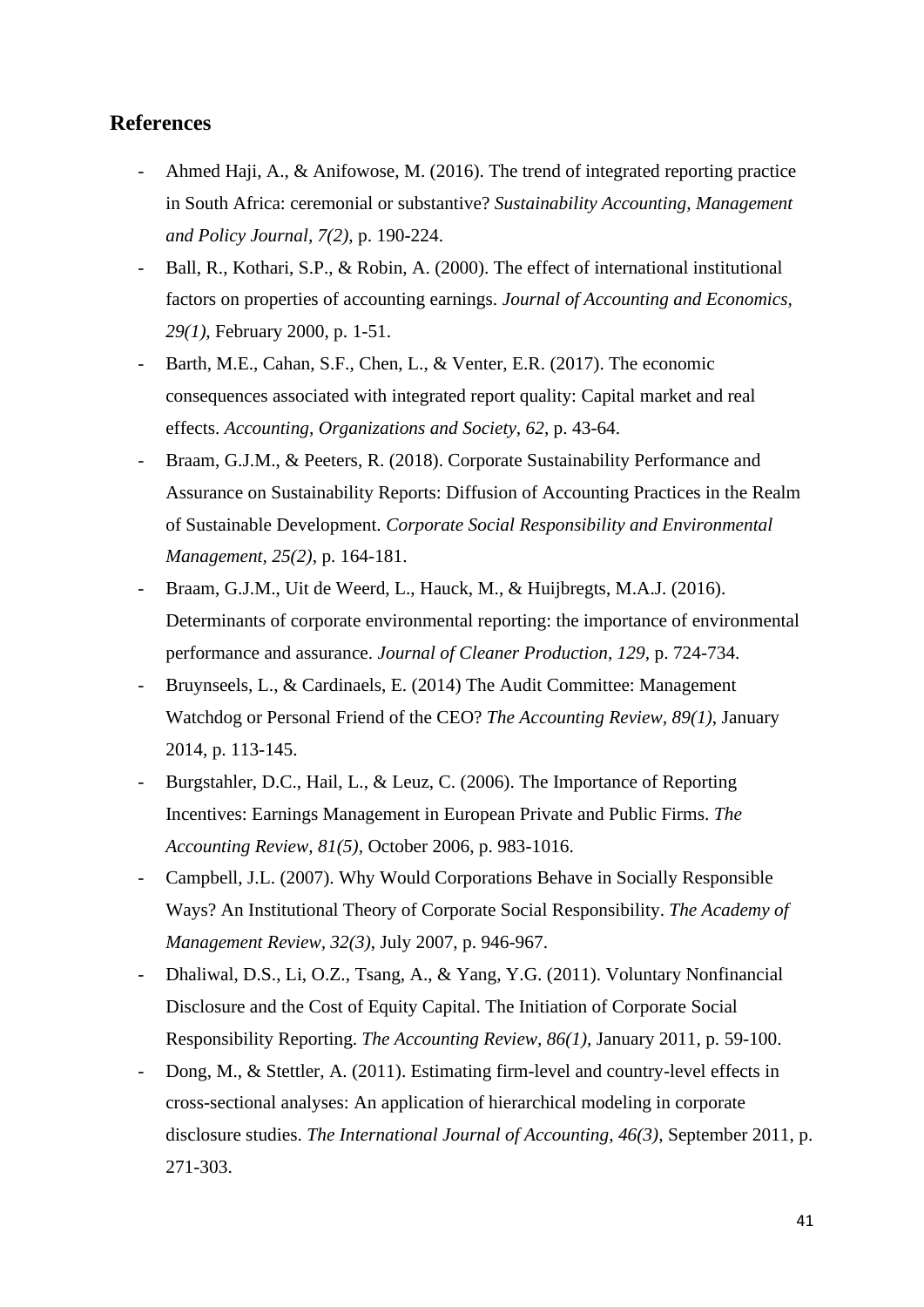- Dumay, J., & Dai, T. (2017). Integrated thinking as a cultural control? *Meditari Accountancy Research*, *25*(4), 574–604.
- Eccles, R.G., & Krzus, M.P. (2010). Integrated Reporting For A Sustainable Strategy. *Financial Executive,* March 2010, p. 28-32.
- Eccles, R.G., & Saltzman, D. (2011). Achieving Sustainability Through Integrated Reporting. *Stanford Social Innovation Review, 9(3),* June 2011, p. 56-61.
- Eccles, R.G., & Serafeim, G. (2011). Accelerating the Adoption of Integrated Reporting. *CSR Index 2011,* p. 70-92.
- Feng, T., Cummings, L., & Tweedie, D. (2017). Exploring integrated thinking in integrated reporting – an exploratory study in Australia. *Journal of Intellectual Capital*, *18*(2), p. 330–353.
- Fich, E.M., & Shivdasani, A. (2006). Are Busy Boards Effective Monitors? *The Journal of Finance, 61(2),* April 2006, p. 689-724.
- Gamerschlag, R., Möller, K., & Verbeeten, F. (2011). Determinants of voluntary CSR disclosure: empirical evidence from Germany. *Review of Managerial Science, 5(2-3),*  p. 233-262.
- Garciá-Sánchez, I-M., Martínez-Ferrero, J., Garcia-Benau, M-A. (2019). Integrated reporting: The mediating role of the board of directors and investor protection on managerial discretion in munificent environments. *Corporate Social Responsibility & Environmental Management, 26,* p. 29-45.
- Gorczyńska, M., Wieczorek-Kosmala, M., Błach, J., & Doś, A. (2016). Corporate financial stability and change of capital availability as a result of a loss event. *Journal of Economics & Management, 24(2),* p. 77-98.
- GRI (2020). *Sustainability Disclosure Data. Data Legend.* Retrieved from [https://www.globalreporting.org/SiteCollectionDocuments/GRI-Data-Legend-](https://www.globalreporting.org/SiteCollectionDocuments/GRI-Data-Legend-Sustainability-Disclosure-Database-Profiling.pdf)[Sustainability-Disclosure-Database-Profiling.pdf](https://www.globalreporting.org/SiteCollectionDocuments/GRI-Data-Legend-Sustainability-Disclosure-Database-Profiling.pdf)
- Hawn, O., & Ioannou, I. (2016). Mind the gap: The interplay between external and internal actions in the case of corporate social responsibility. *Strategic Management Journal, 37,* p. 2569-2588.
- Hoitash, U., Hoitash, R., & Bedard, J.C. (2009). Corporate Governance and Internal Control over Financial Reporting: A Comparison of Regulatory Regimes. *The Accounting Review, 84(3)*, May 2009, p. 839-867.
- Hox, J. (2002). *Multilevel Analysis: Techniques and Applications.* Retrieved from [http://joophox.net/mlbook1/preview.pdf.](http://joophox.net/mlbook1/preview.pdf) Ch. 1 & 2.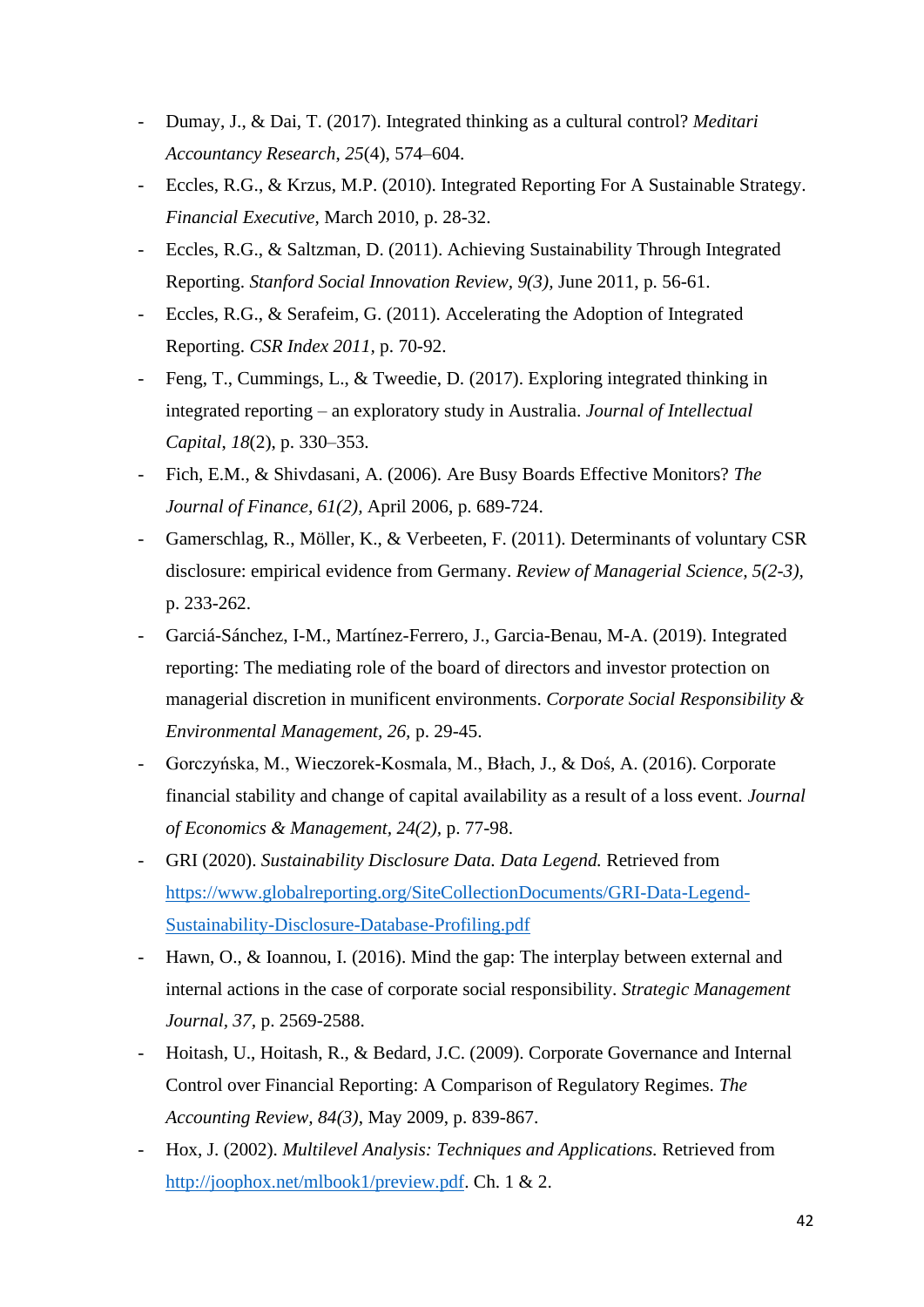- International Integrated Reporting Council (2013). *The International Integrated Reporting Framework.* Retrieved from [https://integratedreporting.org/wp](https://integratedreporting.org/wp-content/uploads/2013/12/13-12-08-THE-INTERNATIONAL-IR-FRAMEWORK-2-1.pdf)[content/uploads/2013/12/13-12-08-THE-INTERNATIONAL-IR-FRAMEWORK-2-](https://integratedreporting.org/wp-content/uploads/2013/12/13-12-08-THE-INTERNATIONAL-IR-FRAMEWORK-2-1.pdf) [1.pdf](https://integratedreporting.org/wp-content/uploads/2013/12/13-12-08-THE-INTERNATIONAL-IR-FRAMEWORK-2-1.pdf)
- Kaufmann, D., Kraay, A., & Mastruzzi, M. (2007). *Governance Matters VI: Aggregate and Individual Governance Indicators 1996-2006.* (World Bank Policy Research Working Paper 4280). Retrieved from [http://www.competitividad.org.do/wp-content/uploads/2009/01/governance-matters](http://www.competitividad.org.do/wp-content/uploads/2009/01/governance-matters-governance-indicators-1996-2006-world-bank-2007.pdf)[governance-indicators-1996-2006-world-bank-2007.pdf.](http://www.competitividad.org.do/wp-content/uploads/2009/01/governance-matters-governance-indicators-1996-2006-world-bank-2007.pdf) July 2007.
- Krishnan, J., Wen, Y., & Zhao, W. (2011). Legal Expertise on Corporate Audit Committees and Financial Reporting Quality. *The Accounting Review, 86(6),*  November 2011, p. 2099-2130.
- Krzus, M.P. (2011). Integrated reporting: if not now, when?. *IRZ, 6,* June 2011, p. 271-276.
- Laplume, A.O., Sonpar, K., & Litz, R.A. (2008). Stakeholder Theory: Reviewing a Theory That Moves Us. *Journal of Management, 34(6),* December 2008, p. 1152- 1589.
- La Porta, R., Lopez-de-Silanes, F., Shleifer, A., & Vishny, R. (1997). Legal Determinants of External Finance. *Journal of Finance, 52(3),* July 1997, p. 1131- 1150.
- La Porta, R., Lopez-de-Silanes, F., Shleifer, A., & Vishny, R. (2000). Investors protection and corporate governance. *Journal of Financial Economics, 58,* p. 3-27.
- Manning, B., Braam, G.J.M., & Reimsbach, D. (2019). Corporate governance and sustainable business conduct – Effects of board monitoring effectiveness and stakeholder engagement on corporate sustainability performance and disclosure choices. *Corporate Social Responsibility and Environmental Management, 26(2),* p. 351-366.
- Oliver, J., Vesty, G., & Brooks, A. (2016). Conceptualising integrated thinking in practice. *Managerial Auditing Journal, 31(2),* p. 228-248.
- Perego, P., & Kolk, A. (2012). Multinationals' Accountability on Sustainability: The Evolution of Third-party Assurance of Sustainability Reports. *Journal of Business Ethics, 110(2),* October 2012, p. 173-190.
- Refinitv. (2020a). *Environmental, Social and Governance (ESG) Scores from Refinitiv.* April 2020. Retrieved from NSM Library Team.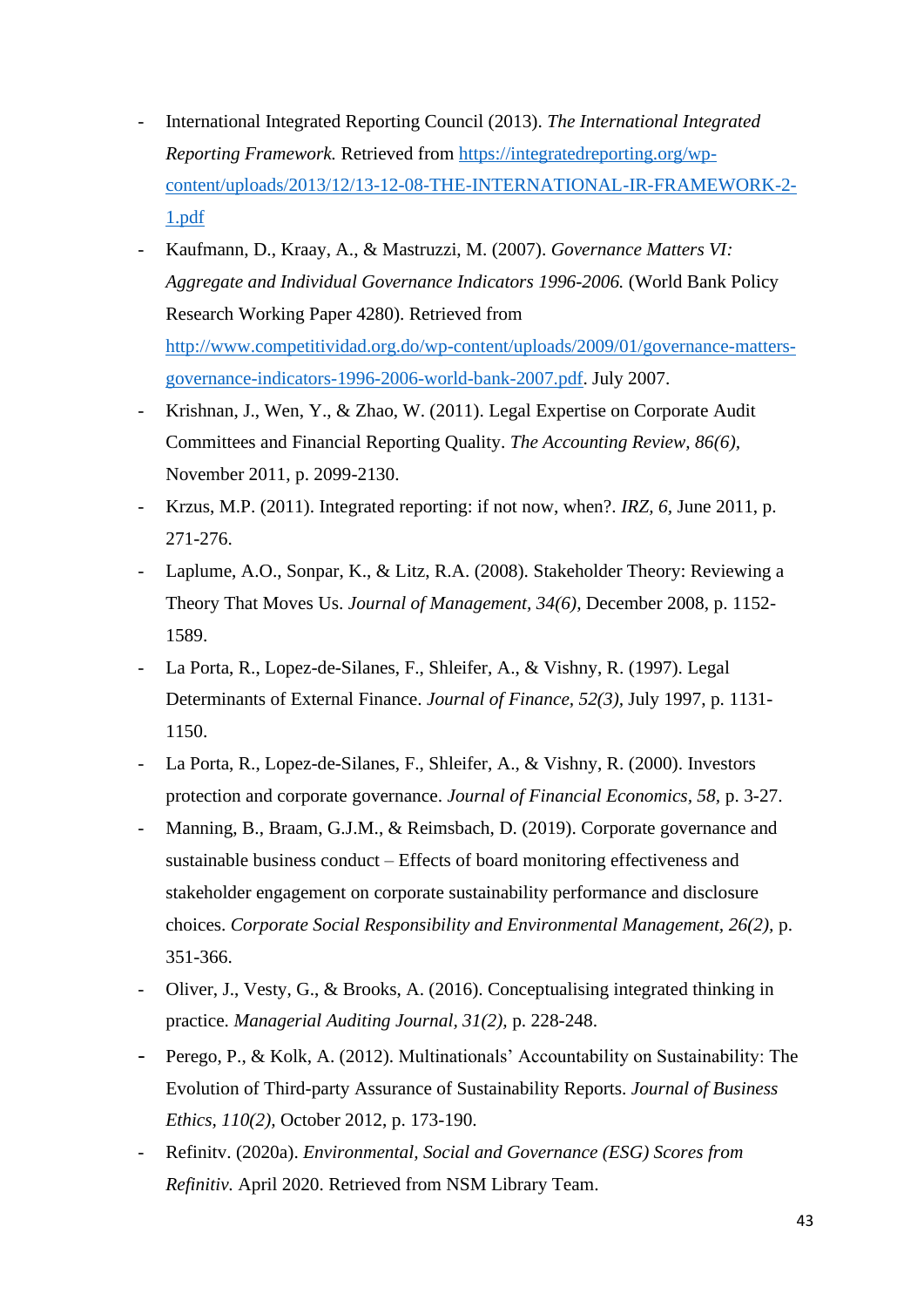- Refinitiv. (2020b). ESG Metrics in Eikon & DataStream. Retrieved from NSM Library Team.
- Serafeim, G. (2015). Integrated Reporting and Investor Clientele. *Journal of Applied Corporate Finance*, *27(2)*, p. 34–51.
- Simnett, R., Vanstraelen, A., & Chua, W.F. (2009). Assurance on Sustainability Reports: An International Comparison. *The Accounting Review, 84(3)*, May 2009, p. 937-967.
- Suttipun, M., & Bomlai, A. (2019). The relationship between corporate governance and integrated reporting: Thai evidence. *International Journal of Business and Society, 20(1),* p. 348-364.
- Venter, E. R., Stiglingh, M., & Smit, A. (2017). Integrated Thinking and the Transparency of Tax Disclosures in the Corporate Reports of Firms. *Journal of International Financial Management & Accounting*, *28(3)*, p. 394–427.
- de Villiers, C., Rinaldi, L., & Unerman, J. (2014). Integrated Reporting: Insights, gaps and an agenda for future research. *Accounting, Auditing & Accountability Journal*, *27*(7), p. 1042–1067.
- de Villiers, C., Venter, E. R., & Hsiao, P. C. K. (2017). Integrated reporting: background, measurement issues, approaches and an agenda for future research. *Accounting & Finance, 57(4),* p. 937-959.
- Vitolla, F., Raimo, N., & Rubino, M. (2019). Appreciations, criticisms, determinants, and effects of integrated reporting: A systematic literature review. *Corporate Social Responsibility & Environmental Management, 26,* p. 518-528.
- Waddock, S.A. (2008). Building a New Institutional Infrastructure for Corporate Responsibility. *Academy of Management Perspectives, 22(3)*, August 2008, p. 87-108.
- Waddock, S.A., & Graves, S.B. (1997). The Corporate Social Performance-Financial Performance Link. *Strategic Management Journal, 18(4),* April 1997, p. 303-319.
- Wen, L.P., & Heong, Y.K. (2017). Integrated Reporting and Financial Performance: Evidence from Malaysia. *Management & Accounting Review, 16(2),* December 2017, p. 101-130.
- World Bank. (2019). Worldwide Governance Indicators [Data\_Extract\_From\_Worldwide\_Governance\_Indicators Series - Metadata]. Retrieved from [https://databank.worldbank.org/source/worldwide-governance](https://databank.worldbank.org/source/worldwide-governance-indicators)[indicators#.](https://databank.worldbank.org/source/worldwide-governance-indicators) July 2019.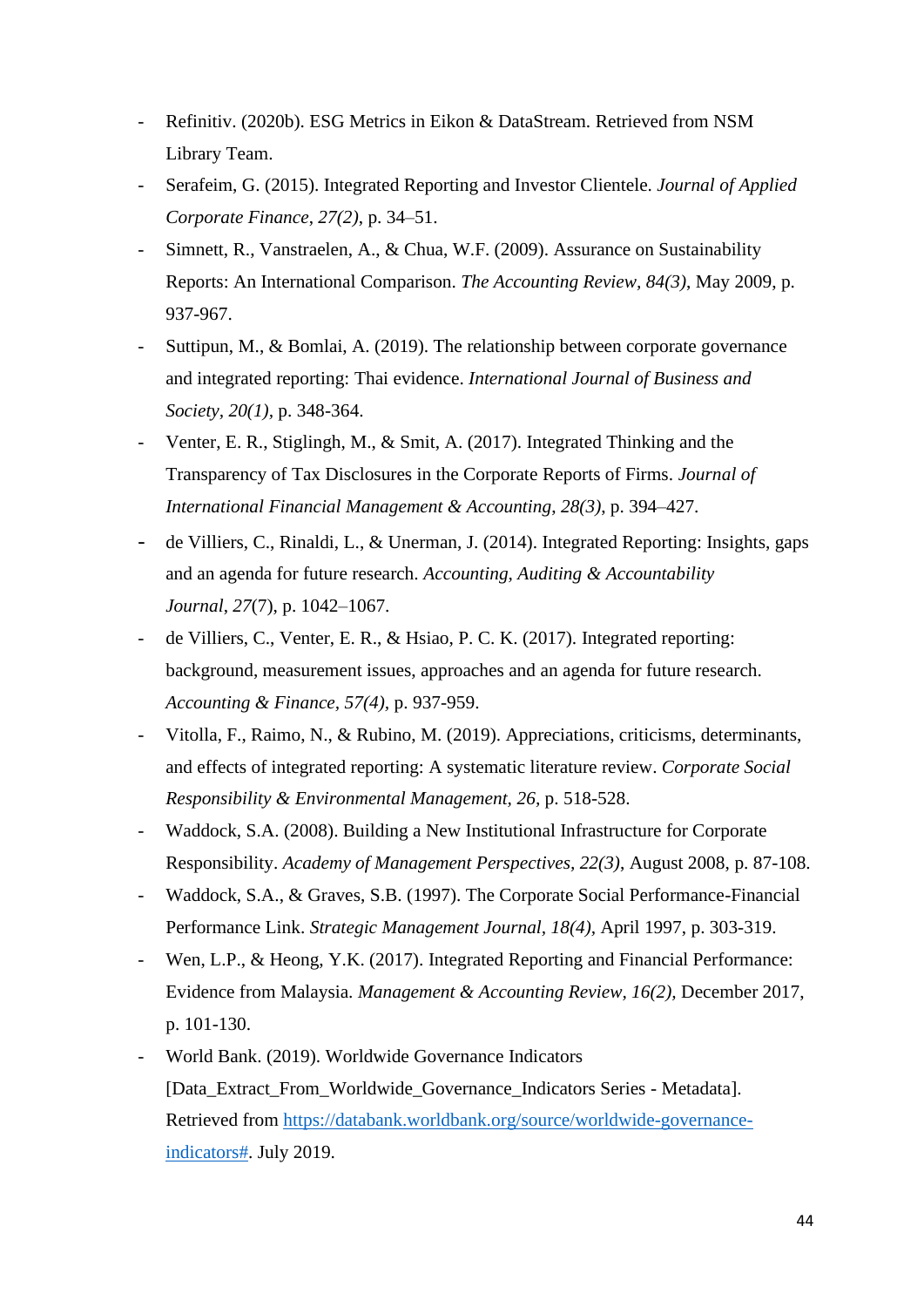# **Appendices**

Table 17: multilevel regressions one-year lagged analyses

| <b>VARIABLES</b>                                | current ratio                  | total debt to<br>assets | efficiency<br>ratio | return on<br>assets |
|-------------------------------------------------|--------------------------------|-------------------------|---------------------|---------------------|
|                                                 |                                |                         |                     |                     |
| <b>CSR Strategy Score</b>                       | $-0.00585**$                   | $0.114***$              | $-0.0772$           | $-0.0263$           |
|                                                 | (0.00256)                      | (0.0279)                | (0.0816)            | (0.0227)            |
| institutional environment                       | $-0.125$                       | $2.942**$               | $-3.780$            | $-1.383$            |
|                                                 | (0.108)                        | (1.455)                 | (3.813)             | (1.278)             |
| capital market orientation                      | $-0.238$                       | $-5.246**$              | $-4.685$            | 4.898**             |
|                                                 | (0.176)                        | (2.625)                 | (6.648)             | (2.381)             |
| CSR Strategy Score * institutional environment  | 0.00108                        | $-0.0911***$            | 0.00315             | $0.0340**$          |
|                                                 | (0.00164)                      | (0.0181)                | (0.0521)            | (0.0147)            |
| CSR Strategy Score * capital market orientation | $0.00413**$                    | $0.0935***$             | $0.0969*$           | $-0.0610***$        |
|                                                 | (0.00172)                      | (0.0192)                | (0.0513)            | (0.0155)            |
| log total assets                                | $-0.341***$                    | 1.172**                 | $3.071**$           | $-1.623***$         |
|                                                 | (0.0453)                       | (0.471)                 | (1.413)             | (0.381)             |
| basic materials                                 | 0.528                          | $-4.825$                | 6.964               | 6.287               |
|                                                 | (0.539)                        | (6.679)                 | (17.22)             | (5.392)             |
| industrials                                     | $-0.181$                       | $-2.799$                | 9.005               | 7.559               |
|                                                 | (0.649)                        | (8.043)                 | (20.74)             | (6.492)             |
| cyclical consumer goods & services              | $-0.104$                       | $-5.708$                | $-0.131$            | 8.459*              |
|                                                 | (0.487)                        | (6.043)                 | (15.58)             | (4.878)             |
| non-cyclical consumer goods & services          | $-0.359$                       | 0.111                   | 4.068               | $7.731*$            |
|                                                 | (0.453)                        | (5.620)                 | (14.48)             | (4.536)             |
| financials                                      | 0.0190                         | $-7.278$                | $-25.94$            | 7.279               |
|                                                 | (0.628)                        | (7.610)                 | (19.69)             | (6.143)             |
| healthcare                                      | 0.507                          | $-7.447*$               | $-25.76**$          | 5.509*              |
|                                                 | (0.315)                        | (3.922)                 | (10.09)             | (3.166)             |
| technology                                      | $-0.167$                       | $-9.359***$             | $-15.40*$           | $12.10***$          |
|                                                 | (0.279)                        | (3.489)                 | (8.969)             | (2.817)             |
| telecommunications services                     | $-0.623***$                    | 8.804***                | $-21.02***$         | 3.786*              |
|                                                 | (0.219)                        | (2.759)                 | (7.081)             | (2.227)             |
| utilities                                       | $-0.194$                       | 0.818                   | 2.252               | 5.282*              |
|                                                 | (0.316)                        | (3.941)                 | (10.14)             | (3.184)             |
| Herfindahl index                                | 1.727                          | 6.120                   | 68.69               | 30.79               |
|                                                 | (5.932)                        | (73.42)                 | (189.5)             | (59.26)             |
| Years: Yes                                      |                                |                         |                     |                     |
| Constant                                        | $5.204***$                     | 14.33                   | 35.19               | 12.89               |
|                                                 | (0.909)                        | (10.84)                 | (28.84)             | (8.789)             |
| Observations                                    | 3,445                          | 4,392                   | 3,815               | 4,376               |
| Number of groups                                | 20                             | 20                      | 20                  | 20                  |
|                                                 | Standard errors in parentheses |                         |                     |                     |

\*\*\* p<0.01, \*\* p<0.05, \* p<0.1

## Table 18: multilevel regressions two-year lagged analyses

| <b>VARIABLES</b>          | current ratio                    | total debt to<br>assets          | efficiency<br>ratio            | return on<br>assets              |
|---------------------------|----------------------------------|----------------------------------|--------------------------------|----------------------------------|
| <b>CSR Strategy Score</b> | $-0.00515*$                      | $0.124***$                       | $-0.0908$                      | $-0.0175$                        |
| institutional environment | (0.00301)<br>$-0.135$<br>(0.127) | (0.0330)<br>$3.116**$<br>(1.590) | (0.106)<br>$-3.811$<br>(4.603) | (0.0236)<br>$-1.517*$<br>(0.818) |